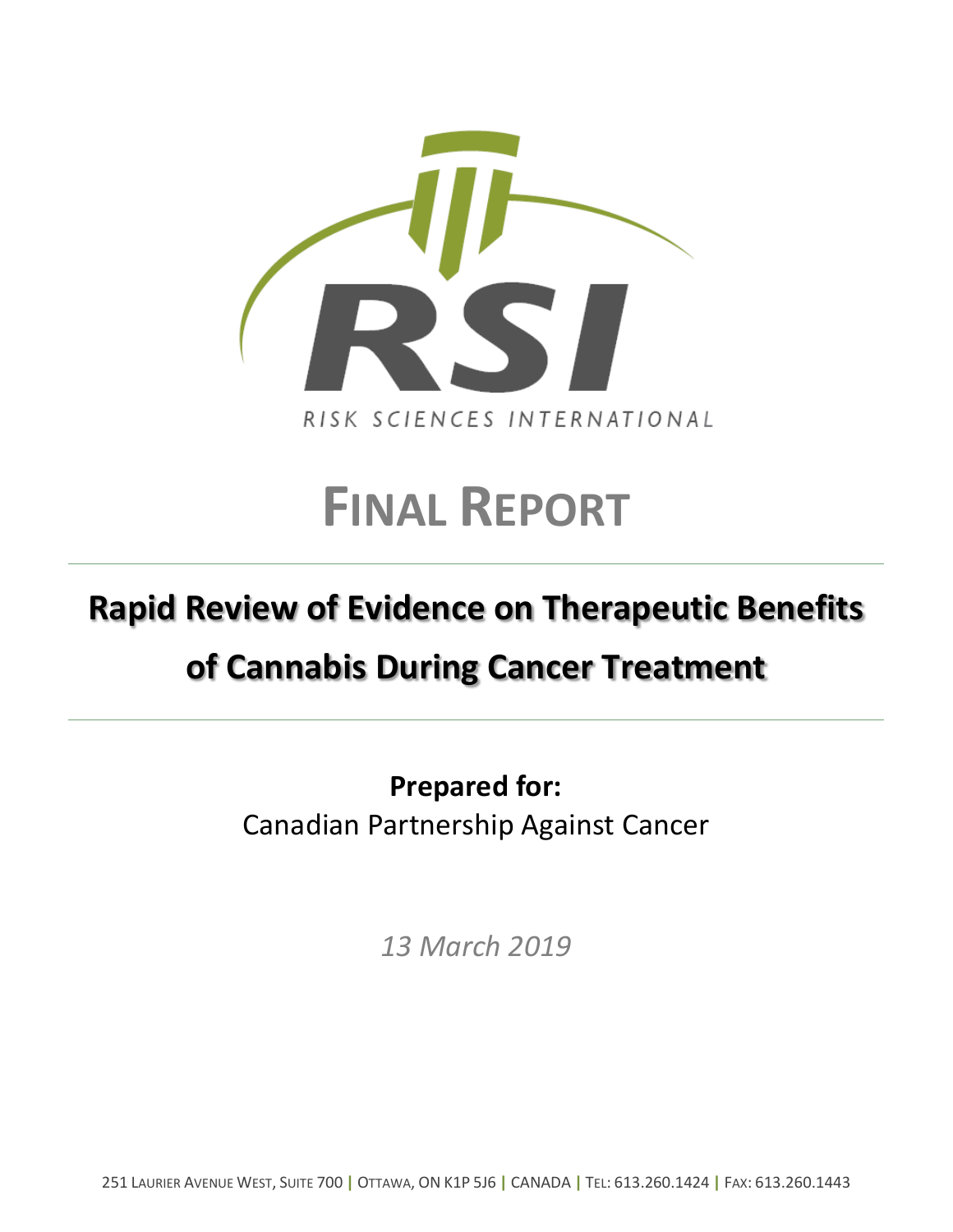

# **Contents**

| Systematic Reviews, Overviews of Systematic Reviews, and Quasi-systematic Reviews 7  |  |
|--------------------------------------------------------------------------------------|--|
|                                                                                      |  |
|                                                                                      |  |
|                                                                                      |  |
|                                                                                      |  |
|                                                                                      |  |
|                                                                                      |  |
|                                                                                      |  |
|                                                                                      |  |
|                                                                                      |  |
|                                                                                      |  |
| Semi-Systematic Reviews, Systematic Reviews, and Overviews of Systematic Reviews  23 |  |
|                                                                                      |  |
|                                                                                      |  |
| Semi-Systematic Reviews, Systematic Reviews, and Overviews of Systematic Reviews  24 |  |
|                                                                                      |  |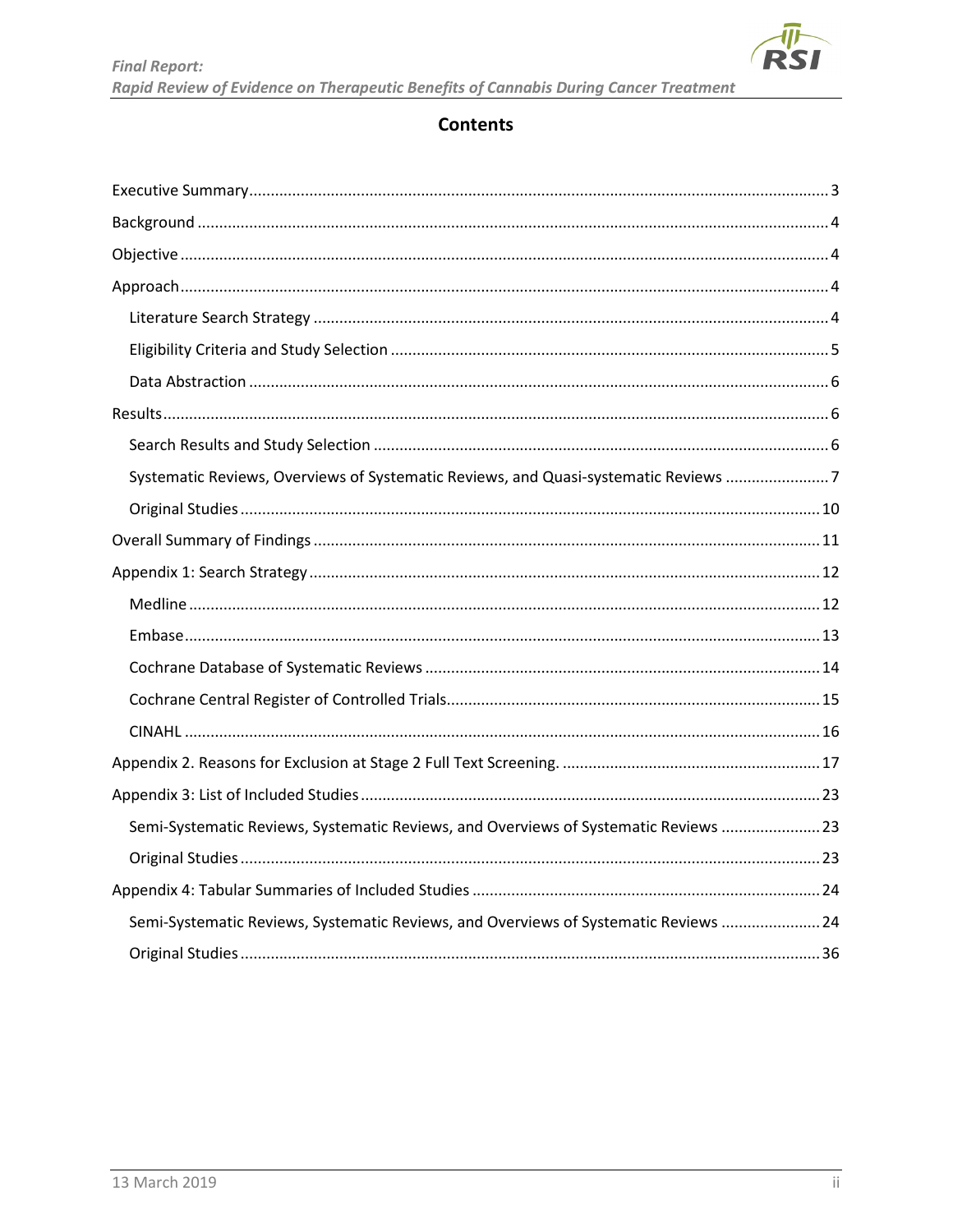

#### <span id="page-2-0"></span>**Executive Summary**

**OBJECTIVE:** The objective of this rapid review is to assess the current evidence based on cannabis use and cancer treatment for the Canadian Partnership Against Cancer. This report addresses the following research question:

• What are the therapeutic benefits (if any) of cannabis use during active cancer treatment?

**METHODS:** A comprehensive search of literature from 2013 to the present was developed and conducted using five bibliographic databases, consisting of Medline, Embase, CINAHL, Cochrane Database of Systematic Reviews, and Cochrane Central Register of Controlled Trials. References captured by the search and identified through supplementary sources underwent two levels of screening for eligibility: level 1 title and abstract screening, and level 2 full-text evaluation. The selection of studies for inclusion was performed independently by two reviewers using the eligibility criteria developed prior to the conduct of this review. Any discrepancies were resolved by consensus.

**RESULTS:** A total of three primary studies and nine reviews (including systematic reviews, overviews of systematic reviews, and quasi-systematic reviews) were captured by the search strategy and included in the findings described in this report. RSI's observations are based on a review of the articles identified as eligible, and these are summarized in Table 1 below.

| <b>Reviews</b>                                                                                                                                                                                                                                                                                                                                                                                                                                                                                                                                                                                                                                                                                                                                                                                                                                                                                                                                                                                                                  | <b>Primary Studies</b>                                                                                                                                                                                                                                                                                                                                                                                                                                                                                                                                                                                                                                                                                                                                                                                                                              |
|---------------------------------------------------------------------------------------------------------------------------------------------------------------------------------------------------------------------------------------------------------------------------------------------------------------------------------------------------------------------------------------------------------------------------------------------------------------------------------------------------------------------------------------------------------------------------------------------------------------------------------------------------------------------------------------------------------------------------------------------------------------------------------------------------------------------------------------------------------------------------------------------------------------------------------------------------------------------------------------------------------------------------------|-----------------------------------------------------------------------------------------------------------------------------------------------------------------------------------------------------------------------------------------------------------------------------------------------------------------------------------------------------------------------------------------------------------------------------------------------------------------------------------------------------------------------------------------------------------------------------------------------------------------------------------------------------------------------------------------------------------------------------------------------------------------------------------------------------------------------------------------------------|
| <b>Chemotherapy-induced Nausea and Vomiting</b><br>• Cannabis may be more effective than placebo in<br>reducing chemotherapy-induced nausea and<br>vomiting (based on two reviews)<br>• Cannabis in combination with other antiemetics may<br>be more effective than placebo in combination with<br>antiemetics (based on one review)<br>• Cannabis may be just as effective as, if not more<br>than, other antiemetics (similar efficacy based on<br>one review; greater efficacy based on two reviews)<br>• Strength of evidence<br>Among reviews reporting on weight or<br>certainty of evidence, results varied from very<br>low to strong.<br>Although some reviews reported results that<br>suggest a therapeutic benefit from cannabis<br>use (reflected in observations above), the<br>review authors concluded unclear<br>effectiveness due to the low quality of<br>evidence (more details are provided in the<br>results section).<br><b>Appetite Stimulation in Anorexic or Cachectic Cancer</b><br><b>Patients</b> | Pain, Nausea, and Appetite<br>• There was no clear evidence of reduction in pain and<br>nausea or improvement in appetite, as results were<br>inconsistent between studies (nausea and appetite<br>based on two studies; pain based on three studies)<br>Anxiety<br>• Anxiety was significantly worse among cannabis<br>users than nonusers (based on one study)<br>Tiredness, Sleep, Drowsiness, Antalgic Medication<br>Use, Time Needed for a 20% Pain Increase, Anti-<br><b>Emetic Medication Use, Weight Fluctuations, Feeding</b><br>Tube Requirement, Mood, Depression, Overall Well-<br>Being, Quality of Life Improvement, Physical Quality<br>of Life, Mental Quality of Life, Allodynia, and<br><b>Hyperalgesia</b><br>• No significant difference in outcome between<br>cannabis users and nonusers (each outcome based<br>on one study) |

#### **Table 1. Summary of findings from eligible reviews and primary studies, outlined by outcome.**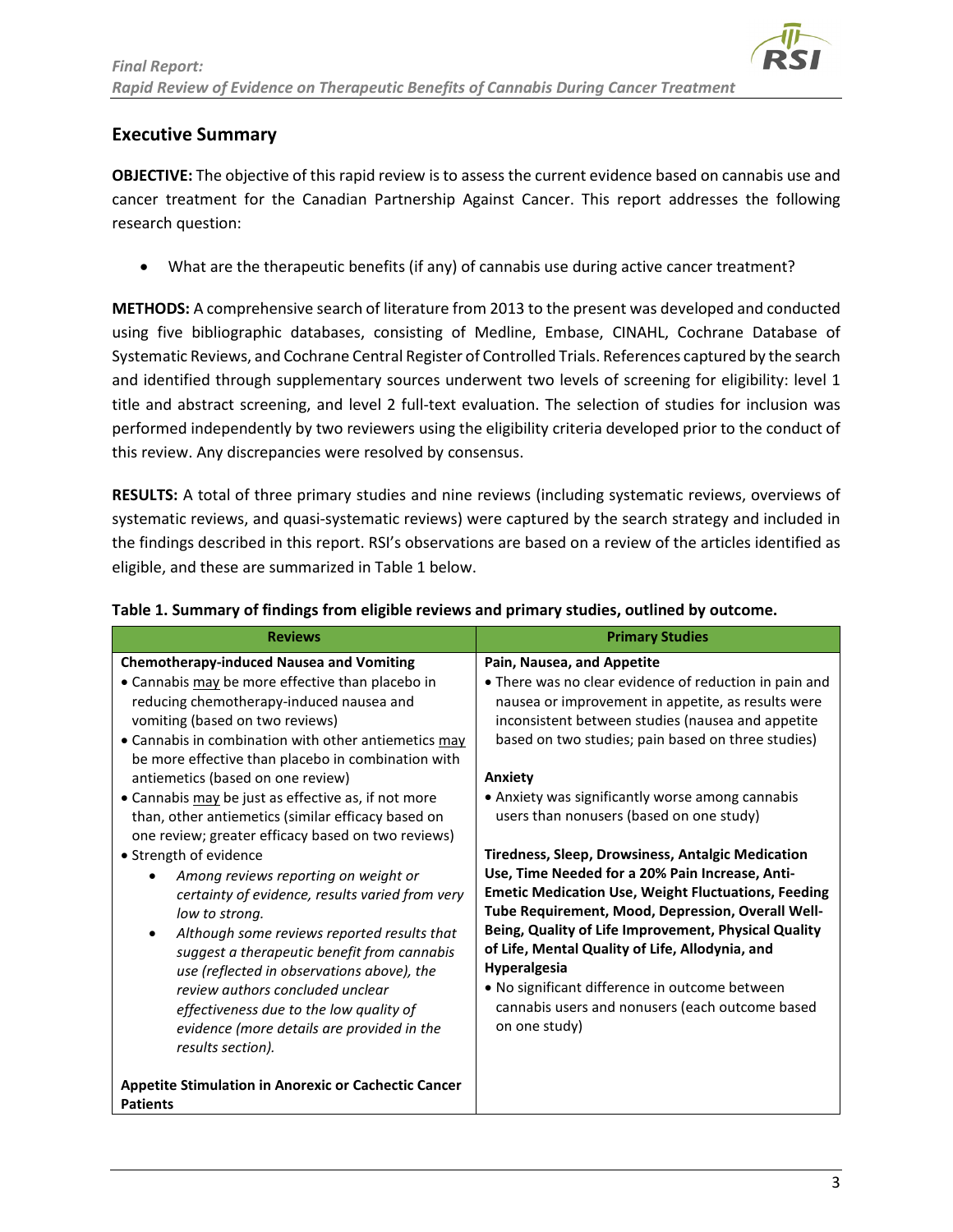

*Rapid Review of Evidence on Therapeutic Benefits of Cannabis During Cancer Treatment*

| <b>Reviews</b>                                                                                                               | <b>Primary Studies</b> |
|------------------------------------------------------------------------------------------------------------------------------|------------------------|
| • No clear evidence as results were inconsistent<br>between studies of small and large sample sizes<br>(based on one review) |                        |

#### <span id="page-3-0"></span>**Background**

The federal government in Canada has approved the use of medical cannabis when prescribed by a physician since 2013, initially under the *Marihuana for Medical Purposes Regulations,* and since 2016 under the new *Access to Cannabis for Medical Purposes Regulations.* These Regulations allow Canadians who have been prescribed cannabis for medical purposes to access legal sources of medical cannabis (in fresh, dried or oil form) via licensed producers; alternatively, they may produce, or designate someone to produce, a limited amount of cannabis for their own medical purposes. In October 2018, cannabis was legalized for recreational (non-medical) use in Canada under the *Cannabis Act*.

The Canadian Partnership Against Cancer (the Partnership) is assessing the current evidence base on cannabis use and cancer risk and benefits during cancer treatment. Risk Sciences International (RSI) was contracted to provide support to the Partnership through conducting a rapid review of evidence on the potential therapeutic benefits of cannabis use during active cancer treatment.

#### <span id="page-3-1"></span>**Objective**

The research question of interest to the Partnership for the current rapid review is the following:

• What are the therapeutic benefits (if any) of cannabis use during active cancer treatment?

#### <span id="page-3-2"></span>**Approach**

#### <span id="page-3-3"></span>*Literature Search Strategy*

The search strategy was established prior to the conduct of this review, and was based on two concepts, "cannabis" and "cancer", as outlined in Figure 1. Five electronic literature databases were consulted during the conduct of this work: Medline, Embase, CINAHL, Cochrane Database of Systematic Reviews, and Cochrane Central Register of Controlled Trials. Since there is a significant (98%)<sup>[1](#page-3-4)</sup> overlap between PubMed and Medline, and PubMed allows only limited control over search terms, a literature search in PubMed was not performed.

All searches were conducted on January 15, 2019 and restricted to references published from 2013 up to that date. References captured by the search were imported into an EndNote database, and duplicates removed. Additionally, the reference lists of systematic reviews were scanned to supplement the primary search.

<span id="page-3-4"></span><sup>&</sup>lt;sup>1</sup> See, for example[: https://kemh.libguides.com/library/search\\_tips/faqs/difference\\_between\\_pubmed\\_medline\\_embase](https://kemh.libguides.com/library/search_tips/faqs/difference_between_pubmed_medline_embase)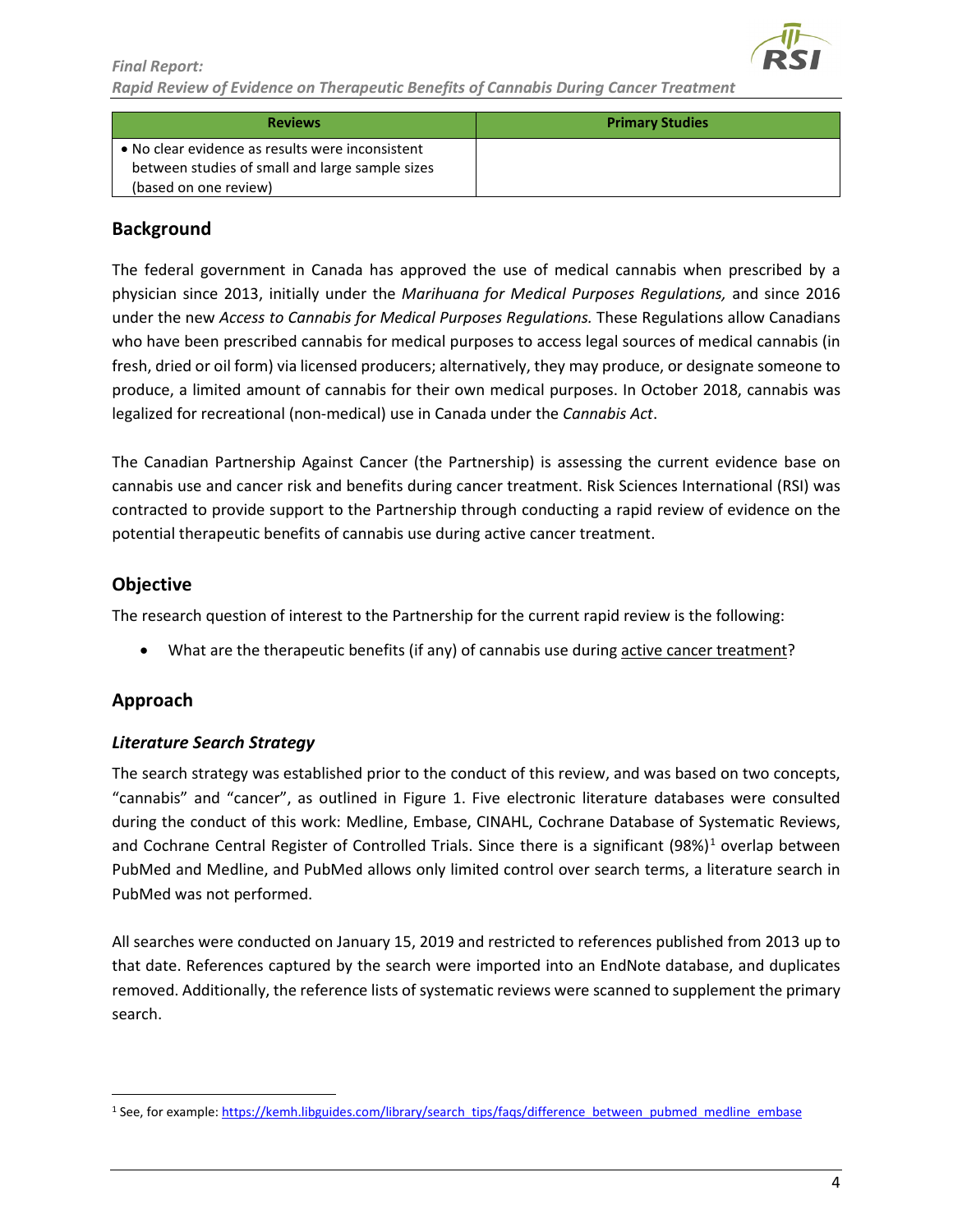

The search consisting of keywords and MeSH terms developed for the use in Medline is presented in Figure 1. These search terms were then adapted for the use in other electronic databases. The detailed search strategies are provided in Appendix 1.



#### **CONCEPT 1: CANNABIS**

MESH terms: Cannabis; Exp Cannabinoids; Marijuana Abuse; Medical Marijuana; Exp Marijuana Use Keywords: Cannabi\*; Hemp; Marihuana; Marijuana; Ganja; Hashish\*; Pot; Bhang; Dronabinol; Cannador; Epidiolex; Nabiximol; Sativex; Tetrahydrocannabinol; Ajulemic acid; Marinol; Syndros; Nabilone; Cesamet

#### **CONCEPT 2: CANCER**

**MESH terms:** Exp Neoplasms Keywords: Neoplas\*; Cancer\*; Carcino\*; Tumo?r\*; Sarcoma\*

### **SEARCH RESTRICTIONS**

Time Period: 2013 - Recent

**Figure 1. Concepts and search terms used in developing the literature search strategy.**

#### <span id="page-4-0"></span>*Eligibility Criteria and Study Selection*

Articles captured by the current search strategy and identified through other sources were subject to level 1 (title and abstract) and level 2 (full text) screening using the eligibility criteria that were developed in collaboration with the Partnership prior to the conduct of this review (Table 2). In cases where the study location was not reported, eligibility was determined based on the study authors' country of affiliation. This restriction by study location (region/country) was not applied when screening for reviews, as they may consist of studies conducted across several countries, some of which may be listed as part of the current inclusion criteria. The selection of studies was independently performed by two reviewers; any discrepancies were resolved by consensus.

| Table 2. Eligibility criteria for the selection of studies on the therapeutic benefits of cannabis during |  |
|-----------------------------------------------------------------------------------------------------------|--|
| active cancer treatment.                                                                                  |  |

| <b>Inclusion Criteria</b>                                                          | <b>Exclusion Criteria</b>                       |  |
|------------------------------------------------------------------------------------|-------------------------------------------------|--|
| <b>Study/Document Type</b>                                                         |                                                 |  |
| • Peer-reviewed literature                                                         | • Grey literature                               |  |
| • Primary human studies (intervention or                                           | • Animal or cell studies                        |  |
| observational studies)                                                             | • News articles, narrative reviews, editorials, |  |
| • Systematic reviews and meta-analyses<br>conference abstracts, case reports, risk |                                                 |  |
| • Overviews of systematic reviews                                                  | projections, research protocols                 |  |
| · Quasi-systematic reviews                                                         |                                                 |  |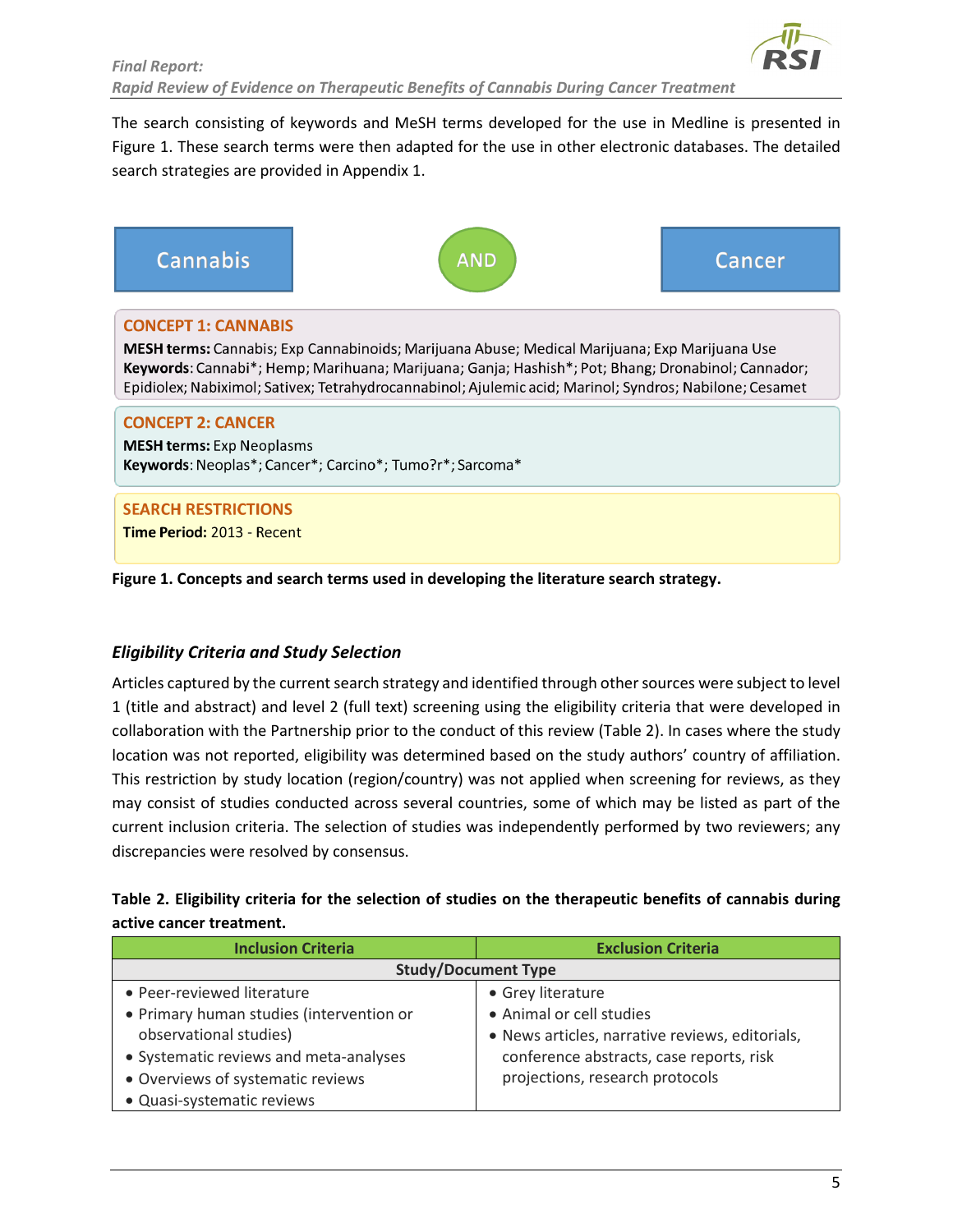

| <b>Inclusion Criteria</b>                     | <b>Exclusion Criteria</b>            |  |  |
|-----------------------------------------------|--------------------------------------|--|--|
| <b>Publication Date</b>                       |                                      |  |  |
| $\bullet$ 2013 - Current                      | $\bullet$ Prior to 2013              |  |  |
|                                               | <b>Publication Language</b>          |  |  |
| • English                                     | • All other languages                |  |  |
| <b>Region/Country</b>                         |                                      |  |  |
| $\bullet$ Canada                              | • All other countries                |  |  |
| • Australia                                   |                                      |  |  |
| • New Zealand                                 |                                      |  |  |
| • Northwest Europe                            |                                      |  |  |
| • Other G7 countries: USA, France, Germany,   |                                      |  |  |
| Italy, Japan, United Kingdom                  |                                      |  |  |
|                                               | <b>Population</b>                    |  |  |
| • Patients with cancer                        | • Patients without cancer            |  |  |
| <b>Exposure/Intervention</b>                  |                                      |  |  |
| • All forms and routes of cannabis use during | • Cannabis use post cancer treatment |  |  |
| active cancer treatment                       |                                      |  |  |
| <b>Outcomes</b>                               |                                      |  |  |
| • All therapeutic benefits<br>• None          |                                      |  |  |

#### <span id="page-5-0"></span>*Data Abstraction*

In preparation for populating tabular summaries of key findings, data abstraction forms were developed for relevant reviews (systematic reviews, overviews of systematic reviews, and quasi-systematic reviews) and original research articles identified for inclusion.

Data abstracted from eligible reviews included the article type, research objectives, health endpoints, search methods, number of studies included, whether a meta-analysis was performed, main results, conclusions and limitations reported by the review authors, as well as any RSI comments.

Similarly, information abstracted from relevant original research articles included characteristics of the study (location, design, and sample size) and participants (age, sex, and active treatment received), exposure data (form, route, and intensity), outcome and its method of ascertainment, main quantitative results and adjusted covariates, conclusions and limitations reported by study authors, as well as any RSI comments.

#### <span id="page-5-1"></span>**Results**

#### <span id="page-5-2"></span>*Search Results and Study Selection*

The search of five electronic databases retrieved a total of 2,174 references. Following the removal of duplicates and supplementation with articles identified from reference lists of systematic reviews, 1,841 references were retained and screened by title and abstract for relevance. Of the 61 references identified as potentially eligible, 49 were excluded following full-text evaluation for reasons including study type, country of study, and active cancer treatment status. In total, 12 relevant articles reporting on the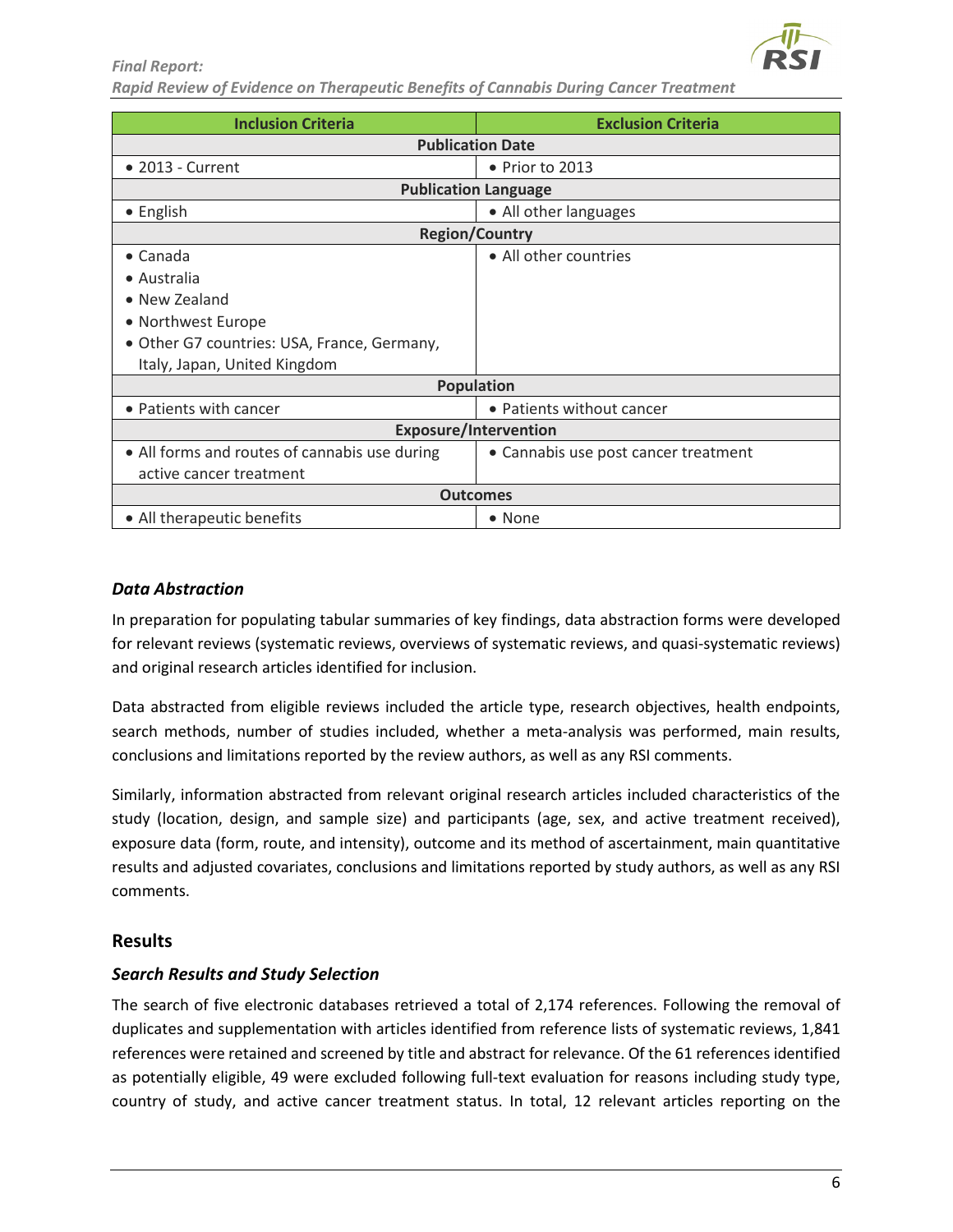

therapeutic benefits of cannabis use during active cancer treatment, published in English from 2013 onwards, were selected for inclusion. Articles included in this rapid review comprise primary studies, systematic reviews, overviews of systematic reviews, and quasi-systematic reviews. The search strategy and screening process is illustrated in Figure 2. Appendix 2 contains a complete list of the studies that were excluded, with rationale, following full-text evaluation. As well, a list of included studies can be found in Appendix 3.



**Figure 2. Flow diagram illustrating the results from the search strategy and screening process.** 

#### <span id="page-6-0"></span>*Systematic Reviews, Overviews of Systematic Reviews, and Quasi-systematic Reviews*

The current search strategy identified a total of **nine relevant systematic reviews, overviews of systematic reviews, and quasi-systematic reviews.** The publication dates of these included reviews were quite recent, ranging from 2015 to 2018. All reviews identified as eligible reported on either chemotherapy-induced nausea and vomiting (CINV) or appetite in anorexic or cachectic cancer patients. Research findings of these reviews are described below by outcome, as well, more information can be found in data abstraction tables found in Appendix 4.

#### **Chemotherapy-Induced Nausea and Vomiting**

Most reviews identified in the literature that were eligible for inclusion investigated the effectiveness of cannabis on nausea and vomiting from chemotherapy treatments. Specifically, eight of the nine included reviews reported on this outcome. In this section, systematic reviews that were captured by the current search strategy but included in an overview of systematic reviews were not described or individually interpreted; however, data specific to these individual articles have been extracted and are provided in the data abstraction tables found in Appendix 4.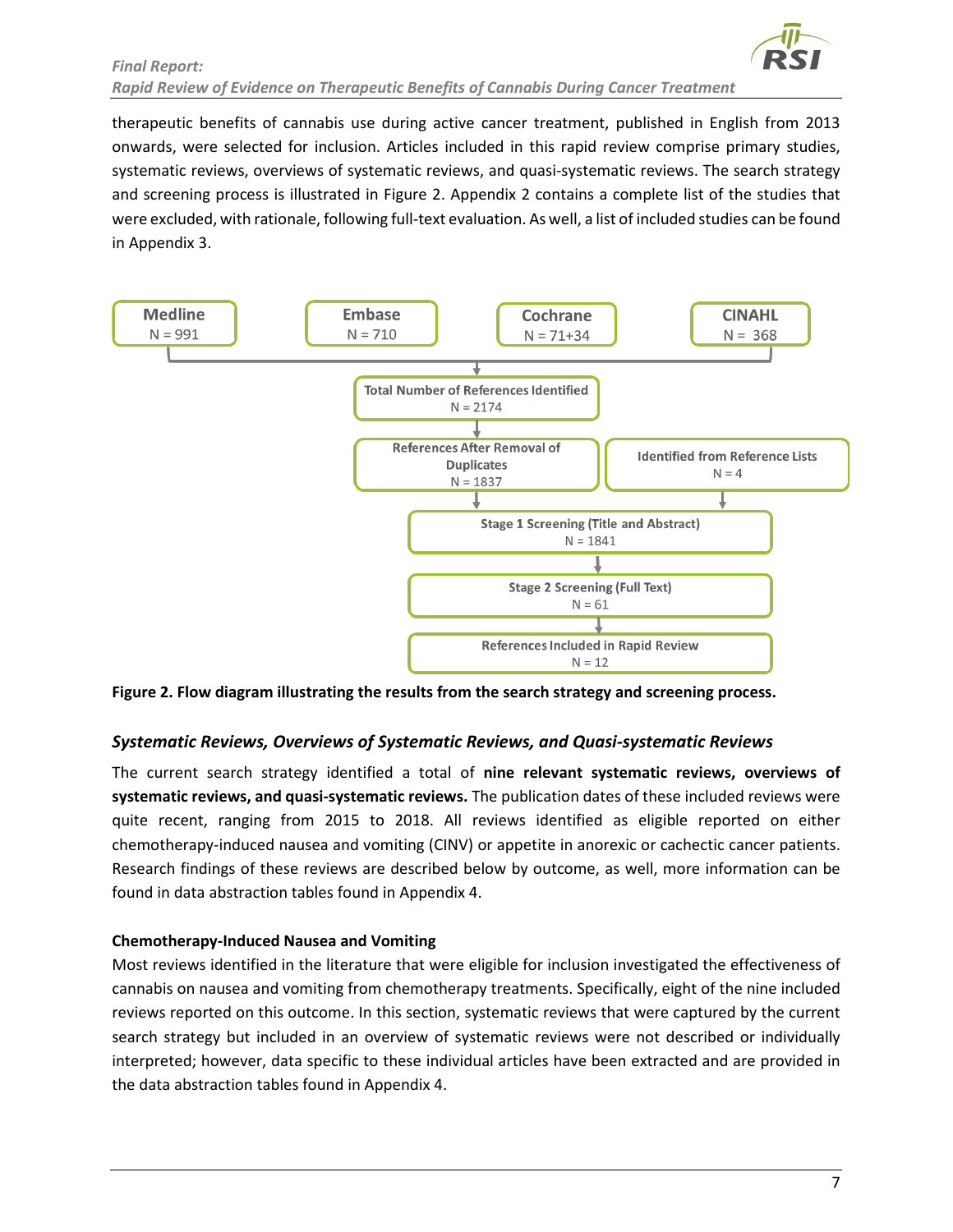

The reviews included in this synthesis suggest that cannabinoids may be more effective than placebos for the management of nausea and vomiting induced by chemotherapy. As well, there is some evidence that cannabinoids may be just as effective as other antiemetics, if not more. However, these findings should be interpreted and used with caution, as the weight or certainty of evidence varied between reviews in the current literature. For instance, while a committee of experts from the NASEM reported strong evidence from RCTs that supports the therapeutic benefits of oral cannabinoids for CINV (NASEM, 2017), other reviews evaluating the certainty of evidence using GRADE have reported scores ranging from very low to moderate (Allan et al., 2018; Morales et al., 2017). As well, while a greater effect of cannabinoids was suggested by results from Schussel et al. (2018) relative to placebo, Morales et al. (2017) also found a greater effect of cannabinoids in combination with other antiemetics, relative to placebo in combination with antiemetics. However, these study authors concluded that the benefits of cannabinoids are unclear as the quality of evidence is insufficient. Finally, many of the included reviews reported a potential for adverse effects associated with the use of cannabis; although this was not an objective of the current rapid review, it may be of interest to investigate further to determine if the potential therapeutic benefits outweigh the potential risks of treatment.

The overview of systematic reviews conducted by **Schussel et al. (2018)** included five systematic reviews of randomized controlled trials published from 2001 to 2015; among these articles, one was identified for inclusion in the present rapid review (Smith et al., 2015), and the remaining four were published prior to 2013 and thus were not captured by the current search strategy. Based on the Assessing the Methodological Quality of Systematic Reviews (AMSTAR) score, the methodological quality of included reviews varied from low (N = 2), moderate (N = 2), and high (N = 1). Findings from this overview suggest that "**cannabinoids were superior than placebo and, in general, similar to standard antiemetics alone or in combination**." (p. 571) However, the study authors also conclude that "**there is no good quality evidence to recommend or not the use of cannabinoids for CINV**." (p. 567) Furthermore, **more adverse events were observed with the use of cannabinoids than with standard antiemetics**.

**Allan et al. (2018)** conducted a systematic review of systematic reviews which identified five articles related to the effects of medical cannabinoids on CINV, where two were already identified for inclusion in this rapid review (Whiting et al., 2015; Smith et al., 2015), and the remaining three were published between 2001 and 2009, earlier than the date of interest for this review. The risk of bias was determined using a modified AMSTAR score which ranged from 0 to 6, where lower risk was indicated by higher values; of the systematic reviews assessed, scores varied from 2 (N = 1), 3 (N = 1), 5 (N = 1), and 6 (N = 2). As well, the certainty of evidence was evaluated using the Grading of Recommendations Assessment, Development and Evaluation (GRADE) approach. Two responder meta-analyses on the control of CINV were conducted. In the comparison between **medical cannabinoids and placebo** which was based on seven randomized controlled trials (RCTs), more patients receiving the **former exhibited control over CINV** (RR: 3.60; 95% CI: 2.55, 5.09), and the **certainty of evidence was considered moderate**. Similarly, **more patients receiving cannabinoids demonstrated control over CINV than those taking other antiemetics, specifically neuroleptics** (RR: 1.85; 95% CI: 1.18, 2.91); these results were based on 14 RCTs and the **certainty of evidence was considered low**. The study authors conclude that "[t]here is **reasonable**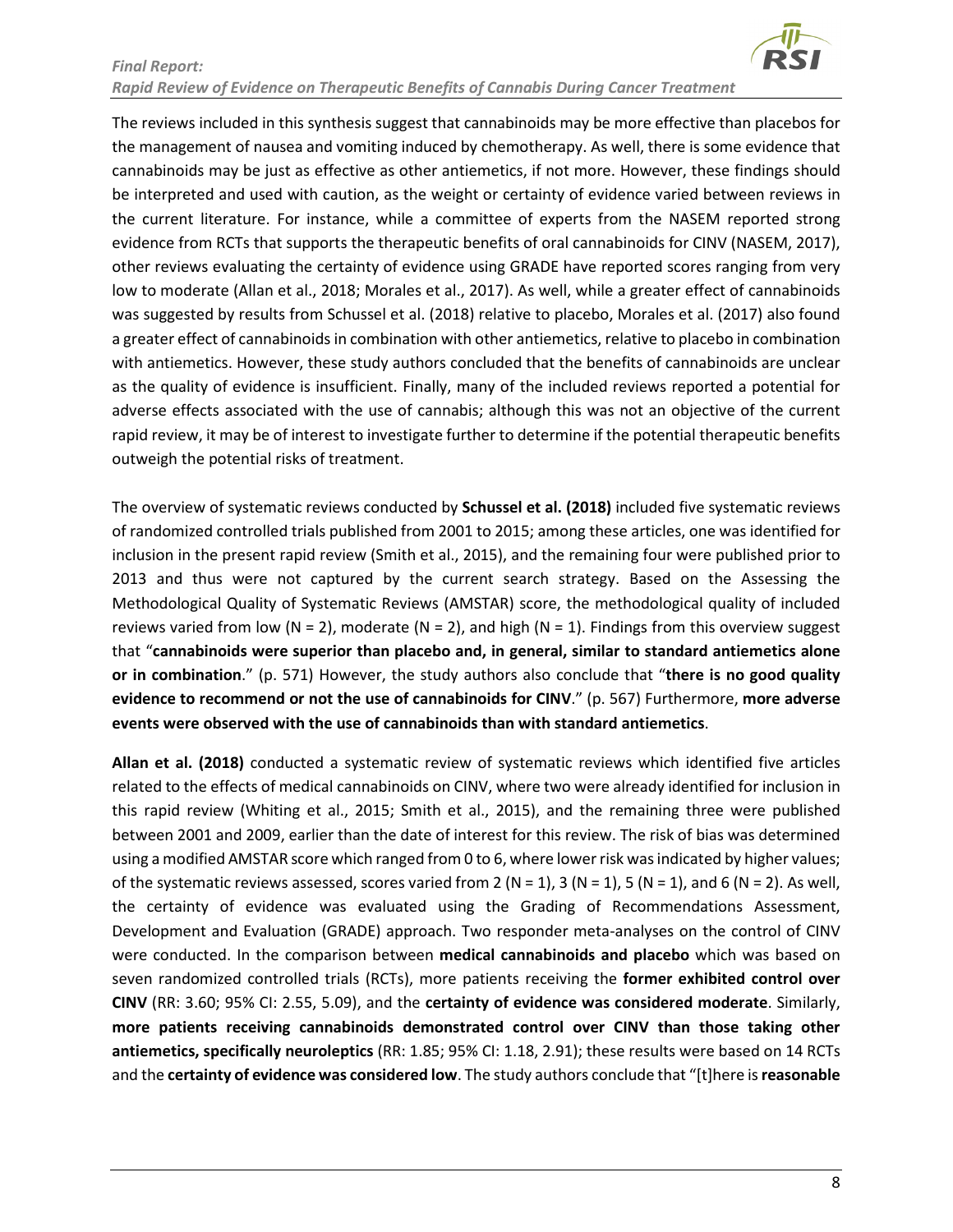

#### **evidence that cannabinoids improve nausea and vomiting after chemotherapy… Adverse effects are very common, meaning benefits would need to be considerable to warrant trials of therapy**." (p. e78)

A comprehensive review with characteristics of a systematic review was conducted by the **National Academies of Sciences, Engineering, and Medicine [NASEM] (2017)**, and covered multiple therapeutic benefits of cannabinoids, including its use as an antiemetic for CINV. In particular, several databases were searched, relevant systematic reviews of fair/good quality were included, and additional primary research of similar quality following the most recent review publication date was acquired. In total, three systematic reviews, all of which were captured by the current search strategy of this rapid review (Whiting et al., 2015; Smith et al., 2015; Philips et al., 2016), and one primary study published in 2007 were identified as eligible. From the articles included in this weight-of-evidence evaluation, the following conclusion was reached: "**There is conclusive evidence that oral cannabinoids are effective antiemetics in the treatment of chemotherapy-induced nausea and vomiting**" (p. 94).

**Morales et al. (2017)** conducted a structured summary where primary studies were identified from systematic reviews, a meta-analysis was performed, and the certainty of evidence was evaluated using the GRADE approach. A total of four randomized trials investigating the use of cannabinoids with standard antiemetic therapy for CINV were identified. Although **an increase in the control of CINV was observed with the addition of cannabinoids compared to placebo among oncological patients receiving standard antiemetic therapy (RR: 1.92; 95% CI: 1.26, 2.91),** the **certainty of evidence was found to be very low**. As a result of the very low certainty of evidence, the study authors conclude that **evidence on the effectiveness of cannabinoids with standard antiemetics for the control of CINV is unclear**. As well, based on three of the four studies with reported data, findings with **moderate certainty of evidence** indicate that **use of cannabinoids will likely result in an increase in adverse effects**.

The systematic review by **Wong et al. (2017)** focused on the use of medical cannabinoids in study samples consisting of **children and adolescents**. Of the 22 studies included, six reported on CINV and were published from 1979 to 2015. A significant decrease in measures of CINV was reported with cannabinoids compared to antiemetics among four double-blind RCTs. The statistical significance of study findings could not be assessed with the other two studies, which were a retrospective chart review and an open-label trial; however, improvements to CINV with cannabinoids were also suggested. Overall, the results from this review "**demonstrate that THC [tetrahydrocannabinol] is more efficacious than antiemetics such as prochloperazine, metoclopramide, and domperidone, although side effects of drowsiness and dizziness were common**" (p. 11).

#### **Appetite in Anorexic or Cachectic Cancer Patients**

Of the nine reviews identified with the current search strategy, only one reported on cannabis use and the stimulation of appetite among anorexic or cachectic cancer patients. This scoping review conducted by **Peng et al. (2016)** was included as characteristics of a systematic review were demonstrated: specifically, the study authors searched multiple electronic databases, provided a list of the search terms used, and presented a flow diagram illustrating the study selection process. In total, eight studies published from 1990 to 2015 were included in the qualitative synthesis. The study findings demonstrate that, "[s]mall studies (n = 6) suggest [a] positive correlation between tetrohydrocannabinol (THC) and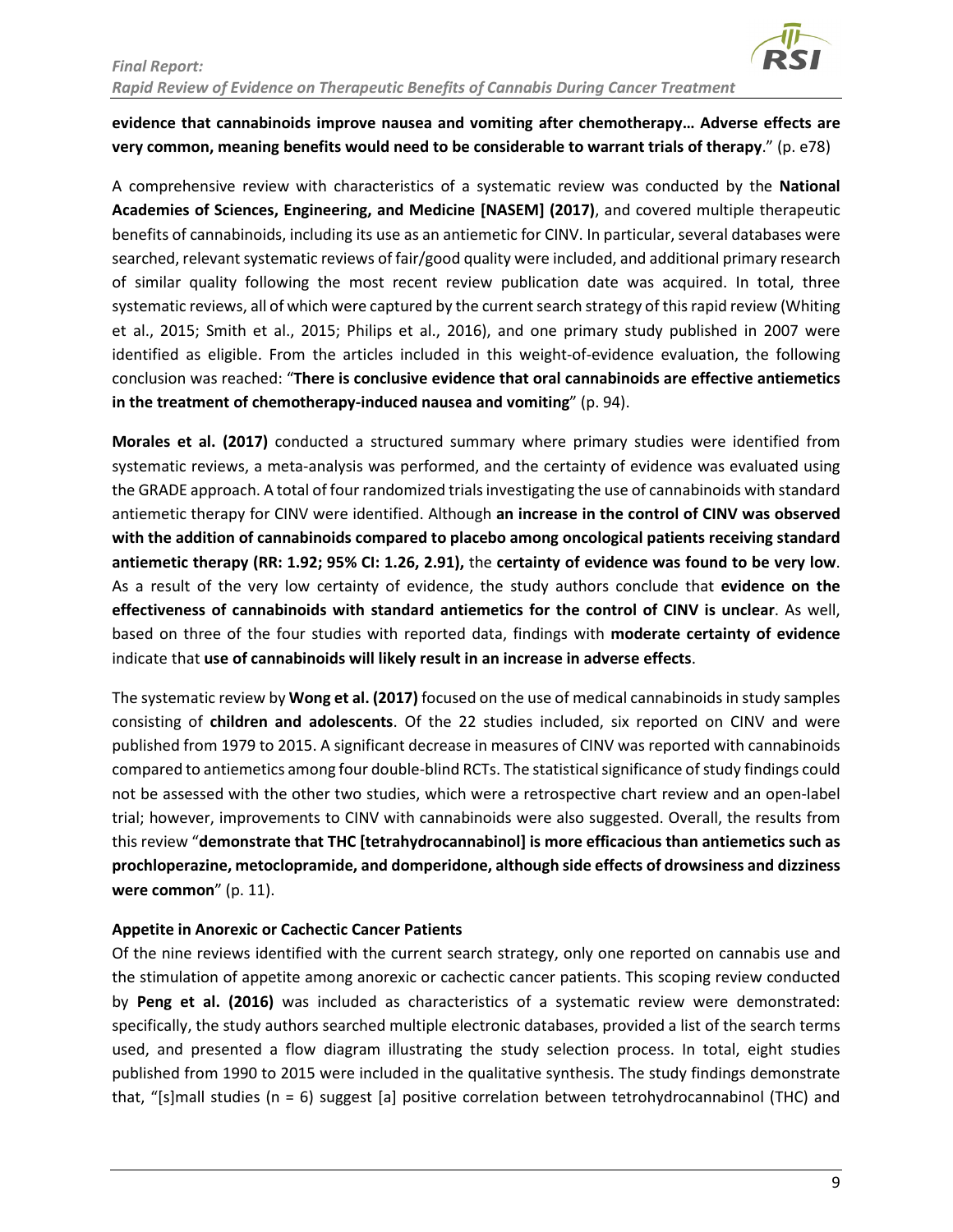

appetite whereas large clinical trials ( $n = 2$ ) suggest otherwise" (p.435). Based on this review, results are inconsistent between studies of small and large sample sizes; therefore**, the effect of cannabis on appetite stimulation is unclear**. However, it is important to note that the treatment status of studies included in this review varied from active treatment, unclear treatment status, and a possible mix of both.

#### <span id="page-9-0"></span>*Original Studies*

Following the evaluation of full-text articles, **three primary studies** were identified as relevant and included in the current review. Research findings from these studies are described below, and data abstraction tables for the corresponding studies can be found in Appendix 4.

#### **Overall Findings from Original Studies**

Based on the primary studies included in this review, there is insufficient evidence to support a finding of therapeutic benefits of cannabis use during active cancer treatment. Outcomes assessed in the three studies were either nonsignificant between groups or worse for marijuana users than for nonusers. Furthermore, there were inconsistent observations for several outcomes addressed in different studies; in particular, pain, nausea, and a lack of appetite were significantly worse among marijuana users in one study, but nonsignificant differences were also observed for similar outcomes in the other studies. Overall, as recent primary studies investigating the therapeutic benefits of cannabis are scarce, more research is critical before any definitive conclusions are made on the study outcomes discussed.

#### **Saadeh et al. (2018)**

Saadeh et al. (2018) conducted a study consisting of 175 cancer patients, aged 20 to 86 years, who were undergoing **intravenous and/or oral chemotherapy**. Users of marijuana within the last 30 days were identified using a questionnaire, and included various possible administration routes, such as joints, electronic devices, edibles, water pipes, and more. The outcomes of interest were evaluated using the Edmonton Symptom Assessment Scale and compared between users and nonusers of marijuana. **No significant differences between groups at p<0.05 were reported for tiredness, drowsiness, depression, and overall wellbeing**; **however, pain, nausea, lack of appetite, and anxiety were found to be worse among marijuana users than nonusers**.

#### **Côté et al. (2016)**

Côté et al. (2016) reported on a randomized double-blind placebo-controlled trial conducted in Canada, which consisted of patients with **head and neck cancer**, aged 18 to 80 years, who were undergoing **radiotherapy, postoperative radiotherapy, radiochemotherapy, or postoperative radiochemotherapy**. Of the 56 patients randomized to either the Nabilone (treatment) group or the placebo group, only 32 study participants remained by the seventh week. The study outcomes were assessed using the European Organization for Research and Treatment of Cancer (EORTC) QLQ-C30, the EORTC QLQ-H&N35, a visual analog scale, and several questionnaires. **No significant differences between groups** at p<0.05 were reported for the outcomes investigated, including **quality of life improvement, pain, antalgic medication use, time needed for a 20% pain increase, appetite, weight fluctuation, feeding tube requirement, nausea, anti-emetic medication use, sleep, and mood**.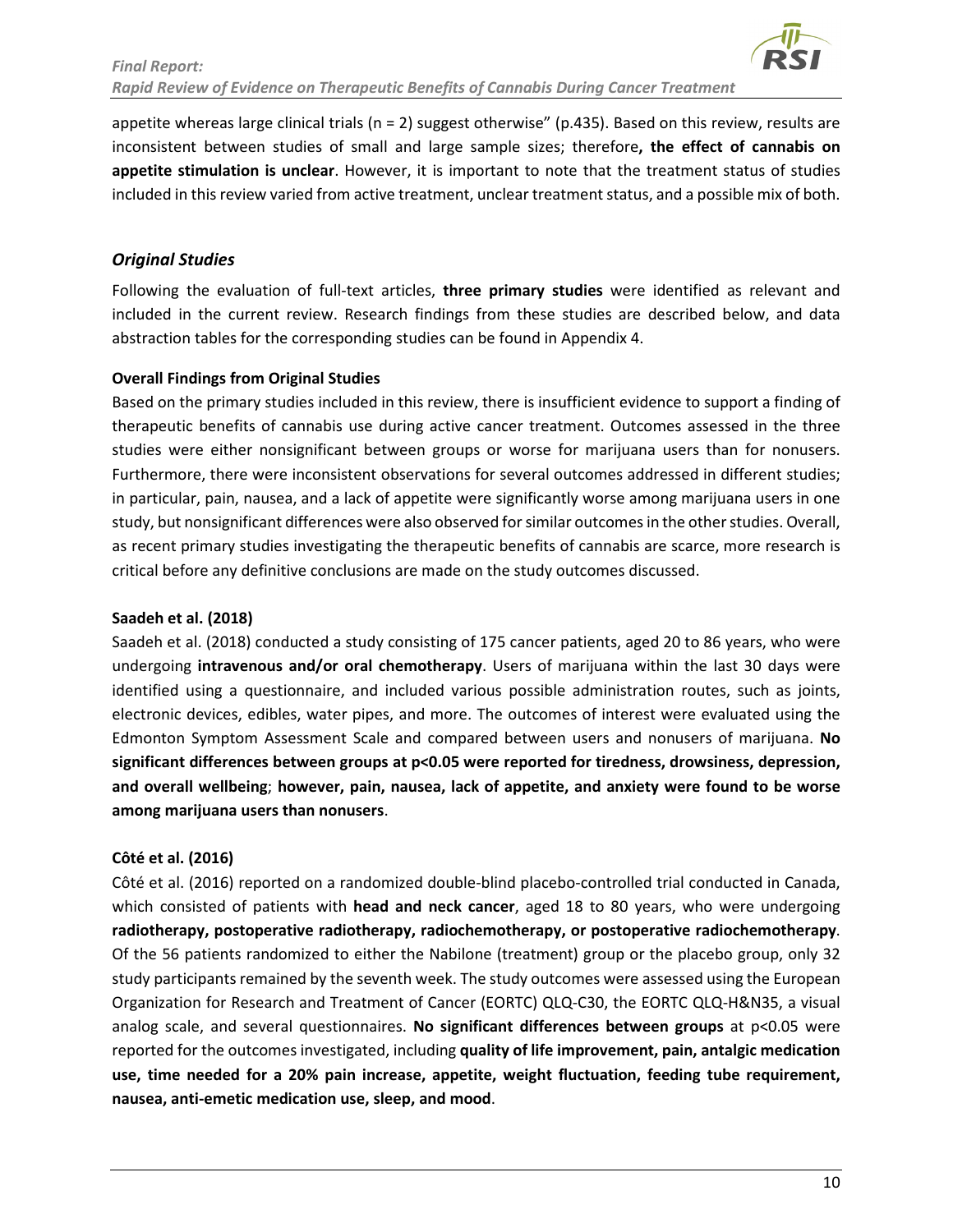

#### **Lynch et al. (2014)**

Lynch et al. (2014) conducted a double-blind, placebo-controlled, crossover pilot trial consisting of patients suffering from **neuropathic pain** for three months **following chemotherapy**. A total of 18 study participants were first randomized to receive either Nabiximols, an oral mucosal spray, or the placebo, and a two-week washout phase was allocated between study medications to prevent a carry over of effects; by the end of the study, only 16 patients remained. Outcomes were assessed using a numeric rating scale for pain intensity (NRS-PI), the Short Form-36 Health Survey (SF-36), and quantitative sensory testing (QST). **No significant difference in pain intensity was observed between the Nabiximols and placebo groups**. However, results from the responder analysis where five patients exhibited a minimum decline of 2-points in pain intensity with treatment "trended towards statistical significance". Additionally, **no significant differences were observed for all secondary outcomes assessed, including physical quality of life, mental quality of life, allodynia, and hyperalgesia**.

#### <span id="page-10-0"></span>**Overall Summary of Findings**

A total of 12 articles investigating the therapeutic benefits of cannabis use during active cancer treatment were captured by the current search strategy and included in this synthesis. A need for more research reporting on the use of cannabis for CINV was identified. In general, the study findings suggest that cannabis may be more effective than placebo, and just as effective as, if not more than, other antiemetics. As well, greater effectiveness of cannabis in combination with other antiemetics has been suggested relative to placebo with antiemetics. However, among reviews evaluating the weight or certainty of evidence, reports varied from very low to strong. In addition, although some reviews reported results that suggest a possible therapeutic benefit for CINV (reflected in the general observations above), the review authors concluded unclear effectiveness of cannabis due to the low quality of evidence. As only one scoping review reporting on appetite stimulation in anorexia and cachectic cancer patients was identified, results were inconsistent between small and large studies (small, but not large, studies suggested a positive association between THC and appetite); therefore, no clear evidence was provided on the effectiveness of cannabis.

Research from primary studies reported on a variety of outcomes related to pain, mood, quality of life, and more; these study endpoints were either worse among marijuana users or not significantly different between groups. Although the included studies provide no evidence of any therapeutic benefits from cannabis use during active cancer treatment for the outcomes assessed, recent literature in this area of research was scarce; therefore, further investigations are needed before more firm conclusions can be made. The main research findings for each outcome, summarized by study type, are shown in Table 1.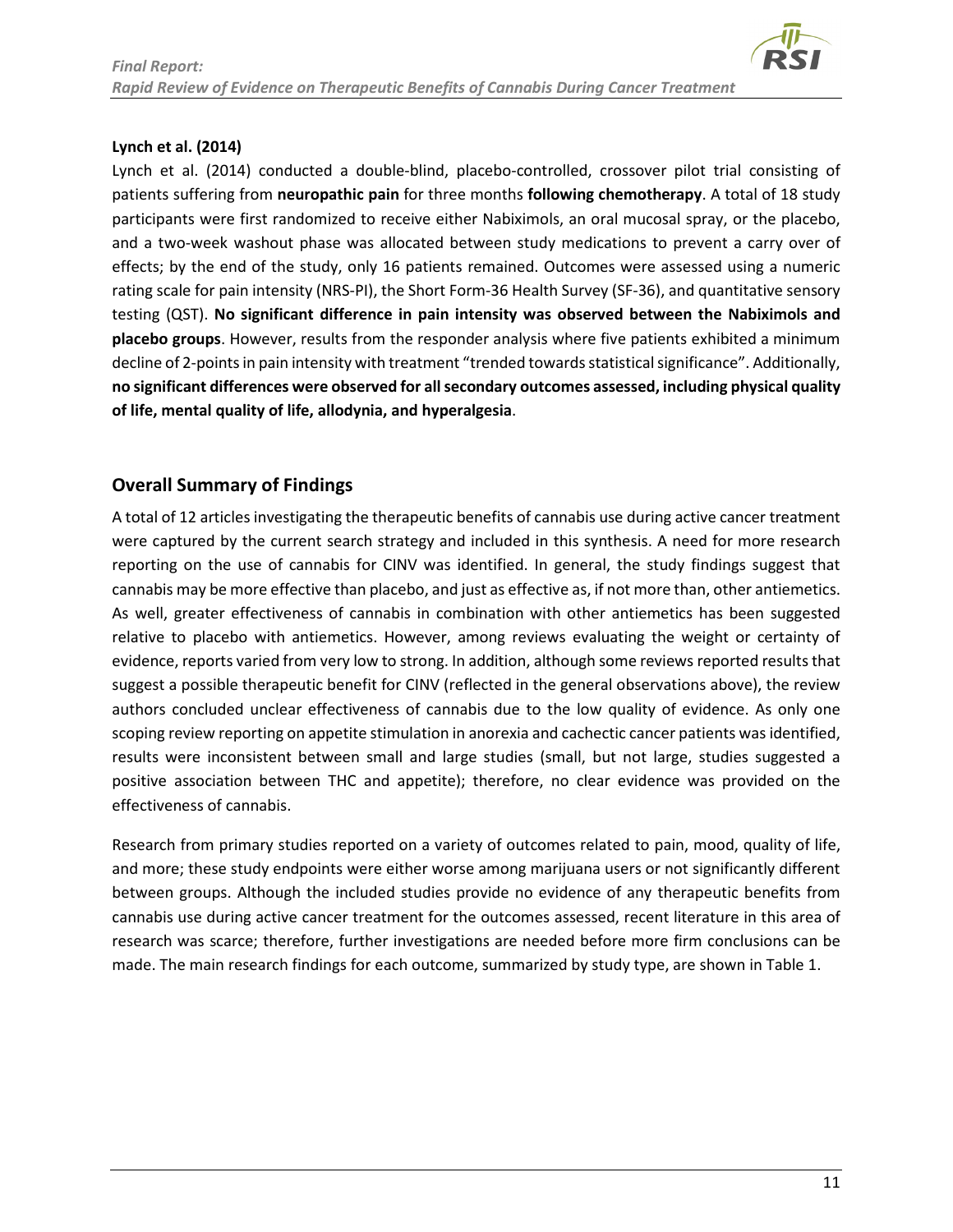

# <span id="page-11-0"></span>**Appendix 1: Search Strategy**

## <span id="page-11-1"></span>*Medline*

| #              | <b>Searches</b>                                                               | <b>Results</b> |
|----------------|-------------------------------------------------------------------------------|----------------|
| $\mathbf{1}$   | Marijuana Abuse/ or CANNABIS/ or Cannabi*.mp. or exp Cannabinoids/            | 40529          |
| $\overline{2}$ | exp "Marijuana Use"/                                                          | 4531           |
| 3              | Medical Marijuana/                                                            | 748            |
| 4              | Hemp.mp.                                                                      | 813            |
| 5              | Marihuana.mp.                                                                 | 1118           |
| 6              | Marijuana.mp.                                                                 | 17850          |
| $\overline{7}$ | Ganja.mp.                                                                     | 52             |
| 8              | Hashish*.mp.                                                                  | 574            |
| 9              | Bhang.mp.                                                                     | 30             |
| 10             | Dronabinol.mp.                                                                | 6717           |
| 11             | Cannador.mp.                                                                  | 3              |
| 12             | Epidiolex.mp.                                                                 | 19             |
| 13             | Nabiximol.mp.                                                                 | $\overline{3}$ |
| 14             | Sativex.mp.                                                                   | 173            |
| 15             | Tetrahydrocannabinol.mp.                                                      | 6411           |
| 16             | Ajulemic acid.mp.                                                             | 44             |
| 17             | Marinol.mp.                                                                   | 85             |
| 18             | Syndros.mp.<br>$\overline{4}$                                                 |                |
| 19             | Nabilone.mp.                                                                  | 301            |
| 20             | Cesamet.mp.                                                                   | 18             |
| 21             | 1 or 2 or 3 or 4 or 5 or 6 or 7 or 8 or 9 or 10 or 11 or 12 or 13 or 14 or 15 | 47680          |
|                | or 16 or 17 or 18 or                                                          |                |
|                | 19 or 20                                                                      |                |
| 22             | exp Neoplasms/                                                                | 3121661        |
| 23             | neoplas*.mp.                                                                  | 2715423        |
| 24             | cancer*.mp.                                                                   | 1618688        |
| 25             | carcino*.mp.                                                                  | 962773         |
| 26             | tumo?r*.mp.                                                                   | 1948933        |
| 27             | sarcoma*.mp.<br>117553                                                        |                |
| 28             | 22 or 23 or 24 or 25 or 26 or 27                                              | 4138188        |
| 29             | 21 and 28                                                                     | 2634           |
| 30             | limit 29 to yr="2013 -Current"                                                | 991            |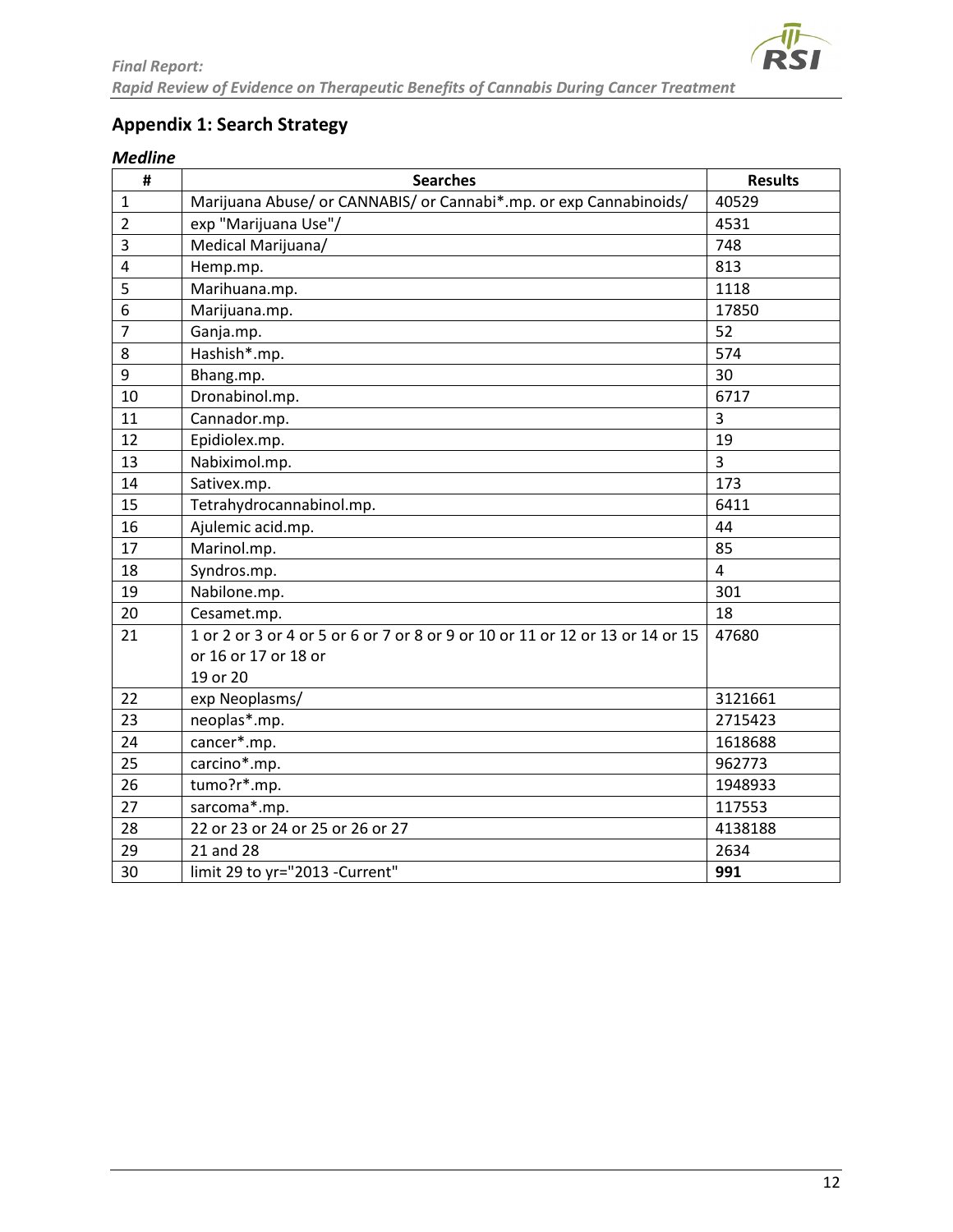

<span id="page-12-0"></span>

| #              | <b>Searches</b>                                                               | <b>Results</b> |
|----------------|-------------------------------------------------------------------------------|----------------|
| $\mathbf 1$    | Cannabi*.mp. or cannabis addiction/ or exp "cannabis use"/ or cannabis/       | 70029          |
| $\overline{2}$ | exp cannabinoid/                                                              | 61950          |
| 3              | exp "Cannabis (genus)"/                                                       | 243            |
| $\overline{4}$ | Hemp.mp.                                                                      | 1064           |
| 5              | Marihuana.mp.                                                                 | 1705           |
| 6              | Marijuana.mp.                                                                 | 16086          |
| $\overline{7}$ | Ganja.mp.                                                                     | 79             |
| 8              | Hashish*.mp.                                                                  | 890            |
| 9              | Pot.mp.                                                                       | 32374          |
| 10             | Bhang.mp.                                                                     | 54             |
| 11             | Dronabinol.mp.                                                                | 7359           |
| 12             | Cannador.mp.                                                                  | 44             |
| 13             | Epidiolex.mp.                                                                 | 82             |
| 14             | Nabiximol.mp.                                                                 | 15             |
| 15             | Sativex.mp.                                                                   | 642            |
| 16             | Tetrahydrocannabinol.mp.                                                      | 12062          |
| 17             | Ajulemic acid.mp.                                                             | 1013           |
| 18             | Marinol.mp.                                                                   | 573            |
| 19             | Syndros.mp.                                                                   | 11             |
| 20             | Nabilone.mp.                                                                  | 1304           |
| 21             | Cesamet.mp.                                                                   | 256            |
| 22             | 1 or 2 or 3 or 4 or 5 or 6 or 7 or 8 or 9 or 10 or 11 or 12 or 13 or 14 or 15 | 114018         |
|                | or 16 or 17 or 18 or                                                          |                |
|                | 19 or 20 or 21                                                                |                |
| 23             | exp neoplasm/ or Neoplas*.mp.                                                 | 4576824        |
| 24             | exp neoplasm/ or Neoplas*.mp.                                                 | 4576824        |
| 25             | Cancer*.mp.                                                                   | 3313786        |
| 26             | Carcino*.mp.                                                                  | 1508533        |
| 27             | Tumo?r*.mp.                                                                   | 3092550        |
| 28             | Sarcoma*.mp.                                                                  | 169162         |
| 29             | 23 or 24 or 25 or 26 or 27 or 28                                              | 5752577        |
| 30             | 22 and 29                                                                     | 9057           |
| 31             | limit 30 to yr="2013 -Current"                                                | 4246           |
| 32             | limit 31 to exclude medline journals                                          | 710            |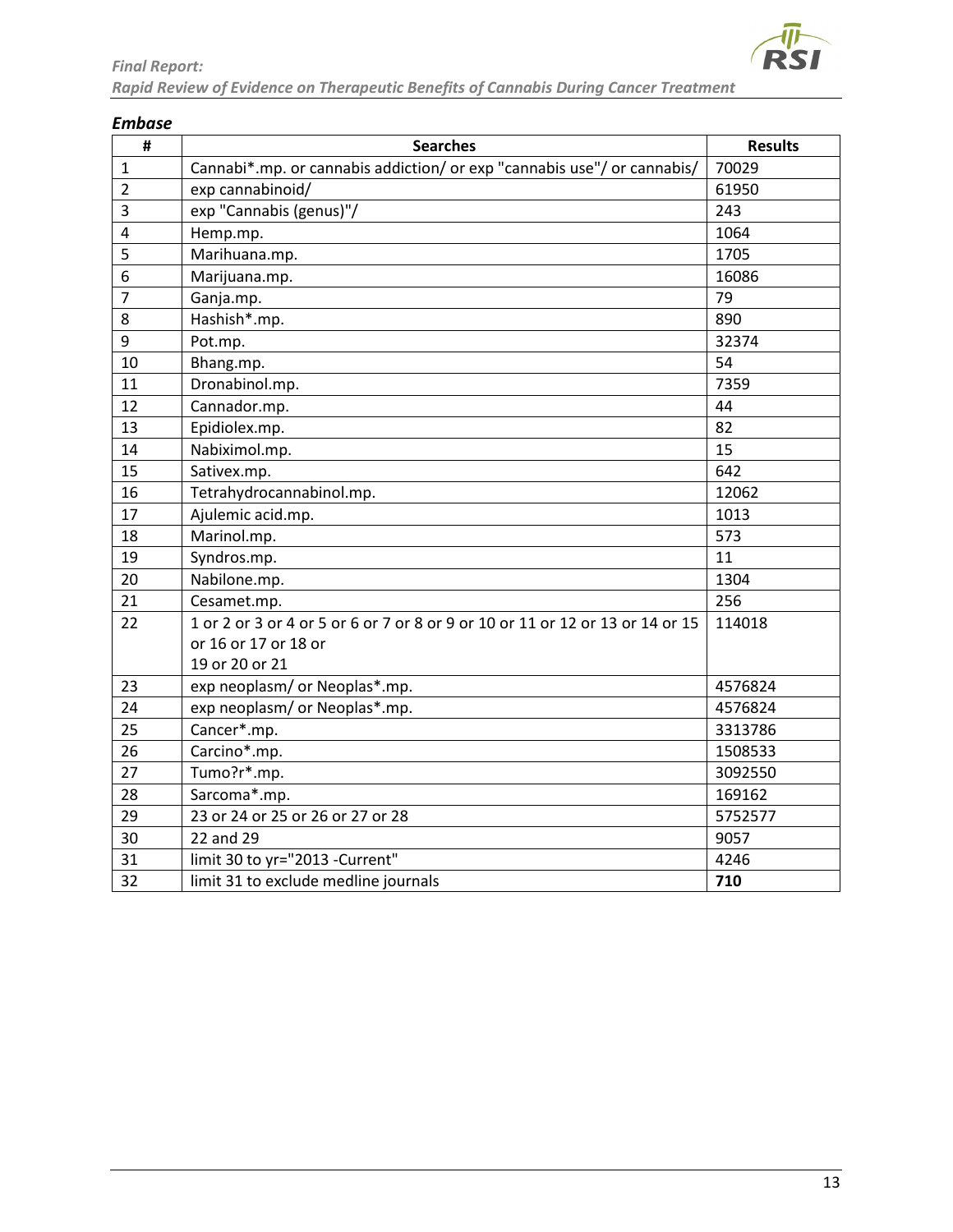

| #              | <b>Searches</b>                                                               | <b>Results</b> |
|----------------|-------------------------------------------------------------------------------|----------------|
| $\mathbf{1}$   | Cannabi*.mp.                                                                  | 121            |
| $\overline{2}$ | Hemp.mp.                                                                      | 6              |
| 3              | Marihuana.mp.                                                                 | 20             |
| $\overline{4}$ | Marijuana.mp.                                                                 | 67             |
| 5              | Ganja.mp.                                                                     | 3              |
| 6              | Hashish*.mp.                                                                  | 17             |
| $\overline{7}$ | Pot.mp.                                                                       | 17             |
| 8              | Bhang.mp.                                                                     | 3              |
| 9              | Dronabinol.mp.                                                                | 17             |
| 10             | Cannador.mp.                                                                  | $\overline{2}$ |
| 11             | Epidiolex.mp.                                                                 | $\mathbf{1}$   |
| 12             | Nabiximol.mp.                                                                 | $\mathbf 0$    |
| 13             | Sativex.mp.                                                                   | 9              |
| 14             | Tetrahydrocannabinol.mp.                                                      | 25             |
| 15             | Ajulemic acid.mp.                                                             | $\mathbf 0$    |
| 16             | Marinol.mp.                                                                   | 9              |
| 17             | Syndros.mp.                                                                   | $\mathbf{1}$   |
| 18             | Nabilone.mp.                                                                  | 15             |
| 19             | Cesamet.mp.                                                                   | 5              |
| 20             | 1 or 2 or 3 or 4 or 5 or 6 or 7 or 8 or 9 or 10 or 11 or 12 or 13 or 14 or 15 | 173            |
|                | or 16 or 17 or 18 or                                                          |                |
|                | 19                                                                            |                |
| 21             | Neoplas*.mp.                                                                  | 1152           |
| 22             | Cancer*.mp.                                                                   | 2518           |
| 23             | Carcino*.mp.                                                                  | 996            |
| 24             | Tumo?r*.mp.                                                                   | 1496           |
| 25             | Sarcoma*.mp.                                                                  | 155            |
| 26             | 21 or 22 or 23 or 24 or 25                                                    | 3210           |
| 27             | 20 and 26                                                                     | 57             |
| 28             | limit 27 to last 7 years                                                      | 43             |
| 29             | limit 28 to protocols                                                         | 9              |
| 30             | 28 not 29                                                                     | 34             |

# <span id="page-13-0"></span>*Cochrane Database of Systematic Reviews*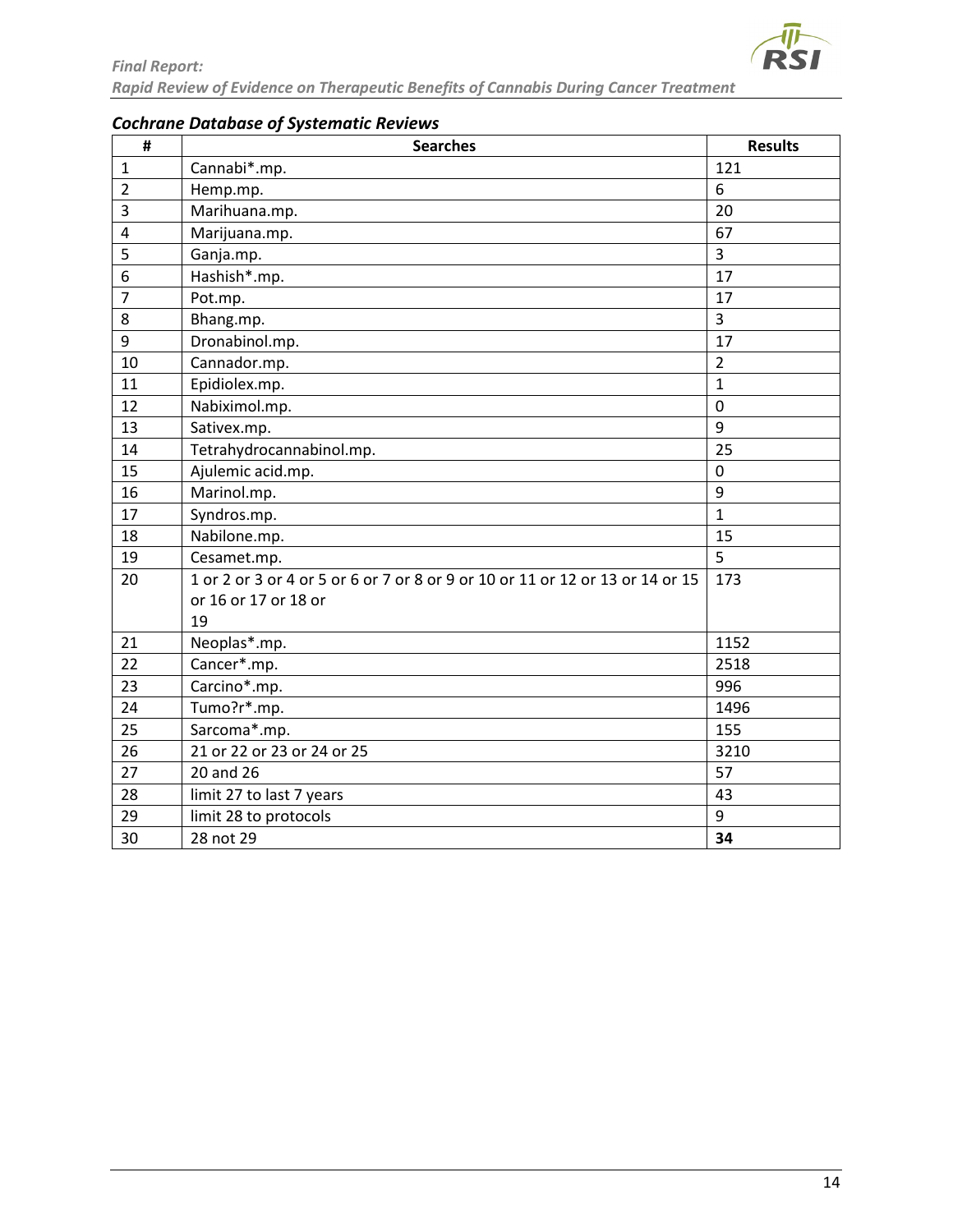

| #              | <b>Searches</b>                                                               | <b>Results</b> |
|----------------|-------------------------------------------------------------------------------|----------------|
| $\mathbf{1}$   | cannabi*.mp. or cannabis/ or exp cannabinoids/                                | 2588           |
| $\overline{2}$ | Hemp.mp.                                                                      | 30             |
| 3              | Marihuana.mp.                                                                 | 112            |
| 4              | Marijuana.mp. or marijuana smoking/                                           | 1510           |
| 5              | Ganja.mp.                                                                     | 3              |
| 6              | Hashish*.mp.                                                                  | 10             |
| $\overline{7}$ | Pot.mp.                                                                       | 115            |
| 8              | Bhang.mp.                                                                     | $\mathbf{1}$   |
| 9              | Dronabinol.mp.                                                                | 791            |
| 10             | Cannador.mp.                                                                  | $\mathbf{1}$   |
| 11             | Epidiolex.mp.                                                                 | 8              |
| 12             | Nabiximol.mp.                                                                 | $\mathbf 0$    |
| 13             | Sativex.mp.                                                                   | 100            |
| 14             | Tetrahydrocannabinol.mp.                                                      | 725            |
| 15             | Ajulemic acid.mp.                                                             | 47             |
| 16             | Marinol.mp.                                                                   | 24             |
| 17             | Syndros.mp.                                                                   | $\overline{0}$ |
| 18             | Nabilone.mp.                                                                  | 124            |
| 19             | Cesamet.mp.                                                                   | 5              |
| 20             | 1 or 2 or 3 or 4 or 5 or 6 or 7 or 8 or 9 or 10 or 11 or 12 or 13 or 14 or 15 | 3509           |
|                | or 16 or 17 or 18 or                                                          |                |
|                | 19                                                                            |                |
| 21             | Neoplas*.mp. or exp Neoplasms/                                                | 77050          |
| 22             | Cancer*.mp.                                                                   | 113419         |
| 23             | Carcino*.mp.                                                                  | 33003          |
| 24             | Tumo?r*.mp.                                                                   | 54022          |
| 25             | Sarcoma*.mp.                                                                  | 1956           |
| 26             | 21 or 22 or 23 or 24 or 25                                                    | 162544         |
| 27             | 20 and 26                                                                     | 214            |
| 28             | limit 27 to yr="2013 -Current"                                                | 100            |
| 29             | limit 28 to medline records                                                   | 29             |
| 30             | 28 not 29                                                                     | 71             |

# <span id="page-14-0"></span>*Cochrane Central Register of Controlled Trials*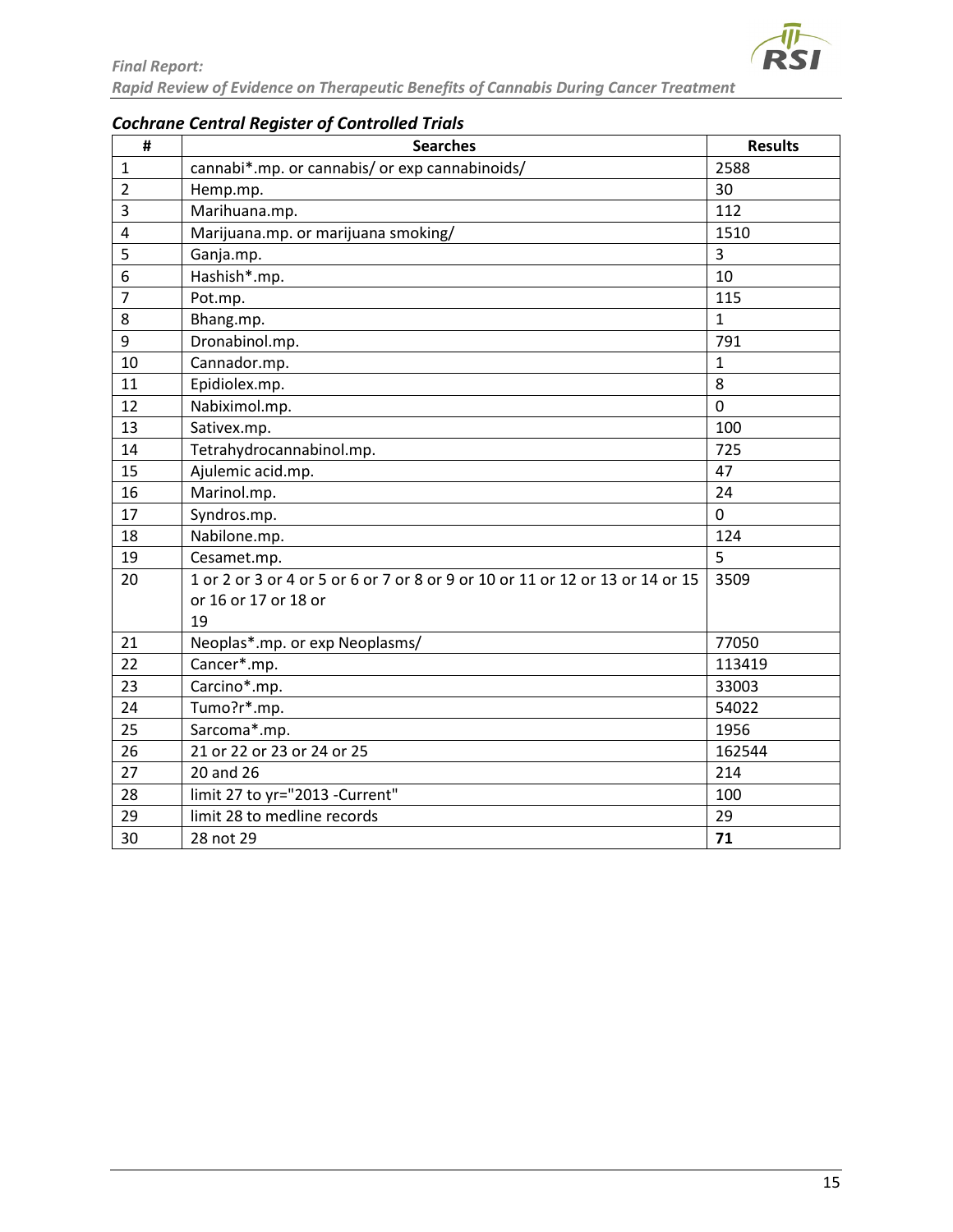

#### <span id="page-15-0"></span>*CINAHL*

| #              | <b>Searches</b>                                                        | <b>Results</b> |
|----------------|------------------------------------------------------------------------|----------------|
| S <sub>1</sub> | (MH "Medical Marijuana") OR (MH "Cannabis") OR "Cannabi*" ) OR Hemp    | 15,950         |
|                | OR Marihuana OR Marijuana OR Ganja OR Hashish* OR Pot OR Bhang OR      |                |
|                | Dronabinol OR Cannador OR Epidiolex OR Nabiximol                       |                |
| S <sub>2</sub> | Sativex OR Tetrahydrocannabinol OR Ajulemic acid OR Marinol OR Syndros | 455            |
|                | OR Nabilone OR Cesamet                                                 |                |
| S <sub>3</sub> | S1 or S2                                                               | 16,028         |
| S <sub>4</sub> | (MH "Neoplasms+") OR Neoplas* OR Cancer* OR Carcino* OR Tumo#r* OR     | 601,776        |
|                | Sarcoma*                                                               |                |
| S <sub>5</sub> | S3 and S4                                                              | 689            |
| S <sub>6</sub> | S3 and S4 Limiters - Published Date: 20130101-20191231                 | 368            |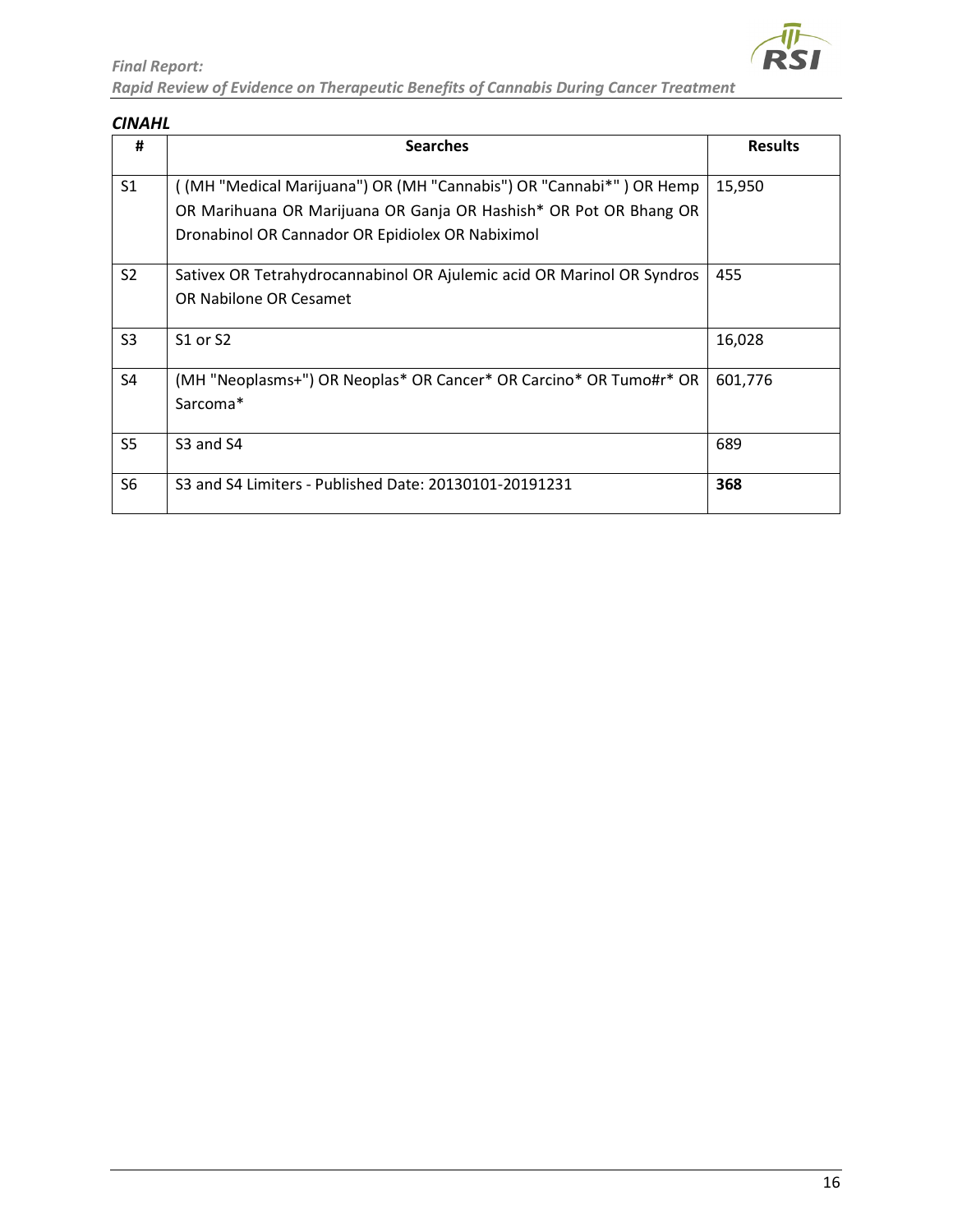# <span id="page-16-0"></span>**Appendix 2. Reasons for Exclusion at Stage 2 Full Text Screening.**

#### **Table A1. Cannabis and benefits: Reasons for exclusion at stage 2 full text screening.**

| <b>Reference</b>                                                                                                                                                                                                                                                                                                                       | <b>Reason for Exclusion</b>                                                                                                                                                          |
|----------------------------------------------------------------------------------------------------------------------------------------------------------------------------------------------------------------------------------------------------------------------------------------------------------------------------------------|--------------------------------------------------------------------------------------------------------------------------------------------------------------------------------------|
| 1. Abuhasira R, Schleider LB, Mechoulam R,<br>Novack V. Epidemiological characteristics,<br>safety and efficacy of medical cannabis in the<br>elderly. European Journal of Internal<br>Medicine. 2018;49:44-50.                                                                                                                        | • Study conducted in Israel                                                                                                                                                          |
| 2. Bao Y, Kong X, Yang L, Liu R, Shi Z, Li W, et al.<br>Complementary and alternative medicine for<br>cancer pain: an overview of systematic<br>reviews. Evidence-Based Complementary &<br>Alternative Medicine: eCAM.<br>2014;2014:170396.                                                                                            | • Overview of systematic review and meta-<br>analysis included a study on cannabis and<br>chronic pain from cancer and other health<br>conditions but not necessarily from treatment |
| 3. Bar-Lev Schleider L, Mechoulam R, Lederman<br>V, Hilou M, Lencovsky O, Betzalel O, et al.<br>Prospective analysis of safety and efficacy of<br>medical cannabis in large unselected<br>population of patients with cancer. European<br>Journal of Internal Medicine. 2018;49:37-43.                                                 | • Study conducted in Israel                                                                                                                                                          |
| 4. Bar-Sela G, Tauber D, Mitnik I, Sheinman-<br>Yuffe H, Bishara-Frolova T, Aharon-Peretz J.<br>Cannabis-related cognitive impairment: a<br>prospective evaluation of possible influences<br>on patients with cancer during chemotherapy<br>treatment as a pilot study. Anti-Cancer Drugs.<br>2019;30(1):91-7.                         | • Study conducted in Israel                                                                                                                                                          |
| 5. Bar-Sela G, Vorobeichik M, Drawsheh S, Omer<br>A, Goldberg V, Muller E. The medical necessity<br>for medicinal cannabis: prospective,<br>observational study evaluating the treatment<br>in cancer patients on supportive or palliative<br>care. Evidence-Based Complementary &<br>Alternative Medicine: eCAM.<br>2013;2013:510392. | • Study conducted in Israel                                                                                                                                                          |
| 6. Behrend SW. Cannabinoids may be<br>therapeutic in breast cancer. Oncology<br>Nursing Forum. 2013;40(2):191-2.                                                                                                                                                                                                                       | • Narrative review                                                                                                                                                                   |
| 7. Beuken - van Everdingen MHJ, Graeff A,<br>Jongen JLM, Dijkstra D, Mostovaya I, Vissers<br>KC. Pharmacological Treatment of Pain in<br>Cancer Patients: The Role of Adjuvant<br>Analgesics, a Systematic Review. Pain<br>Practice. 2017;17(3):409-19.                                                                                | • Systematic review included 2 studies which did<br>not mention active cancer treatment                                                                                              |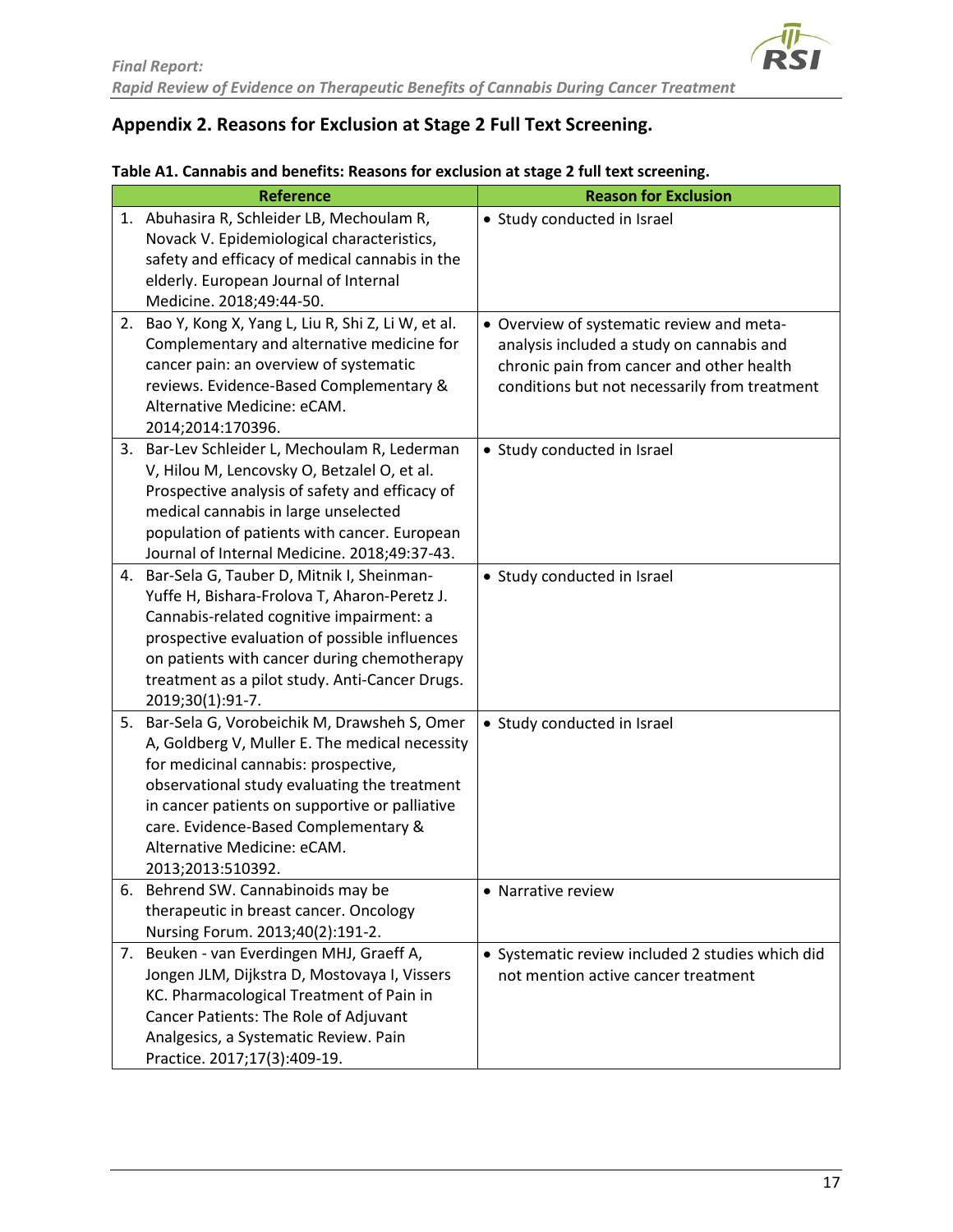

| <b>Reference</b>                                                                     | <b>Reason for Exclusion</b>                                                   |
|--------------------------------------------------------------------------------------|-------------------------------------------------------------------------------|
| 8. Blake A, Wan BA, Malek L, DeAngelis C, Diaz P,                                    | • Narrative review                                                            |
| Lao N, et al. A selective review of medical                                          |                                                                               |
| cannabis in cancer pain management. Annals                                           |                                                                               |
| of Palliative Medicine. 2017;6(Suppl 2):S215-                                        |                                                                               |
| S <sub>22</sub> .                                                                    |                                                                               |
| 9. Cabeza C, Corsi O, Perez-Cruz P. Are<br>cannabinoids an alternative for cachexia- | • Overview of systematic review with no mention<br>of active cancer treatment |
| anorexia syndrome in patients with advanced                                          |                                                                               |
| cancer? Medwave. 2017;17(9):e7130.                                                   |                                                                               |
| 10. CADTH. Canadian Agency for Drugs and                                             | • PDF unavailable                                                             |
| Technologies in Health CADTH Rapid                                                   |                                                                               |
| Response Reports. 2014;09:12.                                                        |                                                                               |
| 11. Darkovska-Serafimovska M, Serafimovska T,                                        | • Systematic review included 3 studies on chronic                             |
| Arsova-Sarafinovska Z, Stefanoski S, Keskovski                                       | pain from malignant diseases in terminal stages                               |
| Z, Balkanov T. Pharmacotherapeutic                                                   | (cancer, HIV, and MS)                                                         |
| considerations for use of cannabinoids to                                            | • No mention of active cancer treatment                                       |
| relieve pain in patients with malignant                                              |                                                                               |
| diseases. Journal of pain research.                                                  |                                                                               |
| 2018;11:837-42.                                                                      |                                                                               |
| 12. Elder JJ, Knoderer HM. Characterization of                                       | • Does not have an exposure comparison group                                  |
| Dronabinol Usage in a Pediatric Oncology                                             |                                                                               |
| Population. The Journal of Pediatric                                                 |                                                                               |
| Pharmacology & Therapeutics.                                                         |                                                                               |
| 2015;20(6):462-7.                                                                    |                                                                               |
| 13. Fallon MT, Albert Lux E, McQuade R, Rossetti                                     | • No mention of active cancer treatment                                       |
| S, Sanchez R, Sun W, et al. Sativex oromucosal                                       |                                                                               |
| spray as adjunctive therapy in advanced                                              |                                                                               |
| cancer patients with chronic pain unalleviated                                       |                                                                               |
| by optimized opioid therapy: two double-                                             |                                                                               |
| blind, randomized, placebo-controlled phase                                          |                                                                               |
| 3 studies. British Journal of Pain.                                                  |                                                                               |
| 2017;11(3):119-33.<br>14. Farzaei MH, Bahramsoltani R, Rahimi R.                     |                                                                               |
| Phytochemicals as Adjunctive with                                                    | • PDF unavailable                                                             |
| Conventional Anticancer Therapies. Current                                           |                                                                               |
| Pharmaceutical Design. 2016;22(27):4201-18.                                          |                                                                               |
| 15. Golan H, Fisher T, Toren A. The Role of                                          | • Narrative review                                                            |
| Cannabinoids in the Treatment of Cancer in                                           |                                                                               |
| <b>Pediatric Patients. Israel Medical Association</b>                                |                                                                               |
| Journal: Imaj. 2017;19(2):89-94.                                                     |                                                                               |
| 16. Guzman M. Cannabis for the Management of                                         | • Narrative review                                                            |
| Cancer Symptoms: THC Version 2.0? Cannabis                                           |                                                                               |
| and Cannabinoid Research. 2018;3(1):117-9.                                           |                                                                               |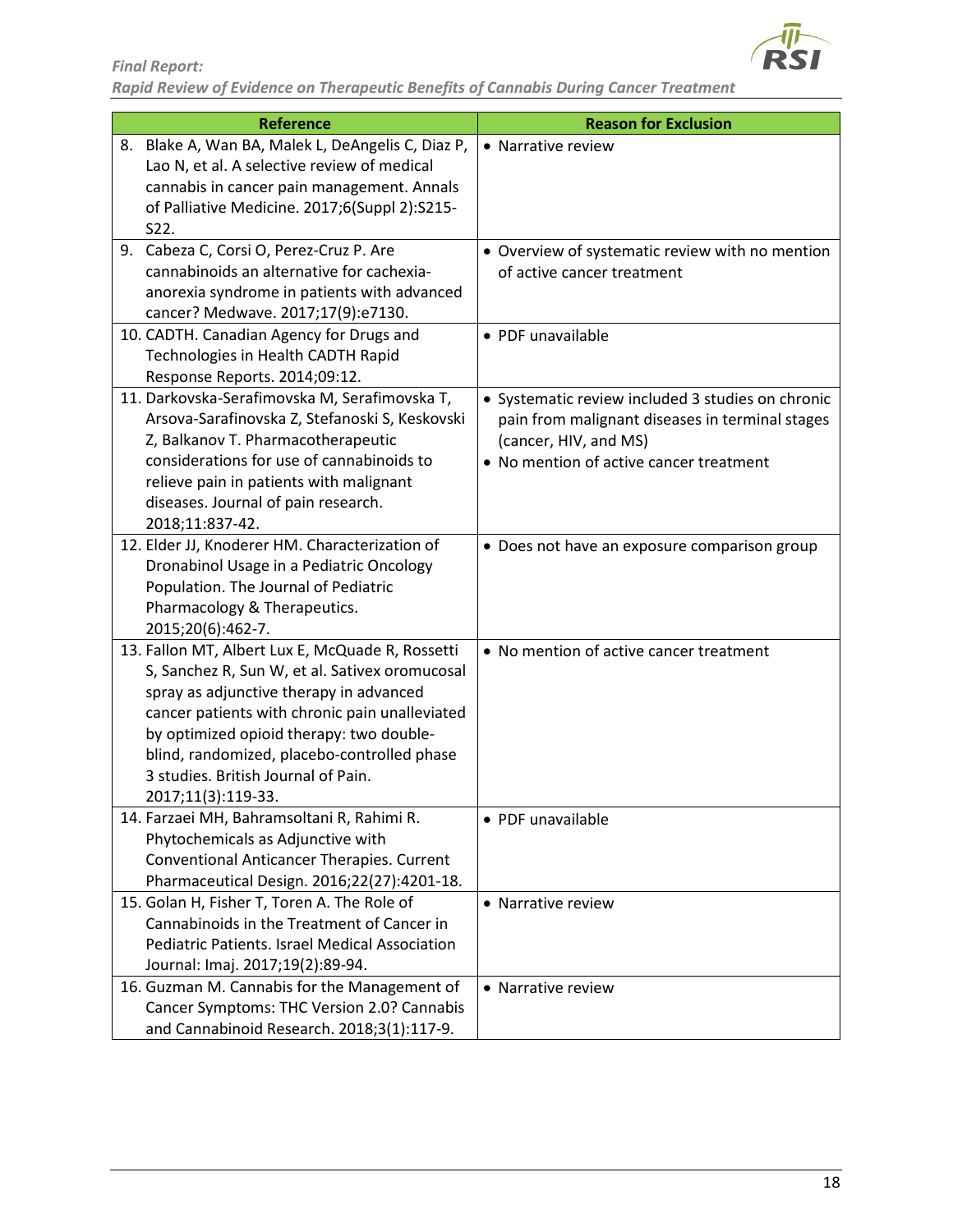

| <b>Reference</b>                                                                              | <b>Reason for Exclusion</b>                                                                        |
|-----------------------------------------------------------------------------------------------|----------------------------------------------------------------------------------------------------|
| 17. Harrison AM, Heritier F, Childs BG, Bostwick<br>JM, Dziadzko MA. Systematic Review of the | • None of the 7 studies included in this<br>systematic review addressed cannabis                   |
| Use of Phytochemicals for Management of                                                       |                                                                                                    |
| Pain in Cancer Therapy. BioMed Research                                                       |                                                                                                    |
| International. 2015;2015:506327.                                                              |                                                                                                    |
| 18. Hauser W, Fitzcharles MA, Radbruch L, Petzke                                              | • Review of systematic reviews included 2                                                          |
| F. Cannabinoids in Pain Management and                                                        | references reporting on cannabinoids for                                                           |
| Palliative Medicine. Deutsches Arzteblatt                                                     | cancer pain which were either ineligible or                                                        |
| International. 2017;114(38):627-34.                                                           | already captured by the current search strategy                                                    |
| 19. Häuser W, Petzke F, Fitzcharles MA, Häuser                                                | • Overview of systematic reviews included 3                                                        |
| W. Efficacy, tolerability and safety of<br>cannabis-based medicines for chronic pain          | references which were either ineligible or                                                         |
| management - An overview of systematic                                                        | already captured by the current search strategy<br>• Conclusion of overview addressed chronic pain |
| reviews. European Journal of Pain.                                                            | in general, rather than cancer pain specifically                                                   |
| 2018;22(3):455-70.                                                                            |                                                                                                    |
| 20. Huebner J, Muenstedt K, Muecke R, Micke O.                                                | • Narrative review                                                                                 |
| The integration of methods from                                                               |                                                                                                    |
| complementary and alternative medicine in                                                     |                                                                                                    |
| reviews on supportive therapy in oncology                                                     |                                                                                                    |
| and the resulting evidence. Trace Elements                                                    |                                                                                                    |
| and Electrolytes. 2013;30(1):24-8.                                                            |                                                                                                    |
| 21. Imam A. Evidence level of integrative                                                     | • PDF unavailable                                                                                  |
| medicine in supportive care. Asia Pacific                                                     |                                                                                                    |
| journal of clinical oncology. 2014;10(154).                                                   |                                                                                                    |
| 22. Jemos C, Villa J, Zuniga Guerrero AM,<br>Guardamagna VA, Omodeo Sale E. The use of        | • Conference abstract                                                                              |
| cannabis oil in oncological pain: Analysis of                                                 |                                                                                                    |
| the outcomes in real practice at a cancer                                                     |                                                                                                    |
| centre. European Journal of Hospital                                                          |                                                                                                    |
| Pharmacy. 2018;25 (Supplement 1):A149.                                                        |                                                                                                    |
| 23. Johnson JR, Lossignol D, Burnell-Nugent M,                                                | • No mention of active cancer treatment                                                            |
| Fallon MT. An open-label extension study to                                                   |                                                                                                    |
| investigate the long-term safety and                                                          |                                                                                                    |
| tolerability of THC/CBD oromucosal spray and                                                  |                                                                                                    |
| oromucosal THC spray in patients with                                                         |                                                                                                    |
| terminal cancer-related pain refractory to                                                    |                                                                                                    |
| strong opioid analgesics. Journal of Pain &                                                   |                                                                                                    |
| Symptom Management. 2013;46(2):207-18.                                                        |                                                                                                    |
| 24. Kasvis P, Vigano M, Vigano A. Health-related                                              | • No mention of active cancer treatment                                                            |
| quality of life across cancer cachexia stages.                                                |                                                                                                    |
| See PDF. Annals of Palliative Medicine.                                                       |                                                                                                    |
| 2018;05:05.                                                                                   |                                                                                                    |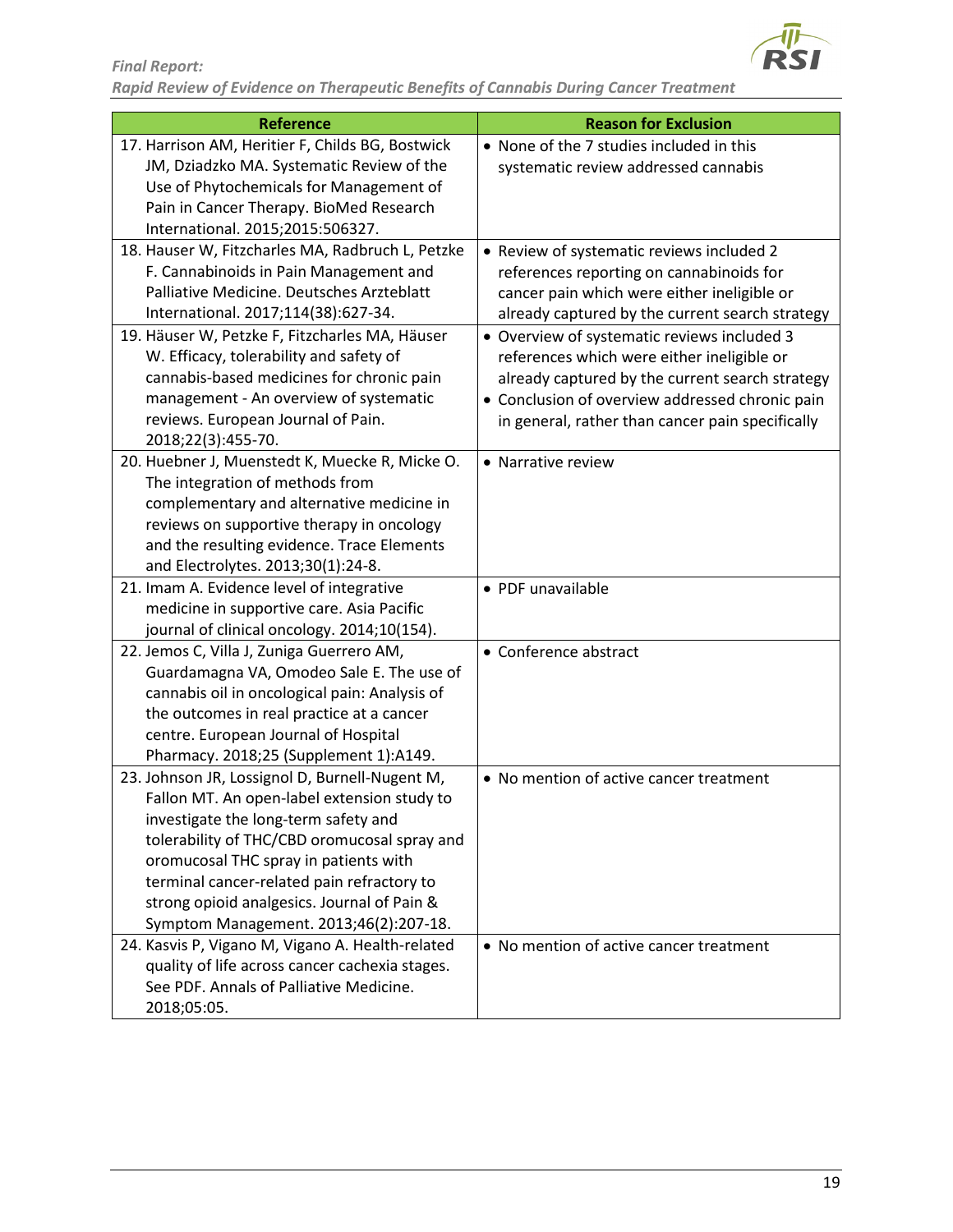

| <b>Reference</b>                                  | <b>Reason for Exclusion</b>                    |
|---------------------------------------------------|------------------------------------------------|
| 25. Kenyon J, Liu W, Dalgleish A. Report of       | • Case report                                  |
| Objective Clinical Responses of Cancer            |                                                |
| Patients to Pharmaceutical-grade Synthetic        |                                                |
| Cannabidiol. Anticancer Research.                 |                                                |
| 2018;38(10):5831-5.                               |                                                |
| 26. Lichtman AH, Lux EA, McQuade R, Rossetti S,   | • No mention of active cancer treatment        |
| Sanchez R, Sun W, et al. Results of a Double-     |                                                |
| Blind, Randomized, Placebo-Controlled Study       |                                                |
| of Nabiximols Oromucosal Spray as an              |                                                |
| Adjunctive Therapy in Advanced Cancer             |                                                |
| Patients with Chronic Uncontrolled Pain.          |                                                |
| Journal of Pain & Symptom Management.             |                                                |
| 2018;55(2):179-88.e1.                             |                                                |
| 27. Lobos Urbina D, Pena Duran J. Are             | • Review of systematic reviews with no mention |
| cannabinoids effective for treatment of pain      | of active cancer treatment                     |
| in patients with active cancer? Medwave.          |                                                |
| 2016;16 Suppl 3:e6539.                            |                                                |
| 28. Marks DH, Friedman A. The Therapeutic         | • Narrative review                             |
| Potential of Cannabinoids in Dermatology.         |                                                |
| Skin Therapy Letter. 2018;23(6):1-5.              |                                                |
| 29. Mousa A, Petrovic M, Laszlo S, Fleshner N. Is | • Conference abstract                          |
| there a therapeutic role for cannabis in          |                                                |
| advanced prostate cancer? Exploring the           |                                                |
| patterns and predictors of use among men          |                                                |
| receiving androgen-deprivation therapy.           |                                                |
| Canadian Urological Association Journal.          |                                                |
| 2018;12 (6 Supplement 2):S126.                    |                                                |
| 30. Mucke M, Phillips T, Radbruch L, Petzke F,    | • Systematic review included a study on        |
| Hauser W. Cannabis-based medicines for            | chemotherapy-induced neuropathic pain which    |
| chronic neuropathic pain in adults. Cochrane      | was already captured by the current search     |
| Database of Systematic Reviews. 2018(3).          | strategy                                       |
| 31. Mucke M, Weier M, Carter C, Copeland J,       | • Systematic review does not distinguish       |
| Degenhardt L, Cuhls H, et al. Systematic          | between active and non-active cancer           |
| review and meta-analysis of cannabinoids in       | treatment                                      |
| palliative medicine. Journal of Cachexia,         |                                                |
| Sarcopenia and Muscle. 2018;9(2):220-34.          |                                                |
| 32. Murff HJ. Review: Weak evidence of benefits   | • Overview of one systematic review which      |
| of cannabis for chronic neuropathic pain;         | focused on chronic neuropathic pain from       |
| moderate to weak evidence of adverse              | several diseases including cancer              |
| effects. ACP Journal Club. 2017;167(12):1-.       | • No mention of active cancer treatment        |
| 33. Nalley C. Management of Chemotherapy-         | • Conference summary                           |
| induced Nausea & Vomiting. Oncology Times.        |                                                |
| 2017;39(23):33-43.                                |                                                |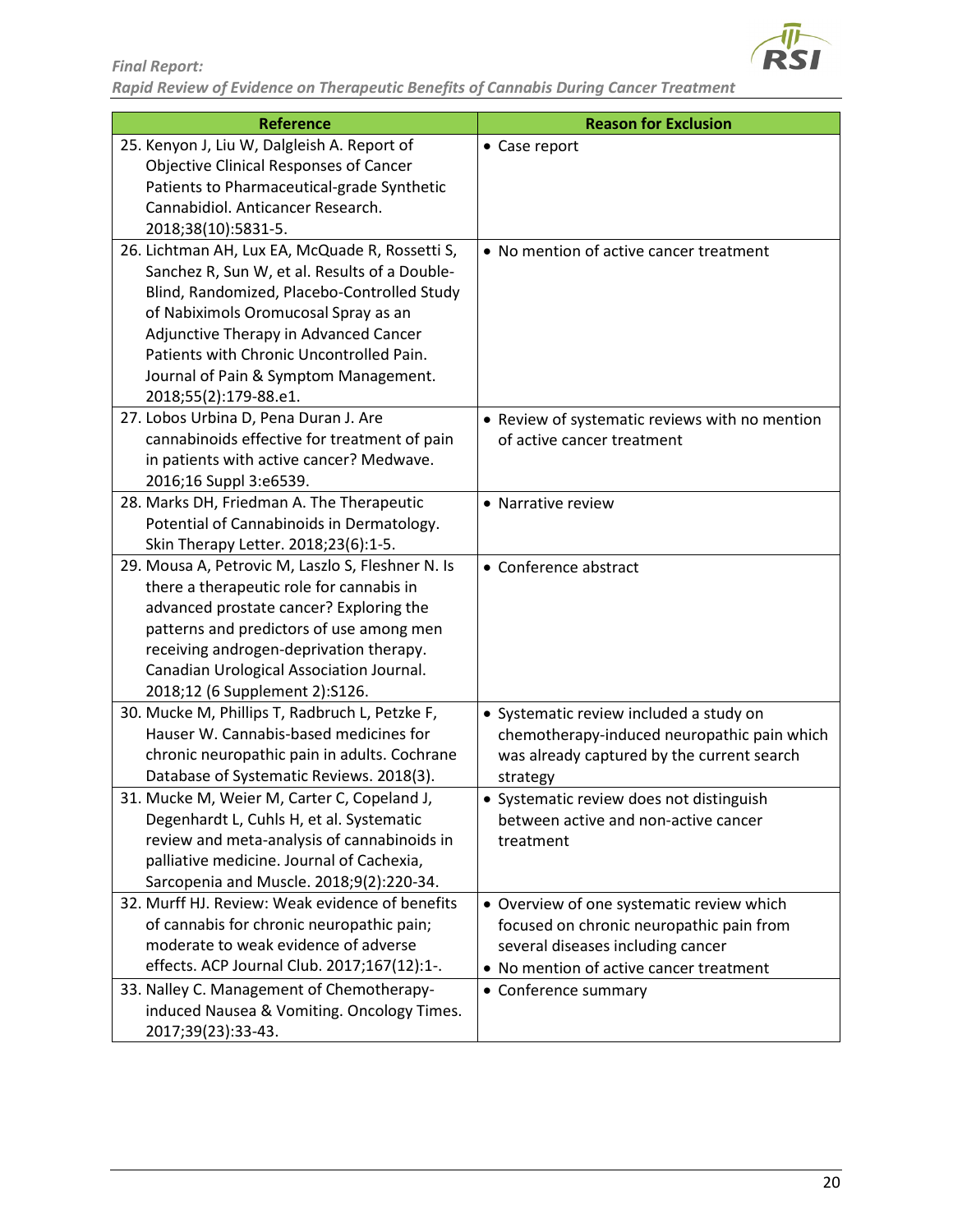

| <b>Reference</b>                                                                                                                                                                                                                                                                                                                | <b>Reason for Exclusion</b>                                                                                                                                                                                                               |  |  |  |
|---------------------------------------------------------------------------------------------------------------------------------------------------------------------------------------------------------------------------------------------------------------------------------------------------------------------------------|-------------------------------------------------------------------------------------------------------------------------------------------------------------------------------------------------------------------------------------------|--|--|--|
| 34. Parmar JR, Forrest BD, Freeman RA. Medical<br>marijuana patient counseling points for health<br>care professionals based on trends in the<br>medical uses, efficacy, and adverse effects of<br>cannabis-based pharmaceutical drugs.<br>Research In Social & Administrative Pharmacy.                                        | • Narrative review                                                                                                                                                                                                                        |  |  |  |
| 2016;12(4):638-54.<br>35. Polito S, Dupuis LL, Sung L, Patel P, Ning W,<br>Khanna M. Nabilone for prevention of acute<br>chemotherapy-induced nausea and vomiting<br>in children: A single centre retrospective<br>review. Canadian Journal of Hospital<br>Pharmacy. 2017;70 (1):67.                                            | • Conference abstract                                                                                                                                                                                                                     |  |  |  |
| 36. Rocha FC, Dos Santos Junior JG, Stefano SC, da<br>Silveira DX. Systematic review of the literature<br>on clinical and experimental trials on the<br>antitumor effects of cannabinoids in gliomas.<br>Journal of Neuro-Oncology. 2014;116(1):11-<br>24.                                                                      | • Systematic review included one human study<br>which was ineligible as it was published in<br>2006; all other studies were experimental                                                                                                  |  |  |  |
| 37. Santana TA, Trufelli DC, Matos LL, Cruz FM,<br>Del Giglio A. Meta-analysis of adjunctive non-<br>NK1 receptor antagonist medications for the<br>control of acute and delayed chemotherapy-<br>induced nausea and vomiting. Supportive<br>Care in Cancer. 2015;23(1):213-22.                                                 | • Systematic review included a study on<br>cannabinoids but was ineligible as it was<br>published in 2007                                                                                                                                 |  |  |  |
| 38. Schroder S, Beckmann K, Franconi G, Meyer-<br>Hamme G, Friedemann T, Greten HJ, et al. Can<br>medical herbs stimulate regeneration or<br>neuroprotection and treat neuropathic pain in<br>chemotherapy-induced peripheral<br>neuropathy? Evidence-Based Complementary<br>& Alternative Medicine: eCAM.<br>2013;2013:423713. | • Systematic review included one study on<br>cannabis in a rat model                                                                                                                                                                      |  |  |  |
| 39. Shin S, Mitchell C, Mannion K, Smolyn J,<br>Meghani SH. An Integrated Review of<br>Cannabis and Cannabinoids in Adult Oncologic<br>Pain Management. Pain Management<br>Nursing. 2018;06:06.                                                                                                                                 | • Systematic review reported on cancer pain not<br>necessarily associated with active cancer<br>treatment.<br>• Included a study on chemotherapy-induced<br>neuropathic pain which was already captured<br>by the current search strategy |  |  |  |
| 40. Tateo S. State of the evidence: Cannabinoids<br>and cancer pain-A systematic review. Journal<br>of the American Association of Nurse<br>Practitioners. 2017;29(2):94-103.                                                                                                                                                   | • Review included one study on chemotherapy<br>associated pain which was already captured by<br>the current search strategy                                                                                                               |  |  |  |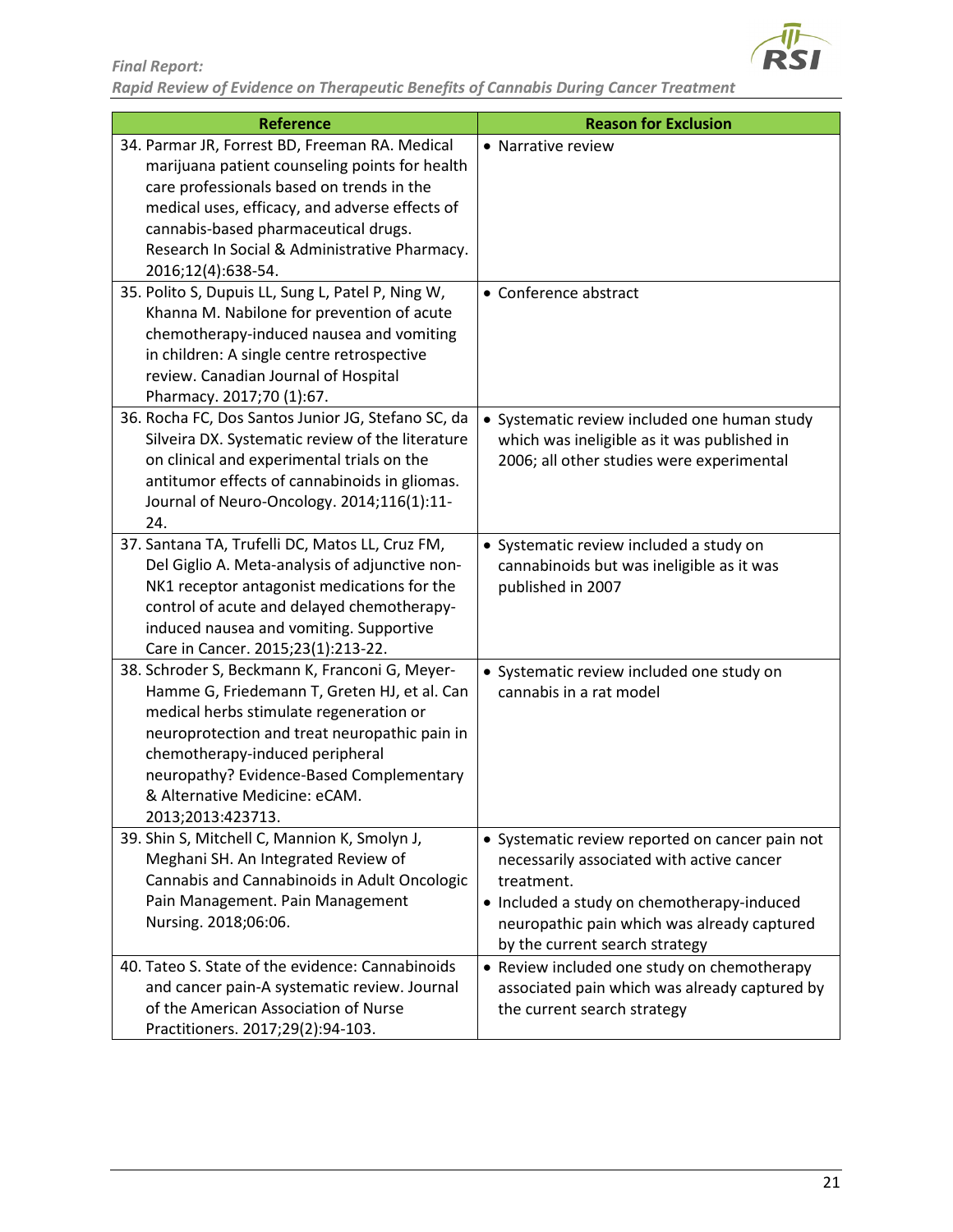

| <b>Reference</b>                                                                         | <b>Reason for Exclusion</b>                                                                   |
|------------------------------------------------------------------------------------------|-----------------------------------------------------------------------------------------------|
| 41. Tringale KR, Shi Y, Hattangadi JA. Marijuana                                         | • Conference abstract                                                                         |
| Utilization in Cancer Patients: A                                                        |                                                                                               |
| Comprehensive Analysis of National Health                                                |                                                                                               |
| and Nutrition Examination Survey Data from                                               |                                                                                               |
| 2005-2014. International Journal of Radiation                                            |                                                                                               |
| Oncology, Biology, Physics. 2017;99:S11-S.                                               |                                                                                               |
| 42. Tsang CC, Giudice MG. Nabilone for the                                               | • Review focused on cancer and non-cancer pain.                                               |
| Management of Pain. Pharmacotherapy: The                                                 | The section on cancer pain only discussed one                                                 |
| Journal of Human Pharmacology & Drug                                                     | study which does not mention active cancer                                                    |
| Therapy. 2016;36(3):273-86.                                                              | treatment and was published in 2008                                                           |
| 43. Turcott JG, Del Rocio Guillen Nunez M, Flores-                                       | • Study conducted in Mexico                                                                   |
| Estrada D, Onate-Ocana LF, Zatarain-Barron                                               |                                                                                               |
| ZL, Barron F, et al. The effect of nabilone on                                           |                                                                                               |
| appetite, nutritional status, and quality of life                                        |                                                                                               |
| in lung cancer patients: a randomized, double-                                           |                                                                                               |
| blind clinical trial. Supportive Care in Cancer.<br>2018;26(9):3029-38.                  |                                                                                               |
| 44. van den Beuken-van Everdingen MH, de                                                 |                                                                                               |
| Graeff A, Jongen JL, Dijkstra D, Mostovaya I,                                            | • Systematic review included only 2 studies<br>related to cannabis and were either ineligible |
| Vissers KC, et al. Pharmacological Treatment                                             | or already captured by the current search                                                     |
| of Pain in Cancer Patients: The Role of                                                  | strategy                                                                                      |
| Adjuvant Analgesics, a Systematic Review.                                                |                                                                                               |
| Pain Practice. 2017;17(3):409-19.                                                        |                                                                                               |
| 45. van den Elsen GA, Ahmed AI, Lammers M,                                               | • Systematic review included one study on                                                     |
| Kramers C, Verkes RJ, van der Marck MA, et                                               | chemotherapy induced nausea and vomiting                                                      |
| al. Efficacy and safety of medical cannabinoids                                          | but was ineligible as it was published in 1982                                                |
| in older subjects: a systematic review. Ageing                                           |                                                                                               |
| research reviews. 2014;14:56-64.                                                         |                                                                                               |
| 46. Welliver M. CANNABINOID AGONISTS FOR                                                 | • Narrative review                                                                            |
| NAUSEA AND VOMITING. Gastroenterology                                                    |                                                                                               |
| Nursing. 2016;39(2):137-8.                                                               |                                                                                               |
| 47. Wilkie G, Sakr B, Rizack T. Medical Marijuana                                        | • Narrative review                                                                            |
| Use in Oncology. JAMA Oncology.                                                          |                                                                                               |
| 2016;2(5):670-5.                                                                         |                                                                                               |
| 48. Zaki P, Blake A, Wolt A, Chan S, Zhang L, Wan                                        | • No mention of active cancer treatment                                                       |
| A, et al. The use of medical cannabis in cancer                                          |                                                                                               |
| patients. Journal of Pain Management.                                                    |                                                                                               |
| 2017;10(4):353-62.<br>49. Zhang H, Xie M, Archibald SD, Jackson BS,                      |                                                                                               |
|                                                                                          | • Outcome assessed prior to treatment                                                         |
| Gupta MK. Association of Marijuana Use With<br>Psychosocial and Quality of Life Outcomes |                                                                                               |
| Among Patients With Head and Neck Cancer.                                                |                                                                                               |
| JAMA Otolaryngology-- Head & Neck Surgery.                                               |                                                                                               |
| 2018;144(11):1017-22.                                                                    |                                                                                               |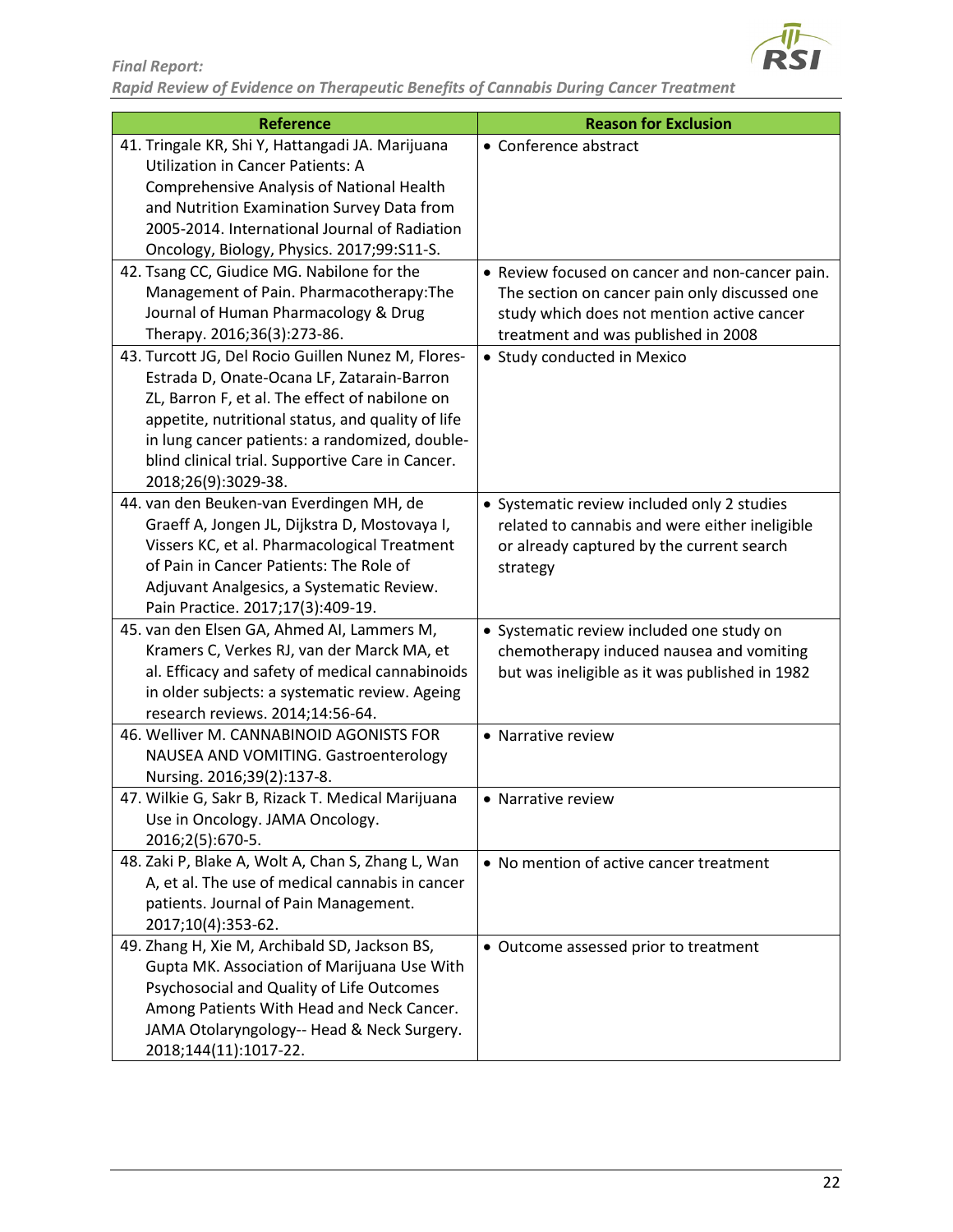

### <span id="page-22-0"></span>**Appendix 3: List of Included Studies**

#### <span id="page-22-1"></span>*Semi-Systematic Reviews, Systematic Reviews, and Overviews of Systematic Reviews*

- 1. Allan GM, Finley CR, Ton J, Perry D, Ramji J, Crawford K, et al. Systematic review of systematic reviews for medical cannabinoids: Pain, nausea and vomiting, spasticity, and harms. Canadian family physician Medecin de famille canadien. 2018;64(2):e78-e94.
- 2. Morales M, Corsi O, Pena J. Are cannabinoids effective for the management of chemotherapy induced nausea and vomiting? Medwave. 2017;17(9):e7119.
- 3. NASEM. The National Academies of Sciences, Engineering and Medicine. The Health Effects of Cannabis and Cannabinoids: The Current State of Evidence and Recommendations for Research. 2017.
- 4. Peng M, Khaiser M, Ahrari S, Pasetka M, DeAngelis C. Medical marijuana as a therapeutic option for cancer anorexia and cachexia: A scoping review of current evidence. Journal of Pain Management. 2016;9(4):435-47.
- 5. Phillips RS, Friend AJ, Gibson F, Houghton E, Gopaul S, Craig JV, et al. Antiemetic medication for prevention and treatment of chemotherapy-induced nausea and vomiting in childhood. Cochrane Database of Systematic Reviews. 2016;2:CD007786.
- 6. Schussel V, Kenzo L, Santos A, Bueno J, Yoshimura E, de Oliveira Cruz Latorraca C, et al. Cannabinoids for nausea and vomiting related to chemotherapy: Overview of systematic reviews. Phytotherapy Research. 2018;32(4):567-76.
- 7. Smith LA, Azariah F, Lavender VT, Stoner NS, Bettiol S. Cannabinoids for nausea and vomiting in adults with cancer receiving chemotherapy. Cochrane Database of Systematic Reviews. 2015(11):CD009464.
- 8. Whiting PF, Wolff RF, Deshpande S, Di Nisio M, Duffy S, Hernandez AV, et al. Cannabinoids for Medical Use: A Systematic Review and Meta-analysis. JAMA. 2015;313(24):2456-73.
- 9. Wong SS, Wilens TE. Medical Cannabinoids in Children and Adolescents: A Systematic Review. Pediatrics. 2017;140(5):1-16.

#### <span id="page-22-2"></span>*Original Studies*

- 1. Cote M, Trudel M, Wang C, Fortin A. Improving Quality of Life With Nabilone During Radiotherapy Treatments for Head and Neck Cancers: A Randomized Double-Blind Placebo-Controlled Trial. Annals of Otology, Rhinology & Laryngology. 2016;125(4):317-24.
- 2. Lynch ME, Cesar-Rittenberg P, Hohmann AG. A double-blind, placebo-controlled, crossover pilot trial with extension using an oral mucosal cannabinoid extract for treatment of chemotherapy-induced neuropathic pain. Journal of Pain & Symptom Management. 2014;47(1):166-73.
- 3. Saadeh CE, Rustem DR. Medical Marijuana Use in a Community Cancer Center. Journal of oncology practice/American Society of Clinical Oncology. 2018;14(9):e566-e78.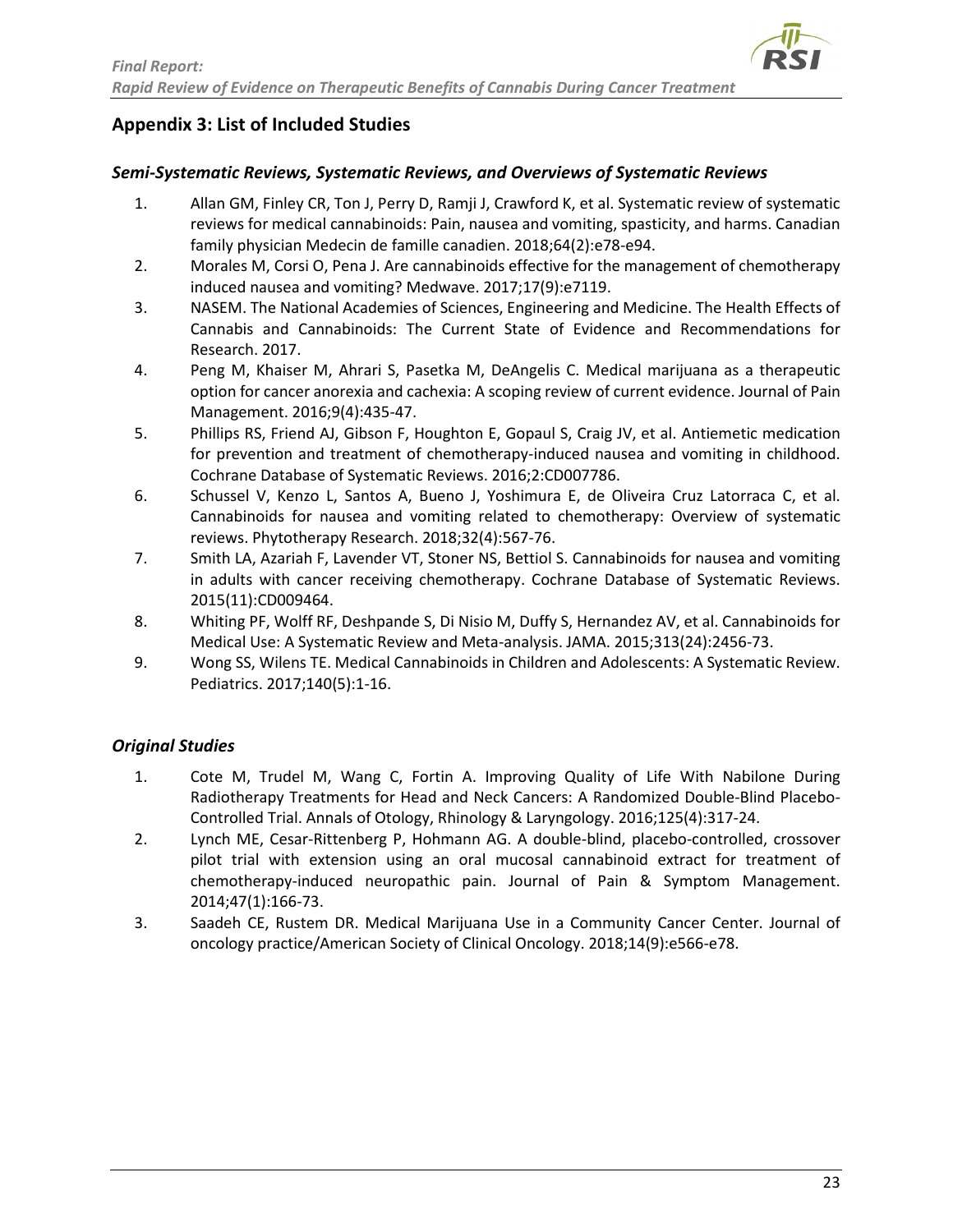## **Appendix 4: Tabular Summaries of Included Studies**

#### *Semi-Systematic Reviews, Systematic Reviews, and Overviews of Systematic Reviews*

**Table A2. Cannabis and benefits: Data abstraction table for systematic reviews, overviews of systematic reviews, and quasi-systematic reviews.**

<span id="page-23-1"></span><span id="page-23-0"></span>

| <b>Reference</b> | <b>Objective and</b>    | <b>Comprehensiveness</b>   | Meta-        | <b>Results</b>                 | <b>Authors' Reported</b>             | <b>Comments</b>       |
|------------------|-------------------------|----------------------------|--------------|--------------------------------|--------------------------------------|-----------------------|
| [Article Type]   | <b>Health Endpoint</b>  |                            | analysis     |                                | <b>Conclusions and Limitations</b>   |                       |
| Schussel,        | Objective               | <b>Search Method</b>       | $\bullet$ No | • "The included SRs concluded  | <b>Authors' Reported Conclusions</b> | • Included systematic |
| 2018             | • "to present the       | • Electronic databases     |              | that cannabinoids were         | • "cannabinoids were effective       | reviews were of       |
|                  | findings and to         | searched include           |              | superior than placebo and, in  | and superior to placebo to treat     | randomized            |
| [Overview of     | conduct a critical      | EMBASE, PEDro,             |              | general, similar to standard   | CINV. Although adverse events        | controlled trials     |
| Systematic       | appraisal of SRs        | CINAHL, Cochrane           |              | antiemetics alone or in        | are more frequent among              |                       |
| Reviews]         | [systematic             | Database of                |              | combination. Patient reported  | patients treated with                |                       |
|                  | reviews] focusing       | Systematic Reviews,        |              | outcomes indicate that         | cannabinoids when compared           |                       |
|                  | on the effects of       | LILACS, Medline and        |              | patients tend to prefer        | with other antiemetics, more         |                       |
|                  | cannabinoids as a       | PsycINFO                   |              | cannabinoids over placebo and  | participants preferred               |                       |
|                  | treatment for           |                            |              | other antiemetics, however,    | cannabinoids over other              |                       |
|                  | nausea and              | <b>Studies Included</b>    |              | cannabinoids had a higher rate | antiemetics. This overview           |                       |
|                  | vomiting in cancer      | $\bullet$ N = 5 systematic |              | of adverse events when         | demonstrates the need for            |                       |
|                  | patients during         | reviews from 2001-         |              | compared with traditional      | future studies to evaluate the       |                       |
|                  | chemotherapy" (p.       | 2015                       |              | antiemetics." (p. 571)         | effectiveness and safety of          |                       |
|                  | 567)                    |                            |              |                                | cannabinoids for treating CINV."     |                       |
|                  |                         |                            |              |                                | $(p. 575 - 576)$                     |                       |
|                  | <b>Health Endpoints</b> |                            |              |                                |                                      |                       |
|                  | • Nausea and            |                            |              |                                | <b>Authors' Reported Limitations</b> |                       |
|                  | vomiting from           |                            |              |                                | • "this study did not retrieve data  |                       |
|                  | chemotherapy            |                            |              |                                | directly from published or           |                       |
|                  |                         |                            |              |                                | unpublished clinical trials;         |                       |
|                  |                         |                            |              |                                | instead, it collected data from      |                       |
|                  |                         |                            |              |                                | published SRs. Therefore, we         |                       |
|                  |                         |                            |              |                                | were compelled to rely on the        |                       |
|                  |                         |                            |              |                                | information reported by the          |                       |
|                  |                         |                            |              |                                | authors' review on matters such      |                       |
|                  |                         |                            |              |                                | as the description of                |                       |
|                  |                         |                            |              |                                | interventions and the portrayal      |                       |
|                  |                         |                            |              |                                | of outcomes." (p. 575)               |                       |
|                  |                         |                            |              |                                | • "the five included SRs are not     |                       |
|                  |                         |                            |              |                                | independent given the                |                       |
|                  |                         |                            |              |                                | significant overlap of primary       |                       |
|                  |                         |                            |              |                                | studies included in them. In         |                       |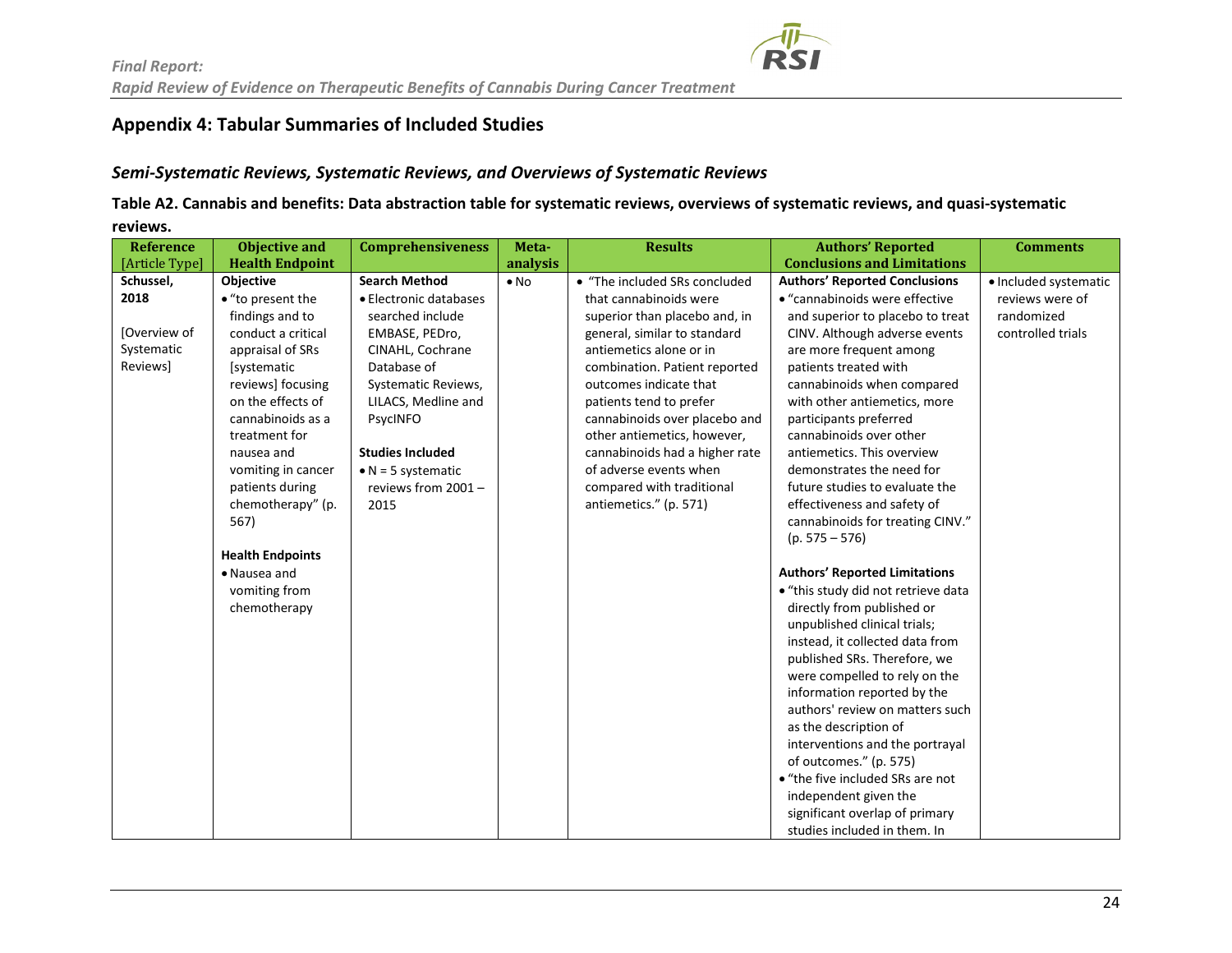

| <b>Reference</b>                                                 | <b>Objective and</b>                                                                                                                                                                                                     | <b>Comprehensiveness</b>                                                                                                                                                                                                                                                                                                                                                                                                                       | Meta-         | <b>Results</b>                                                                                                                                                                                                                                                                                                                                                                                                                                                                                                                                                                                            | <b>Authors' Reported</b>                                                                                                                                                                                                                                                                                                                                                                                                                                                                                                                                                                                                                                                                                                                                                                                              | <b>Comments</b>                                                                                                                                                                                                                                |
|------------------------------------------------------------------|--------------------------------------------------------------------------------------------------------------------------------------------------------------------------------------------------------------------------|------------------------------------------------------------------------------------------------------------------------------------------------------------------------------------------------------------------------------------------------------------------------------------------------------------------------------------------------------------------------------------------------------------------------------------------------|---------------|-----------------------------------------------------------------------------------------------------------------------------------------------------------------------------------------------------------------------------------------------------------------------------------------------------------------------------------------------------------------------------------------------------------------------------------------------------------------------------------------------------------------------------------------------------------------------------------------------------------|-----------------------------------------------------------------------------------------------------------------------------------------------------------------------------------------------------------------------------------------------------------------------------------------------------------------------------------------------------------------------------------------------------------------------------------------------------------------------------------------------------------------------------------------------------------------------------------------------------------------------------------------------------------------------------------------------------------------------------------------------------------------------------------------------------------------------|------------------------------------------------------------------------------------------------------------------------------------------------------------------------------------------------------------------------------------------------|
| [Article Type]                                                   | <b>Health Endpoint</b>                                                                                                                                                                                                   |                                                                                                                                                                                                                                                                                                                                                                                                                                                | analysis      |                                                                                                                                                                                                                                                                                                                                                                                                                                                                                                                                                                                                           | <b>Conclusions and Limitations</b>                                                                                                                                                                                                                                                                                                                                                                                                                                                                                                                                                                                                                                                                                                                                                                                    |                                                                                                                                                                                                                                                |
|                                                                  |                                                                                                                                                                                                                          |                                                                                                                                                                                                                                                                                                                                                                                                                                                |               |                                                                                                                                                                                                                                                                                                                                                                                                                                                                                                                                                                                                           | total, 37 primary studies from<br>the five SRs were included for<br>analyses in this overview. Seven<br>studies were analyzed by only<br>one SR, and 30 were "double-<br>counted." (p. 575)<br>• "The main limitation of this<br>study is related to the<br>methodological quality of the<br>included SRs, rather than to the<br>methodological issues in this<br>overview." (p. 575)                                                                                                                                                                                                                                                                                                                                                                                                                                 |                                                                                                                                                                                                                                                |
| Whiting, 2015<br>[Systematic<br>Review and<br>Meta-<br>Analysis] | <b>Objective</b><br>• "To conduct a<br>systematic review<br>of the benefits and<br>adverse events<br>(AEs) of<br>cannabinoids." (p.<br>2456)<br><b>Health Endpoints</b><br>• Nausea and<br>vomiting from<br>chemotherapy | <b>Search Methods</b><br>• "Twenty-eight<br>databases and gray<br>literature sources<br>were searched from<br>inception to April<br>2015 without<br>language restriction<br>The search strategy<br>was peer reviewed<br>by a second<br>information<br>specialist. Reference<br>lists of included<br>studies were<br>screened." (p. 2457)<br><b>Studies Included</b><br>$\bullet$ N = 28 studies on<br>nausea and vomiting<br>from chemotherapy | $\bullet$ Yes | · "All studies suggested a<br>greater benefit of<br>cannabinoids compared with<br>both active comparators and<br>placebo, but these did not<br>reach statistical significance in<br>all studies." (p. 2459)<br>• "The average number of<br>patients showing a complete<br>nausea and vomiting response<br>was greater with cannabinoids<br>(dronabinol or nabiximols)<br>than placebo (OR, 3.82 [95%<br>CI, 1.55-9.42]; 3 trials). There<br>was no evidence of<br>heterogeneity for this analysis<br>$(12 = 0\%)$ and results were<br>similar for both dronabinol<br>and nabiximols." (p. 2459 -<br>2460) | <b>Authors' Reported Conclusions</b><br>• "There was low-quality<br>evidence suggesting that<br>cannabinoids were associated<br>with improvements in nausea<br>and vomiting due to<br>chemotherapy Cannabinoids<br>were associated with an<br>increased risk of short-term<br>AEs." (p. 2468)<br><b>Authors' Reported Limitations</b><br>. "We used the Cochrane risk of<br>bias tool to assess the included<br>RCTs. This highlighted a number<br>of methodological weaknesses<br>in the included trials including<br>failure to appropriately handle<br>withdrawals, selective outcome<br>reporting, and inadequate<br>description of methods of<br>randomization, allocation<br>concealment, and blinding." (p.<br>2467)<br>• "The data analysis was<br>complicated by a number of<br>issues. The included studies | · Systematic review<br>reported on chronic<br>pain; however,<br>included studies<br>also focused on<br>conditions other<br>than chemotherapy<br>induced pain,<br>including<br>neuropathic pain,<br>cancer pain,<br>fibromyalgia, and<br>so on. |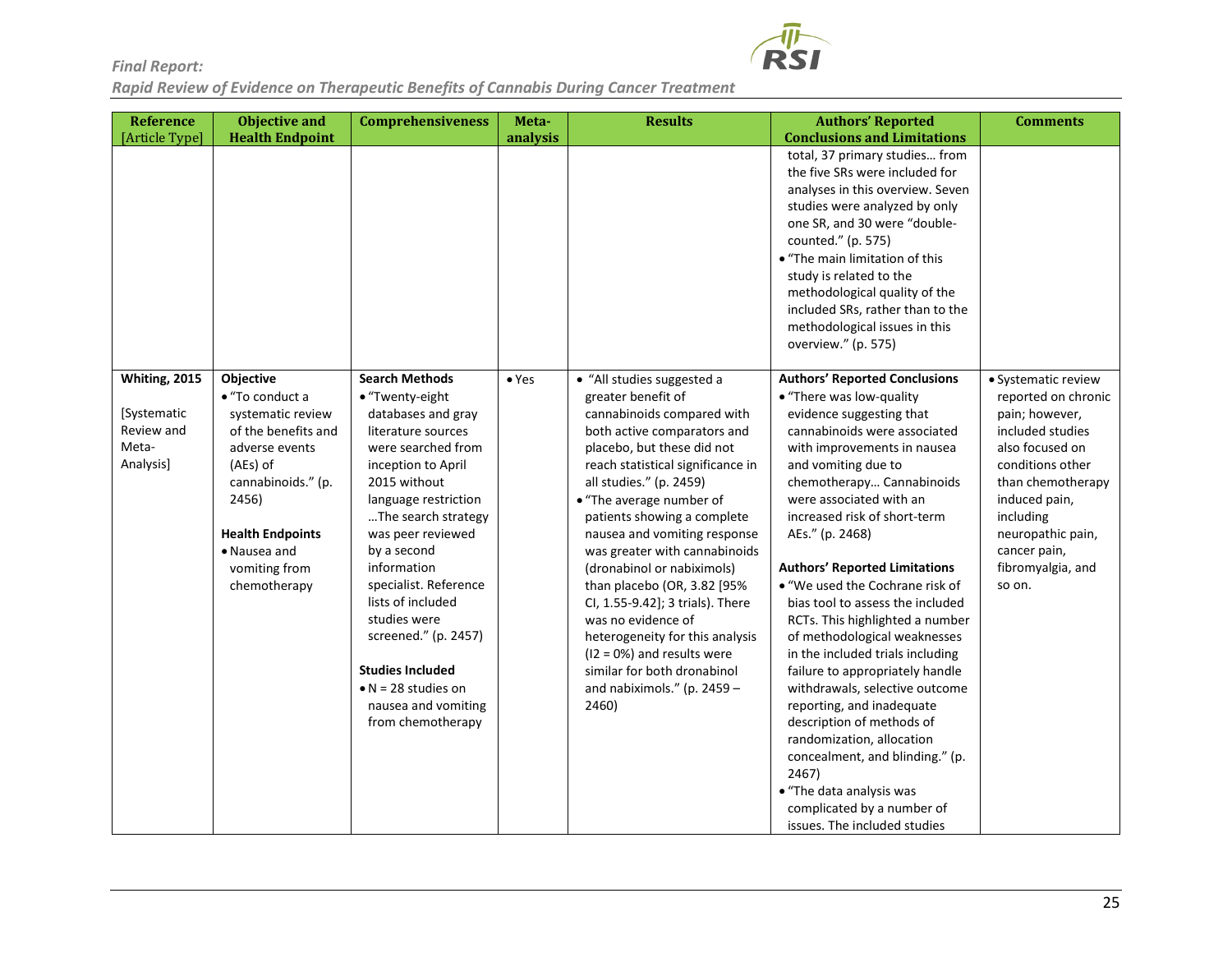

| <b>Reference</b> | <b>Objective and</b>   | <b>Comprehensiveness</b> | Meta-    | <b>Results</b> | <b>Authors' Reported</b>           | <b>Comments</b> |
|------------------|------------------------|--------------------------|----------|----------------|------------------------------------|-----------------|
| [Article Type]   | <b>Health Endpoint</b> |                          | analysis |                | <b>Conclusions and Limitations</b> |                 |
|                  |                        |                          |          |                | used a large variety of measures   |                 |
|                  |                        |                          |          |                | to evaluate outcomes, and even     |                 |
|                  |                        |                          |          |                | very similar outcomes were         |                 |
|                  |                        |                          |          |                | often assessed using different     |                 |
|                  |                        |                          |          |                | measures. Furthermore, a wide      |                 |
|                  |                        |                          |          |                | range of time points were          |                 |
|                  |                        |                          |          |                | reported in the included trials,   |                 |
|                  |                        |                          |          |                | which limited the applicability    |                 |
|                  |                        |                          |          |                | of the findings of these           |                 |
|                  |                        |                          |          |                | studies." (p. 2467)                |                 |
|                  |                        |                          |          |                | • "The majority of the studies     |                 |
|                  |                        |                          |          |                | were 2-group trials with a         |                 |
|                  |                        |                          |          |                | placebo control group;             |                 |
|                  |                        |                          |          |                | however, some studies included     |                 |
|                  |                        |                          |          |                | active comparisons and             |                 |
|                  |                        |                          |          |                | multiple groups comparing          |                 |
|                  |                        |                          |          |                | more than 1 form of                |                 |
|                  |                        |                          |          |                | cannabinoid, different doses of    |                 |
|                  |                        |                          |          |                | cannabinoids, or active and        |                 |
|                  |                        |                          |          |                | placebo comparator groups.         |                 |
|                  |                        |                          |          |                | This necessitated selecting a      |                 |
|                  |                        |                          |          |                | single result from each trial to   |                 |
|                  |                        |                          |          |                | contribute to the meta-analysis    |                 |
|                  |                        |                          |          |                | to avoid double counting of        |                 |
|                  |                        |                          |          |                | studies." (p. 2467)                |                 |
|                  |                        |                          |          |                | • "Studies evaluated various       |                 |
|                  |                        |                          |          |                | forms of cannabis administered     |                 |
|                  |                        |                          |          |                | via various routes and active      |                 |
|                  |                        |                          |          |                | comparators differed across        |                 |
|                  |                        |                          |          |                | trials. These differences in form, |                 |
|                  |                        |                          |          |                | combined with the variety of       |                 |
|                  |                        |                          |          |                | outcome measures and the           |                 |
|                  |                        |                          |          |                | broad indication groupings         |                 |
|                  |                        |                          |          |                | considered by this review,         |                 |
|                  |                        |                          |          |                | resulted in a very                 |                 |
|                  |                        |                          |          |                | heterogeneous set of included      |                 |
|                  |                        |                          |          |                | studies, which meant that          |                 |
|                  |                        |                          |          |                | meta-analysis was not always       |                 |
|                  |                        |                          |          |                | possible or appropriate." (p.      |                 |
|                  |                        |                          |          |                | 2467)                              |                 |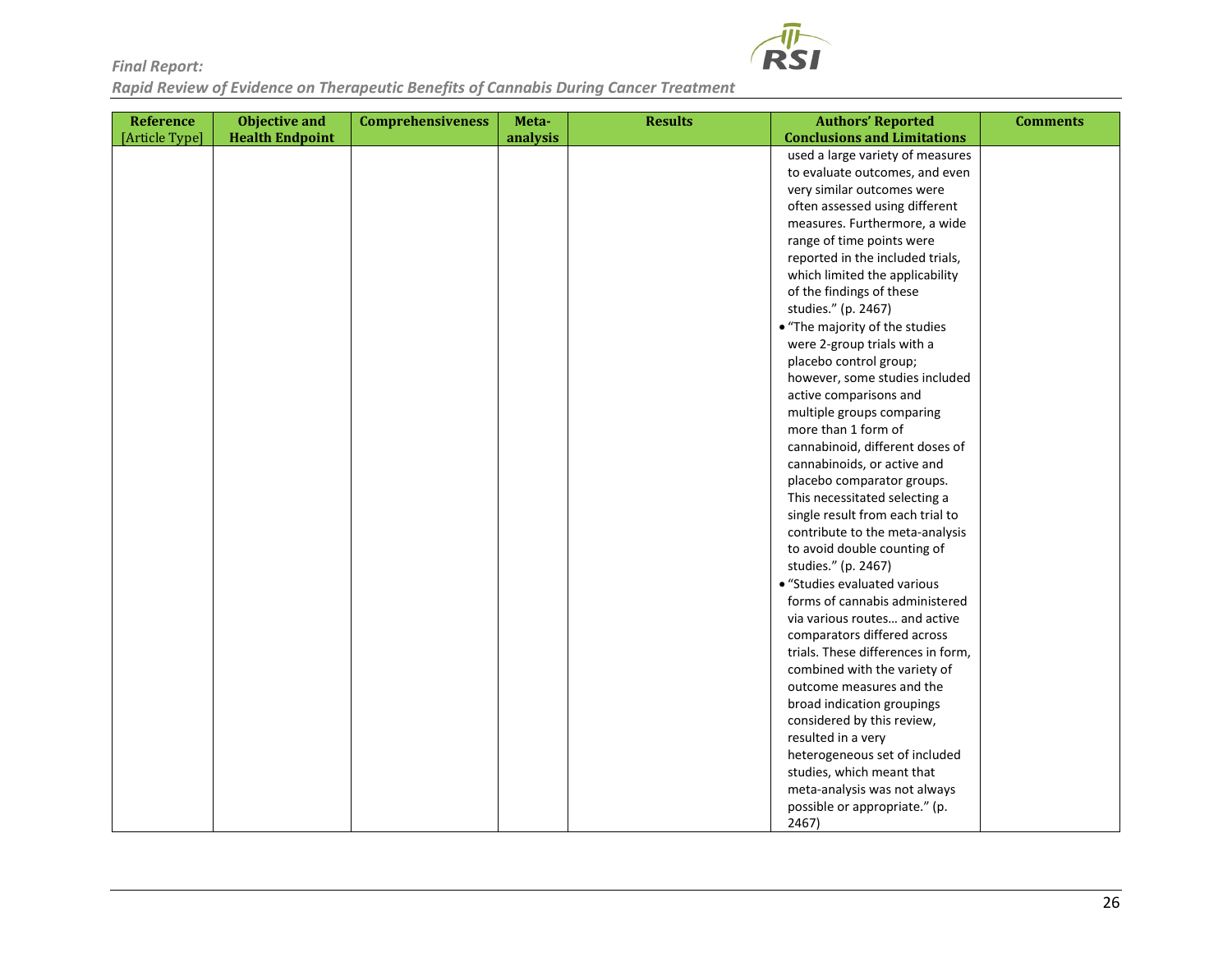

| Reference                                   | <b>Objective and</b>                                                         | <b>Comprehensiveness</b>                                                                   | Meta-        | <b>Results</b>                                                                                                                          | <b>Authors' Reported</b>                                                                                                                                                                                                                                                                                                     | <b>Comments</b>                                                                 |
|---------------------------------------------|------------------------------------------------------------------------------|--------------------------------------------------------------------------------------------|--------------|-----------------------------------------------------------------------------------------------------------------------------------------|------------------------------------------------------------------------------------------------------------------------------------------------------------------------------------------------------------------------------------------------------------------------------------------------------------------------------|---------------------------------------------------------------------------------|
| [Article Type]                              | <b>Health Endpoint</b>                                                       |                                                                                            | analysis     |                                                                                                                                         | <b>Conclusions and Limitations</b>                                                                                                                                                                                                                                                                                           |                                                                                 |
|                                             |                                                                              |                                                                                            |              |                                                                                                                                         | · "Many studies reported                                                                                                                                                                                                                                                                                                     |                                                                                 |
|                                             |                                                                              |                                                                                            |              |                                                                                                                                         | insufficient information to allow                                                                                                                                                                                                                                                                                            |                                                                                 |
|                                             |                                                                              |                                                                                            |              |                                                                                                                                         | meta-analysis or no                                                                                                                                                                                                                                                                                                          |                                                                                 |
|                                             |                                                                              |                                                                                            |              |                                                                                                                                         | information on the analysis                                                                                                                                                                                                                                                                                                  |                                                                                 |
|                                             |                                                                              |                                                                                            |              |                                                                                                                                         | performed." (p. 2467)                                                                                                                                                                                                                                                                                                        |                                                                                 |
|                                             |                                                                              |                                                                                            |              |                                                                                                                                         | • "A further difficulty with the                                                                                                                                                                                                                                                                                             |                                                                                 |
|                                             |                                                                              |                                                                                            |              |                                                                                                                                         | continuous data were that even                                                                                                                                                                                                                                                                                               |                                                                                 |
|                                             |                                                                              |                                                                                            |              |                                                                                                                                         | for the same outcomes, some                                                                                                                                                                                                                                                                                                  |                                                                                 |
|                                             |                                                                              |                                                                                            |              |                                                                                                                                         | studies reported results as                                                                                                                                                                                                                                                                                                  |                                                                                 |
|                                             |                                                                              |                                                                                            |              |                                                                                                                                         | difference between groups at                                                                                                                                                                                                                                                                                                 |                                                                                 |
|                                             |                                                                              |                                                                                            |              |                                                                                                                                         | follow-up and others reported                                                                                                                                                                                                                                                                                                |                                                                                 |
|                                             |                                                                              |                                                                                            |              |                                                                                                                                         | results for difference in change                                                                                                                                                                                                                                                                                             |                                                                                 |
|                                             |                                                                              |                                                                                            |              |                                                                                                                                         | from baseline. As advised by                                                                                                                                                                                                                                                                                                 |                                                                                 |
|                                             |                                                                              |                                                                                            |              |                                                                                                                                         | the Cochrane Handbook for                                                                                                                                                                                                                                                                                                    |                                                                                 |
|                                             |                                                                              |                                                                                            |              |                                                                                                                                         | Systematic Reviews of                                                                                                                                                                                                                                                                                                        |                                                                                 |
|                                             |                                                                              |                                                                                            |              |                                                                                                                                         | Interventions, we combined                                                                                                                                                                                                                                                                                                   |                                                                                 |
|                                             |                                                                              |                                                                                            |              |                                                                                                                                         | both types of data when                                                                                                                                                                                                                                                                                                      |                                                                                 |
|                                             |                                                                              |                                                                                            |              |                                                                                                                                         | estimating summary mean                                                                                                                                                                                                                                                                                                      |                                                                                 |
|                                             |                                                                              |                                                                                            |              |                                                                                                                                         | differences." (p. 2467)                                                                                                                                                                                                                                                                                                      |                                                                                 |
|                                             |                                                                              |                                                                                            |              |                                                                                                                                         | • "A potential problem with RCTs                                                                                                                                                                                                                                                                                             |                                                                                 |
|                                             |                                                                              |                                                                                            |              |                                                                                                                                         | using crossover designs is the                                                                                                                                                                                                                                                                                               |                                                                                 |
|                                             |                                                                              |                                                                                            |              |                                                                                                                                         | possible unblinding due to                                                                                                                                                                                                                                                                                                   |                                                                                 |
|                                             |                                                                              |                                                                                            |              |                                                                                                                                         | strong treatment or AEs.                                                                                                                                                                                                                                                                                                     |                                                                                 |
|                                             |                                                                              |                                                                                            |              |                                                                                                                                         | Additionally, studies of this                                                                                                                                                                                                                                                                                                |                                                                                 |
|                                             |                                                                              |                                                                                            |              |                                                                                                                                         | design were rarely analyzed                                                                                                                                                                                                                                                                                                  |                                                                                 |
|                                             |                                                                              |                                                                                            |              |                                                                                                                                         | appropriately and none                                                                                                                                                                                                                                                                                                       |                                                                                 |
|                                             |                                                                              |                                                                                            |              |                                                                                                                                         | reported the required data                                                                                                                                                                                                                                                                                                   |                                                                                 |
|                                             |                                                                              |                                                                                            |              |                                                                                                                                         | accounting for their crossover                                                                                                                                                                                                                                                                                               |                                                                                 |
|                                             |                                                                              |                                                                                            |              |                                                                                                                                         | design to permit appropriate                                                                                                                                                                                                                                                                                                 |                                                                                 |
|                                             |                                                                              |                                                                                            |              |                                                                                                                                         |                                                                                                                                                                                                                                                                                                                              |                                                                                 |
|                                             |                                                                              |                                                                                            |              |                                                                                                                                         |                                                                                                                                                                                                                                                                                                                              |                                                                                 |
|                                             |                                                                              |                                                                                            |              |                                                                                                                                         |                                                                                                                                                                                                                                                                                                                              |                                                                                 |
|                                             |                                                                              |                                                                                            |              |                                                                                                                                         |                                                                                                                                                                                                                                                                                                                              |                                                                                 |
|                                             |                                                                              |                                                                                            |              |                                                                                                                                         |                                                                                                                                                                                                                                                                                                                              |                                                                                 |
|                                             |                                                                              |                                                                                            |              |                                                                                                                                         |                                                                                                                                                                                                                                                                                                                              |                                                                                 |
|                                             |                                                                              |                                                                                            |              |                                                                                                                                         |                                                                                                                                                                                                                                                                                                                              |                                                                                 |
|                                             |                                                                              |                                                                                            |              |                                                                                                                                         |                                                                                                                                                                                                                                                                                                                              |                                                                                 |
|                                             |                                                                              |                                                                                            |              |                                                                                                                                         |                                                                                                                                                                                                                                                                                                                              |                                                                                 |
|                                             |                                                                              |                                                                                            |              |                                                                                                                                         |                                                                                                                                                                                                                                                                                                                              |                                                                                 |
| <b>Wong, 2017</b><br>[Systematic<br>Review] | Objective<br>• "To systematically<br>review published<br>reports to identify | <b>Search Methods</b><br>· "Medline, PubMed,<br>and the Cumulative<br>Index to Nursing and | $\bullet$ No | $\bullet$ "Of the double-blind RCTs (n =<br>5), all reported statistically<br>significant postintervention<br>reductions in the primary | inclusion in meta-analyses.<br>Primary analyses were<br>therefore based on parallel-<br>group studies, with crossover<br>trials included as sensitivity<br>analyses." (p. 2467)<br><b>Authors' Reported Conclusions</b><br>• "Although several of the RCTs<br>investigating CINV date back to<br>the 1980s, there is quality | · Systematic review<br>also included<br>studies focusing on<br>conditions other |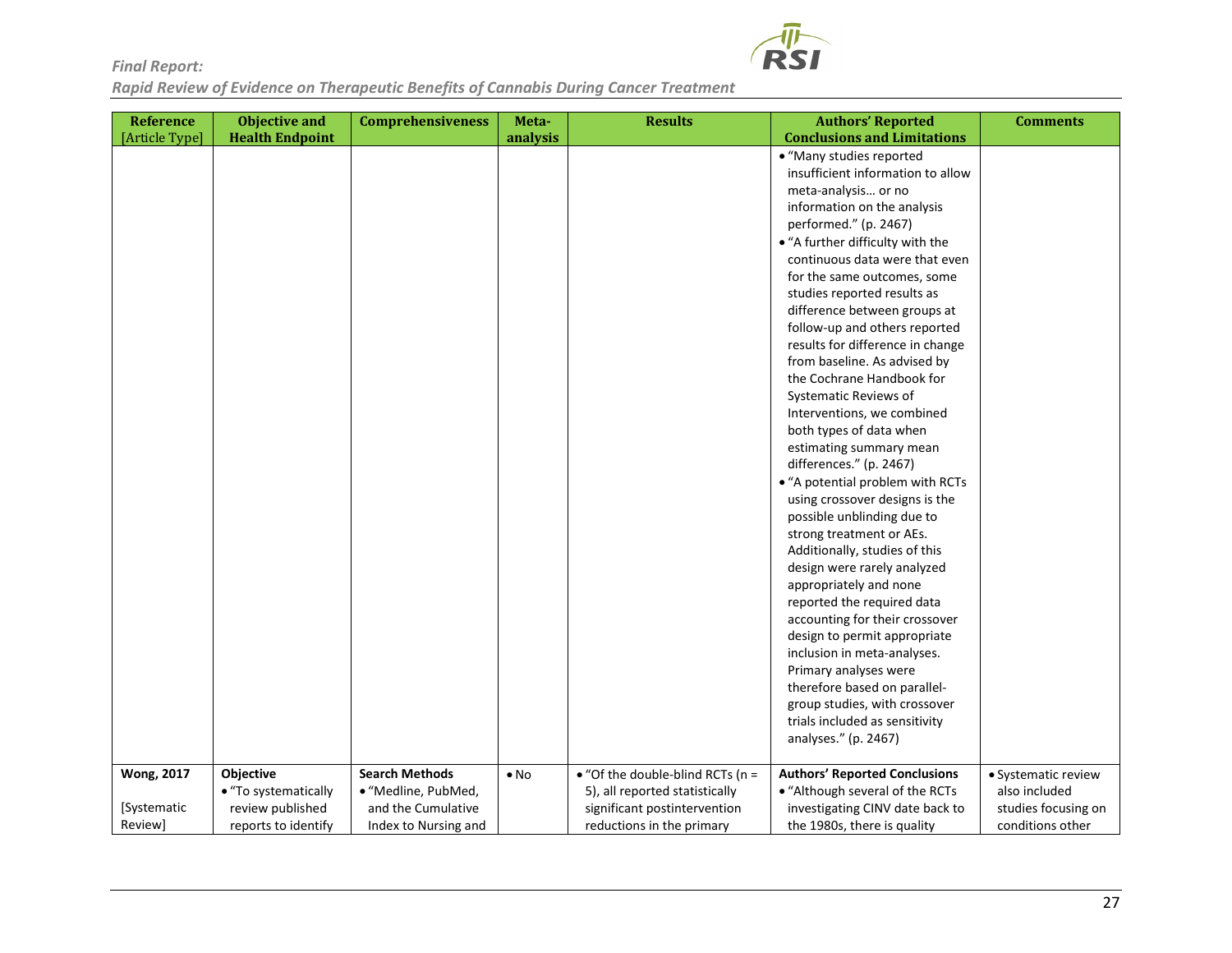

| Reference      | <b>Objective and</b>                                                                                                                                                                                   | <b>Comprehensiveness</b>                                                                                                                                                                                                                                               | Meta-    | <b>Results</b>                                                                                                                                                                                                                                                     | <b>Authors' Reported</b>                                                                                                                                                                                                                                                                                                                                                                                                                                                                                                                                                                                                                                                                                                                                                                                                                                                                                                                                                                                                                                                                                                                                   | <b>Comments</b>                                                                                                                     |
|----------------|--------------------------------------------------------------------------------------------------------------------------------------------------------------------------------------------------------|------------------------------------------------------------------------------------------------------------------------------------------------------------------------------------------------------------------------------------------------------------------------|----------|--------------------------------------------------------------------------------------------------------------------------------------------------------------------------------------------------------------------------------------------------------------------|------------------------------------------------------------------------------------------------------------------------------------------------------------------------------------------------------------------------------------------------------------------------------------------------------------------------------------------------------------------------------------------------------------------------------------------------------------------------------------------------------------------------------------------------------------------------------------------------------------------------------------------------------------------------------------------------------------------------------------------------------------------------------------------------------------------------------------------------------------------------------------------------------------------------------------------------------------------------------------------------------------------------------------------------------------------------------------------------------------------------------------------------------------|-------------------------------------------------------------------------------------------------------------------------------------|
| [Article Type] | <b>Health Endpoint</b>                                                                                                                                                                                 |                                                                                                                                                                                                                                                                        | analysis |                                                                                                                                                                                                                                                                    | <b>Conclusions and Limitations</b>                                                                                                                                                                                                                                                                                                                                                                                                                                                                                                                                                                                                                                                                                                                                                                                                                                                                                                                                                                                                                                                                                                                         |                                                                                                                                     |
|                | the evidence base<br>of cannabinoids as<br>a medical<br>treatment in<br>children and<br>adolescents." (p. 1)<br><b>Health Endpoints</b><br>• Chemotherapy-<br>induced nausea<br>and vomiting<br>(CINV) | <b>Allied Health</b><br>Literature were<br>searched for studies<br>published from 1948<br>to 2017 and indexed<br>by May 2017 " (p.<br>3)<br><b>Studies Included</b><br>$\bullet$ N = 22 studies (21<br>articles) in total<br>$\bullet$ N = 6 studies on<br><b>CINV</b> |          | outcomes of CINV (n = 4)<br>Although the remaining<br>reports suggested that<br>cannabinoids were associated<br>with improvements in CINV (n<br>$= 2$ ) the publications were<br>not designed to evaluate the<br>statistical significance of<br>outcomes." (p. 11) | evidence that cannabinoids are<br>effective as an antiemetic in<br>children undergoing<br>chemotherapy. Of note, all 6<br>studies used a THC cannabinoid,<br>including $\delta$ -8-THC, $\delta$ -9-THC,<br>dronabinol, and nabilone. The<br>studies demonstrate that THC is<br>more efficacious than<br>antiemetics such as<br>prochloperazine,<br>metoclopramide, and<br>domperidone, although side<br>effects of drowsiness and<br>dizziness were common." (p.<br>11)<br><b>Authors' Reported Limitations</b><br>• "between-study heterogeneity<br>in the studied cannabinoid form<br>and dosage (ie, CBD and THC<br>content), indication, and ages of<br>the sample." (p. 12)<br>• "The sample sizes in many<br>studies were small" (p. 12)<br>• "17 of the 22 studies lacked a<br>control group, and 16 of the 22<br>studies were not designed to<br>test the statistical significance<br>of changes in outcome<br>measures." (p. 12)<br>· "most studies lacked long-term<br>follow-up to test for potential<br>adverse neurocognitive and<br>psychiatric side effects that<br>have been demonstrated in<br>recreational cannabis studies"<br>(p. 12) | than CINV,<br>including epilepsy,<br>neuropathic pain,<br>posttraumatic<br>stress disorder,<br>spasticity, and<br>Tourette syndrome |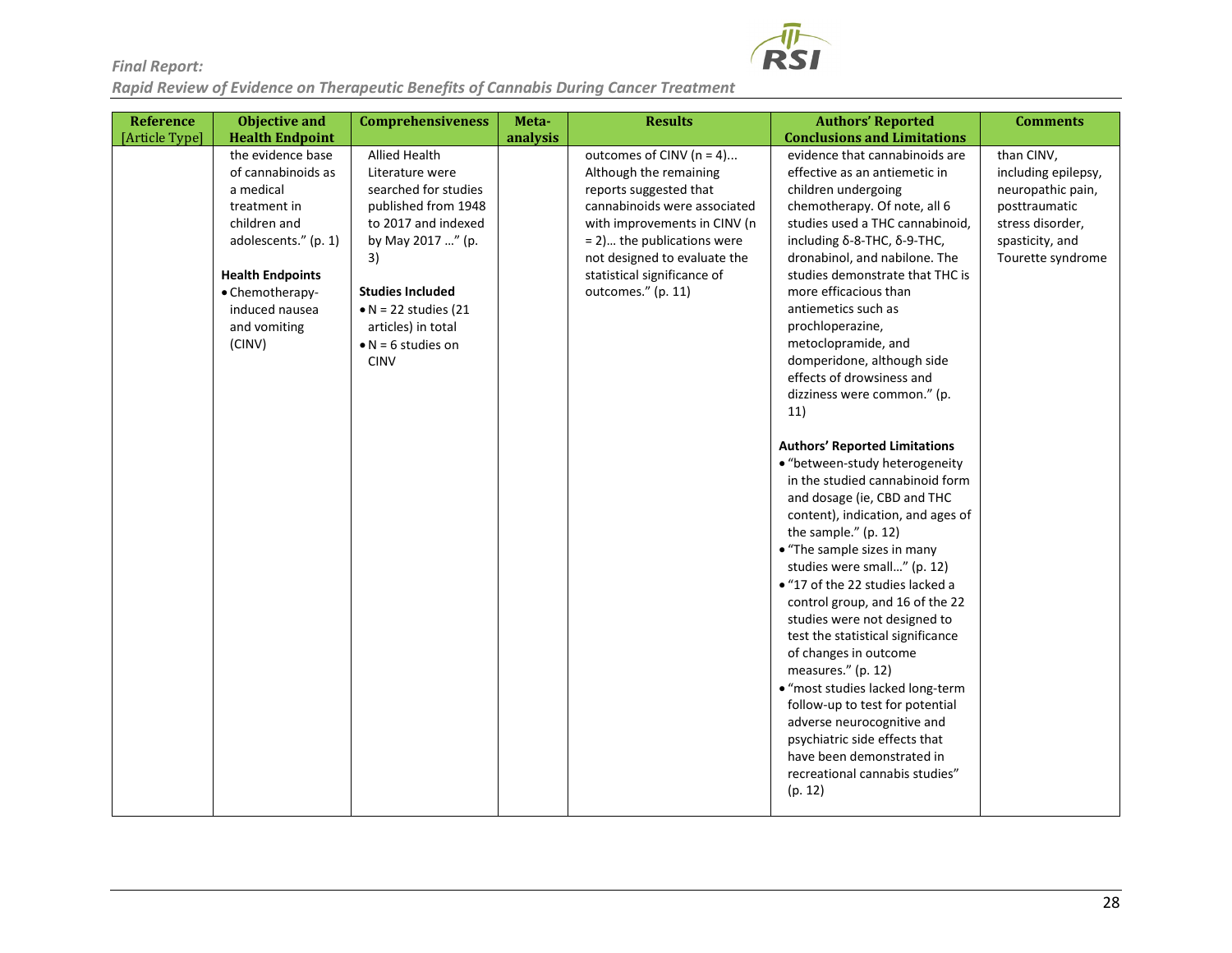

| <b>Reference</b> | <b>Objective and</b>    | <b>Comprehensiveness</b>     | Meta-         | <b>Results</b>                  | <b>Authors' Reported</b>             | <b>Comments</b>      |
|------------------|-------------------------|------------------------------|---------------|---------------------------------|--------------------------------------|----------------------|
| [Article Type]   | <b>Health Endpoint</b>  |                              | analysis      |                                 | <b>Conclusions and Limitations</b>   |                      |
| Morales, 2017    | Objective               | <b>Search Methods</b>        | $\bullet$ Yes | Nausea and vomiting control     | <b>Authors' Reported Conclusions</b> | • Structured         |
|                  | • To assess "the        | · "we used                   |               | among cannabinoids with         | • "At present, given that the        | summary has          |
| [Structured      | effect of               | Epistemonikos, the           |               | standard antiemetic therapy vs. | certainty of the evidence is very    | characteristics of a |
| Summary]         | cannabinoids            | largest database of          |               | <b>Placebo with standard</b>    | low, it is unclear whether the       | systematic review    |
|                  | against placebo in      | systematic reviews in        |               | antiemetic therapy              | addition of cannabinoids to          |                      |
|                  | patients under an       | health, which is             |               | $\bullet$ Risk Ratio (95% CI) = | standard antiemetic regimes          |                      |
|                  | antiemetic regime,      | maintained by                |               | 1.92 (1.26, 2.91)               | benefits patients with               |                      |
|                  | reporting the           | screening multiple           |               |                                 | chemotherapy induced nausea          |                      |
|                  | control of nausea       | information sources,         |               |                                 | and vomiting. Cannabinoids           |                      |
|                  | and vomiting            | including MEDLINE,           |               |                                 | probably increase adverse            |                      |
|                  | during the              | EMBASE, Cochrane,            |               |                                 | effects substantively." (Results     |                      |
|                  | intervention            | among others, to             |               |                                 | and Conclusions)                     |                      |
|                  | period"                 | identify systematic          |               |                                 |                                      |                      |
|                  |                         | reviews and their            |               |                                 | <b>Authors' Reported Limitations</b> |                      |
|                  | <b>Health Endpoints</b> | included primary             |               |                                 | • "Partial response outcomes         |                      |
|                  | • Nausea and            | studies." (Methods)          |               |                                 | were not included due to the         |                      |
|                  | vomiting from           |                              |               |                                 | high variability of the scales       |                      |
|                  | chemotherapy            | <b>Studies Included</b>      |               |                                 | used across different studies in     |                      |
|                  |                         | $\bullet$ N = 4 trials (or 8 |               |                                 | order to quantify the severity of    |                      |
|                  |                         | references)                  |               |                                 | nausea and vomiting."                |                      |
|                  |                         |                              |               |                                 | · "Unfortunately, many trials do     |                      |
|                  |                         |                              |               |                                 | not report the outcome of            |                      |
|                  |                         |                              |               |                                 | interest or only report partial      |                      |
|                  |                         |                              |               |                                 | control of symptoms, which           |                      |
|                  |                         |                              |               |                                 | limits the number of patients        |                      |
|                  |                         |                              |               |                                 | that can be included in our          |                      |
|                  |                         |                              |               |                                 | analysis and consequently            |                      |
|                  |                         |                              |               |                                 | lowers the certainty of the          |                      |
|                  |                         |                              |               |                                 | existing evidence in this            |                      |
|                  |                         |                              |               |                                 | matter."                             |                      |
|                  |                         |                              |               |                                 | • "The identified systematic         |                      |
|                  |                         |                              |               |                                 | reviews had important                |                      |
|                  |                         |                              |               |                                 | limitations regarding the            |                      |
|                  |                         |                              |               |                                 | presented data on the                |                      |
|                  |                         |                              |               |                                 | emetogenic potential and             |                      |
|                  |                         |                              |               |                                 | administration regime of             |                      |
|                  |                         |                              |               |                                 | cannabinoids."                       |                      |
|                  |                         |                              |               |                                 |                                      |                      |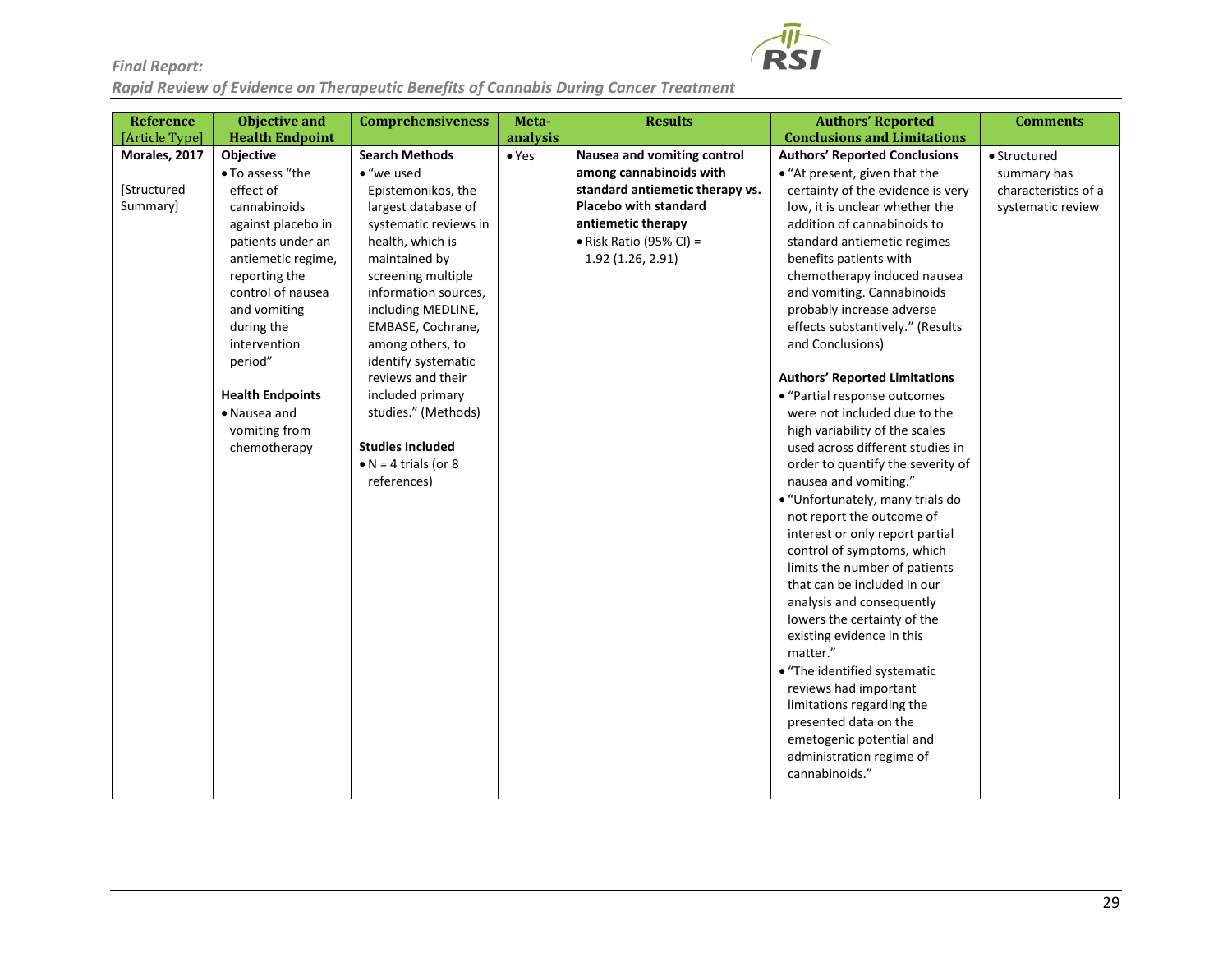

| Reference      | <b>Objective and</b>    | <b>Comprehensiveness</b>         | Meta-         | <b>Results</b>                | <b>Authors' Reported</b>             | <b>Comments</b>       |
|----------------|-------------------------|----------------------------------|---------------|-------------------------------|--------------------------------------|-----------------------|
| [Article Type] | <b>Health Endpoint</b>  |                                  | analysis      |                               | <b>Conclusions and Limitations</b>   |                       |
| Phillips, 2016 | Objective               | <b>Search Methods</b>            | $\bullet$ Yes | • "Four studies compared      | <b>Authors' Reported Conclusions</b> | • Pooled analysis not |
|                | • "To assess the        | • Electronic databases           |               | cannabinoids with alternative | • "Cannabinoids are probably         | conducted for         |
| [Systematic    | effectiveness and       | searched from                    |               | antiemetics  [and]            | effective, but produce high          | cannabinoids          |
| Review]        | adverse events of       | inception to                     |               | demonstrate markedly          | levels of side effects, which may    |                       |
|                | pharmacological         | December 16th /17th,             |               | different results" (p. 12)    | be experienced as adverse by         |                       |
|                | interventions in        | 2014, and include                |               |                               | some patients, but not by            |                       |
|                | controlling             | the Cochrane Central             |               |                               | others." (p. 15)                     |                       |
|                | anticipatory, acute,    | Register of                      |               |                               |                                      |                       |
|                | and delayed             | <b>Controlled Trials</b>         |               |                               | <b>Authors' Reported Limitations</b> |                       |
|                | nausea and              | (CENTRAL),                       |               |                               | • "The lack of adequate numbers      |                       |
|                | vomiting in             | MEDLINE, EMBASE,                 |               |                               | of studies undertaking similar       |                       |
|                | children and young      | LILACS, and                      |               |                               | comparisons limits any               |                       |
|                | people (aged less       | PsycINFO                         |               |                               | interpretation of the threats to     |                       |
|                | than 18 years)          | · Also searched                  |               |                               | randomization that were              |                       |
|                | about to receive or     | conference                       |               |                               | identified." (p. 14)                 |                       |
|                | receiving               | proceedings, for                 |               |                               | • "The outcomes reported were        |                       |
|                | chemotherapy." (p.      | ongoing clinical                 |               |                               | largely related to emesis, rather    |                       |
|                | 1)                      | trials, as well as               |               |                               | than the more patient-relevant       |                       |
|                |                         | references of                    |               |                               | and often more distressing           |                       |
|                | <b>Health Endpoints</b> | systematic reviews               |               |                               | experience of nausea. Where          |                       |
|                | • Nausea and            | and included studies             |               |                               | nausea was reported, it was          |                       |
|                | vomiting from           |                                  |               |                               | done without the use of              |                       |
|                | chemotherapy            | <b>Studies Included</b>          |               |                               | validated symptom scales.            |                       |
|                |                         | $\bullet$ N = 34 trials in total |               |                               | Nausea, assessed through self        |                       |
|                |                         | $\bullet$ N = 4 studies on       |               |                               | report, is particularly difficult    |                       |
|                |                         | cannabinoids                     |               |                               | and complex to assess.               |                       |
|                |                         |                                  |               |                               | Children, certainly the very         |                       |
|                |                         |                                  |               |                               | young, may not have the              |                       |
|                |                         |                                  |               |                               | language skills to describe their    |                       |
|                |                         |                                  |               |                               | experience, or understand what       |                       |
|                |                         |                                  |               |                               | they are being asked to              |                       |
|                |                         |                                  |               |                               | describe, and this may in part       |                       |
|                |                         |                                  |               |                               | explain the focus on vomiting."      |                       |
|                |                         |                                  |               |                               | (p. 14)                              |                       |
|                |                         |                                  |               |                               | · "We cannot clearly define a        |                       |
|                |                         |                                  |               |                               | route, schedule, or dose of          |                       |
|                |                         |                                  |               |                               | maximal efficiency of any            |                       |
|                |                         |                                  |               |                               | antiemetic medication from this      |                       |
|                |                         |                                  |               |                               | review." (p. 15)                     |                       |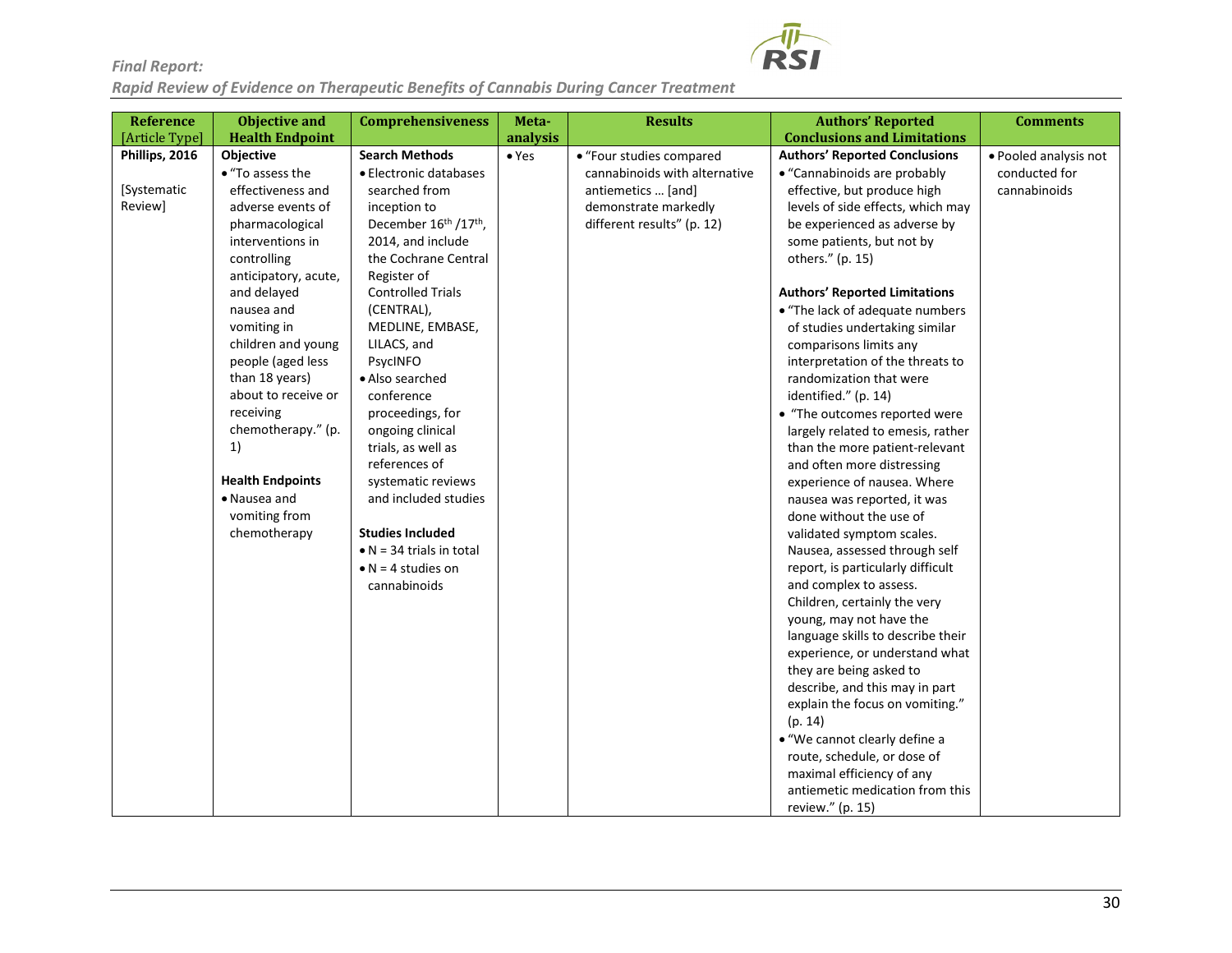

| <b>Reference</b><br>[Article Type]                       | <b>Objective and</b><br><b>Health Endpoint</b>                                                                                                                                                                                               | <b>Comprehensiveness</b>                                                                                                                                                                                                                                                                                                                                               | Meta-<br>analysis | <b>Results</b>                                                                                                                                                                                                                                                                                                                                                                                                                                                                                                                                                                            | <b>Authors' Reported</b><br><b>Conclusions and Limitations</b>                                                                                                                                                                                                                                                                                                                                                                                                                                                                                                                                                                                                                                                                                                                                                                                                                                           | <b>Comments</b>                                                                                                                                                                                                                                                                               |
|----------------------------------------------------------|----------------------------------------------------------------------------------------------------------------------------------------------------------------------------------------------------------------------------------------------|------------------------------------------------------------------------------------------------------------------------------------------------------------------------------------------------------------------------------------------------------------------------------------------------------------------------------------------------------------------------|-------------------|-------------------------------------------------------------------------------------------------------------------------------------------------------------------------------------------------------------------------------------------------------------------------------------------------------------------------------------------------------------------------------------------------------------------------------------------------------------------------------------------------------------------------------------------------------------------------------------------|----------------------------------------------------------------------------------------------------------------------------------------------------------------------------------------------------------------------------------------------------------------------------------------------------------------------------------------------------------------------------------------------------------------------------------------------------------------------------------------------------------------------------------------------------------------------------------------------------------------------------------------------------------------------------------------------------------------------------------------------------------------------------------------------------------------------------------------------------------------------------------------------------------|-----------------------------------------------------------------------------------------------------------------------------------------------------------------------------------------------------------------------------------------------------------------------------------------------|
| <b>Allan, 2018</b>                                       | <b>Objective</b>                                                                                                                                                                                                                             | <b>Search Methods</b>                                                                                                                                                                                                                                                                                                                                                  | $\bullet$ Yes     | Control of nausea and vomiting                                                                                                                                                                                                                                                                                                                                                                                                                                                                                                                                                            | • "This review has very few trials<br>from which to assess the effects<br>of publication bias, or make<br>firm conclusions. As such, it is<br>relatively 'unstable', as a few<br>further trials addressing one<br>specific issue may tip the clinical<br>conclusion in an alternative<br>direction." (p. 15)<br><b>Authors' Reported Conclusions</b>                                                                                                                                                                                                                                                                                                                                                                                                                                                                                                                                                     | · Included systematic                                                                                                                                                                                                                                                                         |
| [Systematic<br>Review of<br>Systematic<br><b>Reviews</b> | • "To determine the<br>effects of medical<br>cannabinoids on<br>pain, spasticity, and<br>nausea and<br>vomiting, and to<br>identify adverse<br>events." (p. e78)<br><b>Health Endpoints</b><br>• Nausea and<br>Vomiting from<br>Chemotherapy | • Searched MEDLINE<br>(1946 – April 2017),<br>Cochrane (May<br>2017), and<br>references of<br>included studies<br>• Search restrictions<br>include systematic<br>reviews and English<br>language<br><b>Studies Included</b><br>$\bullet$ N = 31 systematic<br>reviews in total<br>$\bullet$ N = 5 systematic<br>reviews on nausea<br>and vomiting from<br>chemotherapy |                   | from chemotherapy<br>· Medical cannabinoid vs.<br>placebo - 7 randomized<br>controlled trials (RCTs)<br>RR: 3.60 (95% CI: 2.55, 5.09)<br>· Medical cannabinoid vs. other<br>$anti$ emetic (neuroleptics) - 14<br><b>RCTs</b><br>RR: 1.85 (95% CI: 1.18, 2.91)<br><b>Sensitivity Analyses</b><br>• Conducted due to high<br>heterogeneity for comparison<br>between cannabinoids and<br>neuroleptics. However,<br>"[a]nalyses of type of<br>cannabinoid and study size<br>subgroups did not resolve the<br>heterogeneity, and there were<br>no differences between<br>subgroups." (p. e85) | • "There is reasonable evidence<br>that cannabinoids improve<br>nausea and vomiting after<br>chemotherapy Adverse effects<br>are very common, meaning that<br>benefits would need to be<br>considerable to warrant trials of<br>therapy." (p. e93)<br><b>Authors' Reported Limitations</b><br>• "Many of the weaknesses of the<br>included studies are likely the<br>greatest weaknesses of this<br>study. With our meta-analyses,<br>like others, combining weak<br>studies does not strengthen the<br>quality of the original research,<br>and this needs to be considered<br>when interpreting the results."<br>(p. e93)<br>• "We did not pull all individual<br>RCTs identified in the included<br>systematic reviews and<br>therefore might have missed<br>elements of the RCTs,<br>particularly if the details were<br>not accurately recorded in the<br>included systematic reviews."<br>(p. e93) | reviews with at<br>least 2 RCTs<br>• This systematic<br>review of<br>systematic reviews<br>reported on pain;<br>however, included<br>studies also<br>focused on pain<br>from reasons other<br>than cancer,<br>including multiple<br>sclerosis, palliative<br>care, neuropathic,<br>and so on. |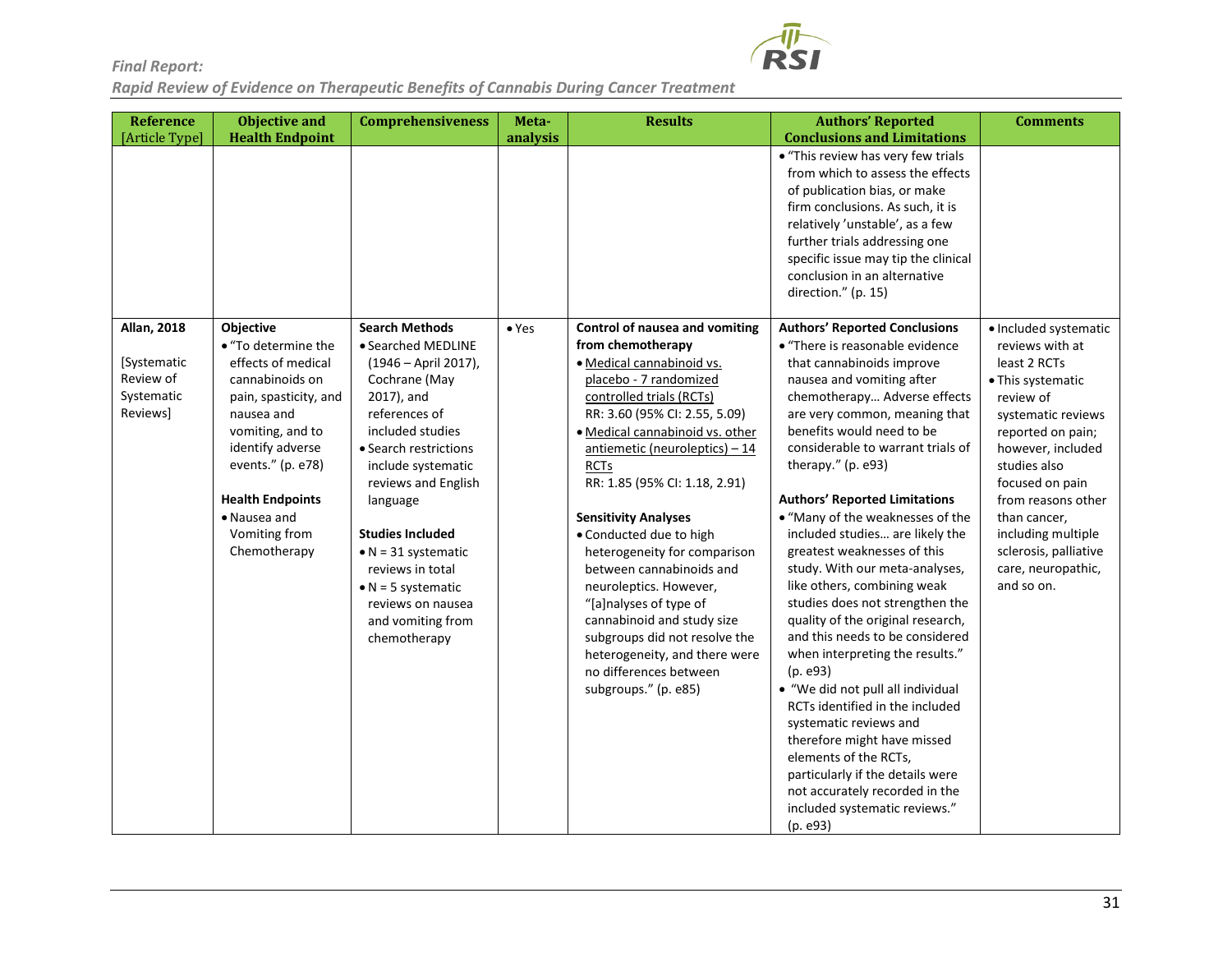

| <b>Reference</b>   | <b>Objective and</b>            | <b>Comprehensiveness</b>              | Meta-         | <b>Results</b>                             | <b>Authors' Reported</b>                                              | <b>Comments</b> |
|--------------------|---------------------------------|---------------------------------------|---------------|--------------------------------------------|-----------------------------------------------------------------------|-----------------|
| [Article Type]     | <b>Health Endpoint</b>          |                                       | analysis      |                                            | <b>Conclusions and Limitations</b>                                    |                 |
|                    |                                 |                                       |               |                                            | • "Because our risk-of-bias                                           |                 |
|                    |                                 |                                       |               |                                            | evaluation was on systematic                                          |                 |
|                    |                                 |                                       |               |                                            | reviews, we could not perform                                         |                 |
|                    |                                 |                                       |               |                                            | a sensitivity analysis based on                                       |                 |
|                    |                                 |                                       |               |                                            | the quality of included RCTs."                                        |                 |
|                    |                                 |                                       |               |                                            | (p. e93)                                                              |                 |
|                    |                                 |                                       |               |                                            | • "we report only limited results                                     |                 |
|                    |                                 |                                       |               |                                            | from descriptive systematic                                           |                 |
|                    |                                 |                                       |               |                                            | reviews. Given that RCT authors                                       |                 |
|                    |                                 |                                       |               |                                            | frequently selectively report                                         |                 |
|                    |                                 |                                       |               |                                            | outcomes and systematic                                               |                 |
|                    |                                 |                                       |               |                                            | review authors might in turn                                          |                 |
|                    |                                 |                                       |               |                                            | also selectively report those                                         |                 |
|                    |                                 |                                       |               |                                            | outcomes, we believed that any                                        |                 |
|                    |                                 |                                       |               |                                            | reporting of individual RCT                                           |                 |
|                    |                                 |                                       |               |                                            | outcomes would only                                                   |                 |
|                    |                                 |                                       |               |                                            | compound these potential                                              |                 |
|                    |                                 |                                       |               |                                            | biases. However, in doing so we                                       |                 |
|                    |                                 |                                       |               |                                            | might have missed potentially                                         |                 |
| <b>Smith, 2015</b> |                                 | <b>Search Methods</b>                 |               | Cannabinoids vs. Placebo                   | relevant content." (p. e93)                                           |                 |
|                    | Objective<br>• "To evaluate the | • "We identified                      | $\bullet$ Yes |                                            | <b>Authors' Reported Conclusions</b><br>• "The included trials showed | • None          |
| [Systematic        | effectiveness and               |                                       |               | • Complete Absence of Nausea<br>(2 Trials) | that cannabinoids were more                                           |                 |
| Review]            | tolerability of                 | studies by searching<br>the following |               | RR: 2.0 (95% CI: 0.19, 21)                 | effective than placebo and were                                       |                 |
|                    | cannabis-based                  | electronic databases:                 |               | · Complete Absence of Vomiting             | similar to conventional anti-                                         |                 |
|                    | medications for                 | <b>Cochrane Central</b>               |               | (3 Trials)                                 | emetics for treating                                                  |                 |
|                    | chemotherapy-                   | Register of                           |               | RR: 5.7 (95% CI: 2.6, 13)                  | chemotherapy-induced nausea                                           |                 |
|                    | induced nausea                  | <b>Controlled Trials</b>              |               | · Complete Absence of Nausea               | and vomiting." (p. 22)                                                |                 |
|                    | and vomiting in                 | (CENTRAL),                            |               | and Vomiting (3 Trials)                    |                                                                       |                 |
|                    | adults with                     | MEDLINE, EMBASE,                      |               | RR: 2.9 (95% CI: 1.8, 4.7)                 | <b>Authors' Reported Limitations</b>                                  |                 |
|                    | cancer." (p. 1)                 | PsycINFO and LILACS                   |               |                                            | • "it is possible that the trials                                     |                 |
|                    |                                 | from inception to                     |               | Cannabinoid vs.                            | were at risk of observer bias,                                        |                 |
|                    | <b>Health Endpoints</b>         | January 2015. We                      |               | Prochlorperazine                           | due to the characteristic                                             |                 |
|                    | · Nausea and                    | also searched                         |               | · Absence of Nausea (5 Trials)             | adverse effect profile of                                             |                 |
|                    | vomiting from                   | reference lists of                    |               | RR: 1.5 (95% CI: 0.67, 3.2)                | cannabinoids." (p. 22)                                                |                 |
|                    | chemotherapy                    | reviews and included                  |               | • Absence of Vomiting (4 Trials)           | • "The majority of the trials were                                    |                 |
|                    |                                 | studies." (p. 1)                      |               | RR: 1.1 (95% CI: 0.86, 1.4)                | unclear with respect to                                               |                 |
|                    |                                 |                                       |               | · Absence of Nausea and                    | methods used to generate                                              |                 |
|                    |                                 | <b>Studies Included</b>               |               | Vomiting (4 Trials)                        | randomisation sequence and                                            |                 |
|                    |                                 |                                       |               | RR: 2.0 (95% CI: 0.74, 5.4)                | whether randomisation was                                             |                 |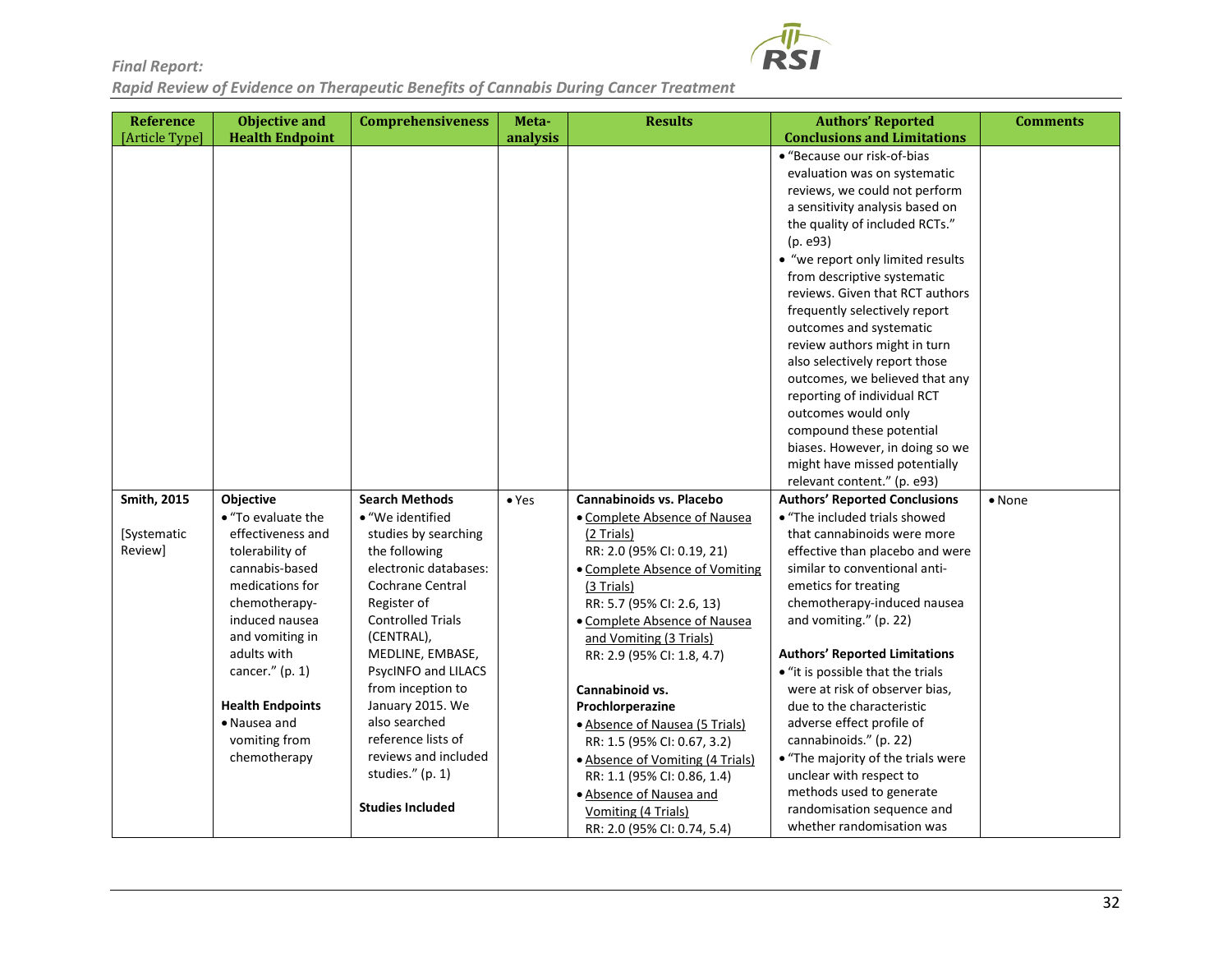

| [Article Type]<br><b>Health Endpoint</b><br>analysis<br><b>Conclusions and Limitations</b><br>$\bullet$ N = 23 randomized<br>concealed, so may be at risk of<br>Cannabinoid with other anti-<br>selection bias." (p. 22)<br>controlled trials<br>emetic agent vs. other anti-<br>· "a large proportion of the trials<br>(RCTs)<br>emetic agent monotherapy<br>were of cross-over design, and<br>• Absence of Nausea<br>we were unable to adjust the<br>RR: 11 (95% CI: 0.61, 182)<br>data to take into account the<br>paired data, which will result in<br>• Absence of Vomiting<br>narrower CIs around effect<br>RR: 1.5 (95% CI: 0.69, 3.1)<br>estimates." (p. 22)<br>· Absence of Nausea and<br>· "Another weakness was high<br>Vomiting<br>risk of bias from attrition from<br>RR: 1.6 (95% CI: 0.68, 3.6)<br>the trials. This was largely due<br>to participants being excluded<br>from analyses in the cross-over<br>trials if they did not complete<br>all cross-over periods." (p. 22)<br>• "The quality of the evidence for<br>most outcomes was generally of<br>low quality. The main reasons<br>were due to risk of bias,<br>imprecise results due to few<br>studies or few events (or both)<br>and unexplained<br>heterogeneity." (p. 22)<br>• "Some trials only reported<br>episodes of nausea and<br>vomiting, rather than the<br>proportion of participants with<br>no nausea and vomiting,<br>therefore we did not include<br>these results in meta-analyses."<br>(p. 23)<br>• We also analysed dichotomous<br>outcomes from the cross-over | <b>Reference</b><br><b>Objective and</b> | <b>Comprehensiveness</b> | Meta- | <b>Results</b> | <b>Authors' Reported</b>      | <b>Comments</b> |
|-------------------------------------------------------------------------------------------------------------------------------------------------------------------------------------------------------------------------------------------------------------------------------------------------------------------------------------------------------------------------------------------------------------------------------------------------------------------------------------------------------------------------------------------------------------------------------------------------------------------------------------------------------------------------------------------------------------------------------------------------------------------------------------------------------------------------------------------------------------------------------------------------------------------------------------------------------------------------------------------------------------------------------------------------------------------------------------------------------------------------------------------------------------------------------------------------------------------------------------------------------------------------------------------------------------------------------------------------------------------------------------------------------------------------------------------------------------------------------------------------------------------------------------------------------------|------------------------------------------|--------------------------|-------|----------------|-------------------------------|-----------------|
|                                                                                                                                                                                                                                                                                                                                                                                                                                                                                                                                                                                                                                                                                                                                                                                                                                                                                                                                                                                                                                                                                                                                                                                                                                                                                                                                                                                                                                                                                                                                                             |                                          |                          |       |                |                               |                 |
| analyses, which potentially<br>gives rise to more precise                                                                                                                                                                                                                                                                                                                                                                                                                                                                                                                                                                                                                                                                                                                                                                                                                                                                                                                                                                                                                                                                                                                                                                                                                                                                                                                                                                                                                                                                                                   |                                          |                          |       |                | studies without adjusting the |                 |

**RSI**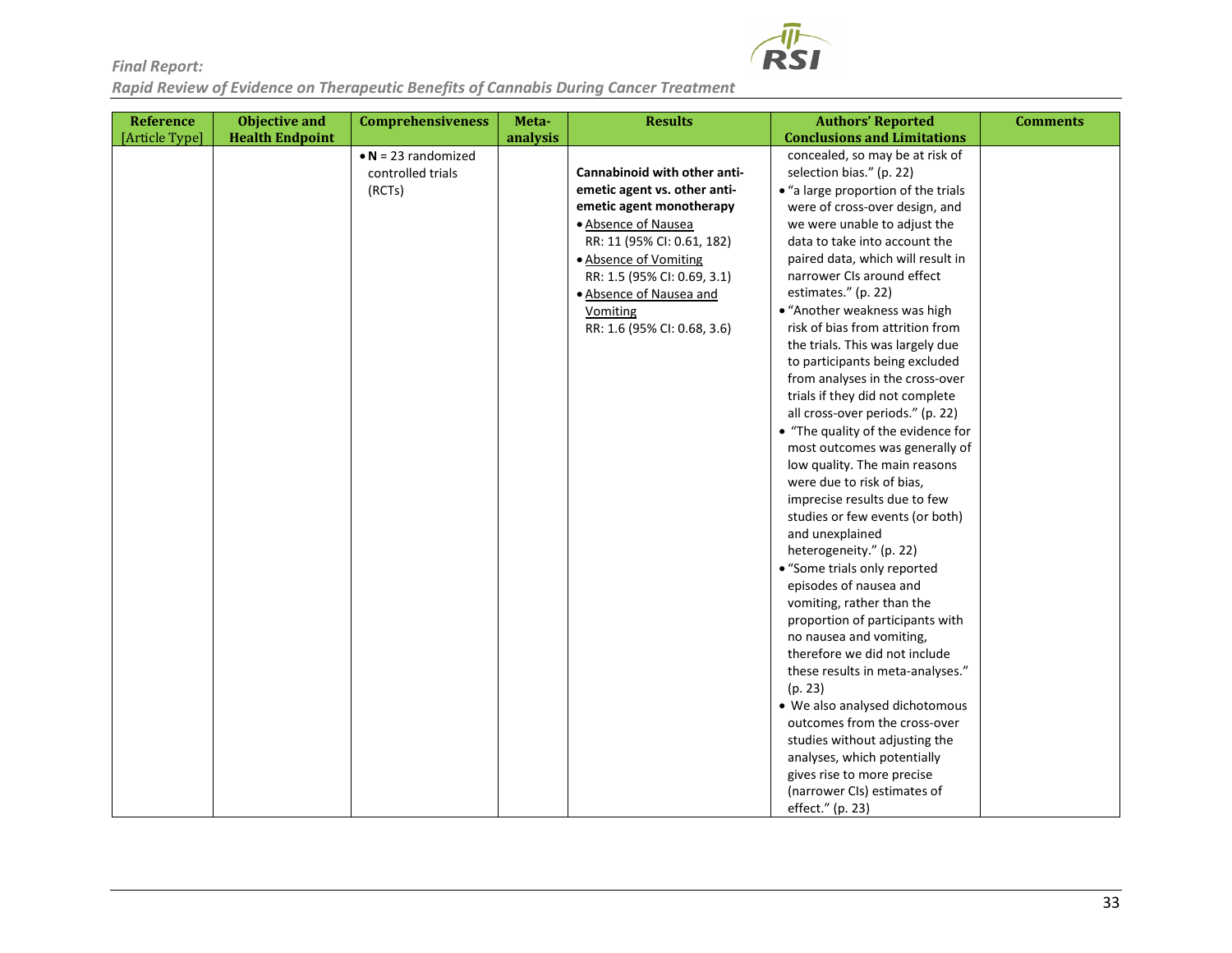

| Reference          | <b>Objective and</b>                                                                                                                                                                                                                                                                          | <b>Comprehensiveness</b>                                                                                                                                                                                                                                                                                                                                                                                                                                                                                                                                                                                                     | Meta-        | <b>Results</b>                                                                                                                       | <b>Authors' Reported</b>                                                                                                                                                                                                                                                                                                                                                                                                                                         | <b>Comments</b>                                                                                                                                                                                                                                                                                      |
|--------------------|-----------------------------------------------------------------------------------------------------------------------------------------------------------------------------------------------------------------------------------------------------------------------------------------------|------------------------------------------------------------------------------------------------------------------------------------------------------------------------------------------------------------------------------------------------------------------------------------------------------------------------------------------------------------------------------------------------------------------------------------------------------------------------------------------------------------------------------------------------------------------------------------------------------------------------------|--------------|--------------------------------------------------------------------------------------------------------------------------------------|------------------------------------------------------------------------------------------------------------------------------------------------------------------------------------------------------------------------------------------------------------------------------------------------------------------------------------------------------------------------------------------------------------------------------------------------------------------|------------------------------------------------------------------------------------------------------------------------------------------------------------------------------------------------------------------------------------------------------------------------------------------------------|
| [Article Type]     | <b>Health Endpoint</b>                                                                                                                                                                                                                                                                        |                                                                                                                                                                                                                                                                                                                                                                                                                                                                                                                                                                                                                              | analysis     |                                                                                                                                      | <b>Conclusions and Limitations</b>                                                                                                                                                                                                                                                                                                                                                                                                                               |                                                                                                                                                                                                                                                                                                      |
| <b>NASEM, 2017</b> | Objective                                                                                                                                                                                                                                                                                     | <b>Search Methods</b>                                                                                                                                                                                                                                                                                                                                                                                                                                                                                                                                                                                                        | $\bullet$ No | • "There is conclusive evidence                                                                                                      | . "In order to avoid publication<br>bias, we searched for ongoing<br>trials in clinical trial registry<br>databases; however, we<br>identified no further trials." (p.<br>23)<br><b>Authors' Reported Conclusions</b>                                                                                                                                                                                                                                            | · Weight-of-Evidence                                                                                                                                                                                                                                                                                 |
|                    | • "The committee<br>was tasked with<br>conducting a<br>comprehensive<br>review of the<br>current evidence<br>regarding the<br>health effects of<br>using cannabis and<br>cannabis-derived<br>products." (p. xvii)<br><b>Health Endpoints</b><br>• Nausea and<br>Vomiting from<br>Chemotherapy | • Databases searched<br>include Medline,<br>Embase, the<br>Cochrane Database<br>of Systematic<br>Reviews, and<br>PsycINFO from<br>January 1, 1999 to<br>August 1, 2016<br>· Primacy was given to<br>recent systematic<br>reviews (published<br>since 2011) and high-<br>quality primary<br>research that was<br>published after the<br>most recent<br>systematic review.<br>. Only reviews of good<br>or fair quality were<br>considered.<br>• Where no systematic<br>review existed,<br>primary research for<br>the entire period<br>was reviewed<br><b>Studies Included</b><br>$\bullet$ N = 3 Systematic<br>reviews and 1 |              | that oral cannabinoids are<br>effective antiemetics in the<br>treatment of chemotherapy-<br>induced nausea and vomiting."<br>(p. 94) | • See results<br><b>Authors' Reported Limitations</b><br>• "the committee was not tasked<br>to conduct a systematic review,<br>which would have required a<br>lengthy and robust series of<br>processes." (p. 417)<br>• "there is a possibility that<br>some literature was missed<br>because of the practical steps<br>taken to narrow a very large<br>literature to one that was<br>manageable within the time<br>frame available to the<br>committee." (p. 6) | evaluation<br>• Reported on<br>chronic pain from<br>several conditions,<br>including<br>neuropathy,<br>chemotherapy-<br>induced pain,<br>multiple sclerosis,<br>and so on<br>• Reported on a<br>systematic review<br>on cancer that was<br>captured by the<br>current search but<br>found ineligible |
| Peng, 2016         | Objective                                                                                                                                                                                                                                                                                     | primary study                                                                                                                                                                                                                                                                                                                                                                                                                                                                                                                                                                                                                |              |                                                                                                                                      | <b>Authors' Reported Conclusions</b>                                                                                                                                                                                                                                                                                                                                                                                                                             |                                                                                                                                                                                                                                                                                                      |
|                    |                                                                                                                                                                                                                                                                                               | <b>Search Methods</b>                                                                                                                                                                                                                                                                                                                                                                                                                                                                                                                                                                                                        | $\bullet$ No | • "Small studies ( $n = 6$ ) suggest                                                                                                 |                                                                                                                                                                                                                                                                                                                                                                                                                                                                  | • Scoping review                                                                                                                                                                                                                                                                                     |
|                    |                                                                                                                                                                                                                                                                                               |                                                                                                                                                                                                                                                                                                                                                                                                                                                                                                                                                                                                                              |              | positive correlation between                                                                                                         |                                                                                                                                                                                                                                                                                                                                                                                                                                                                  | with characteristics                                                                                                                                                                                                                                                                                 |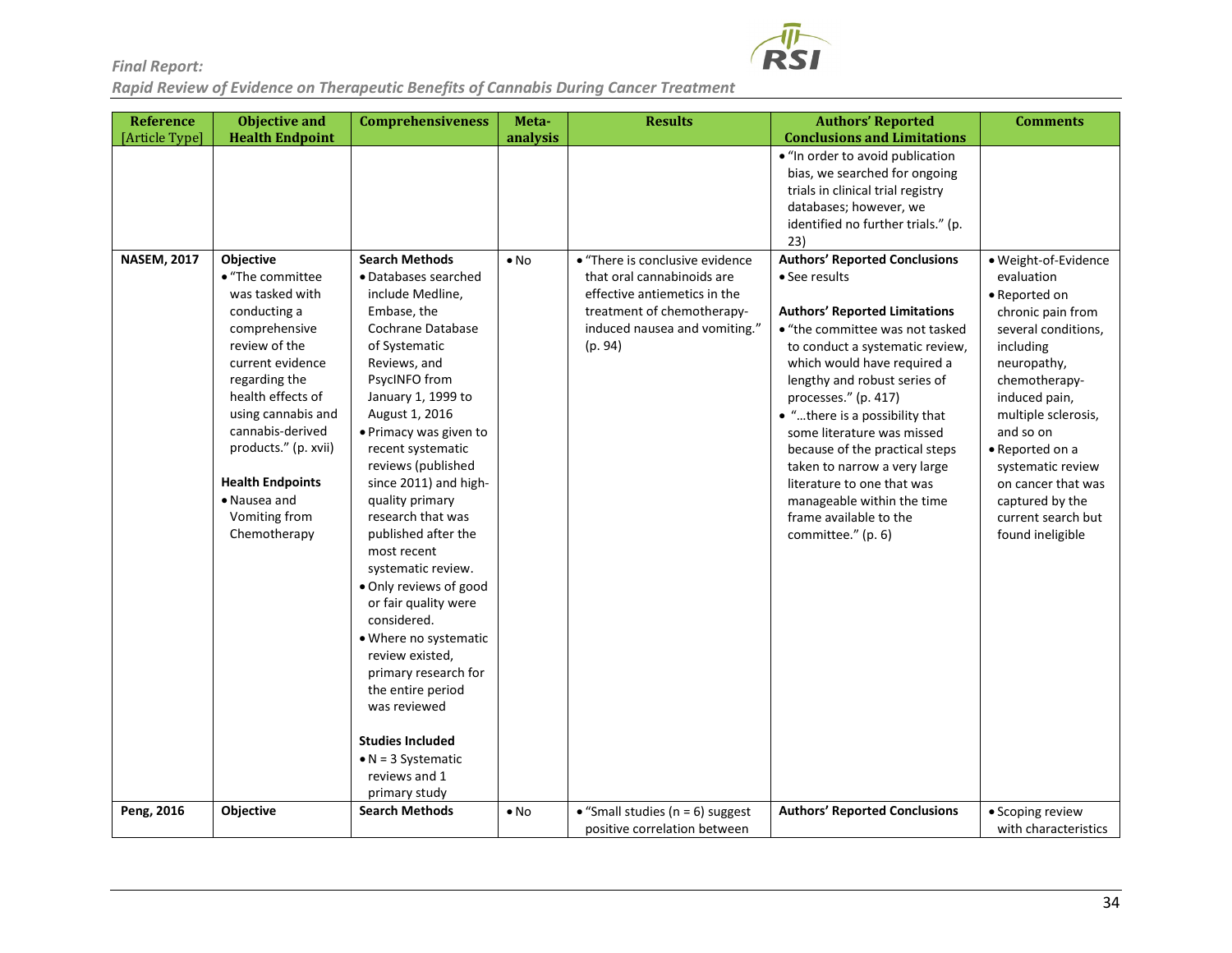

| Reference           | <b>Objective and</b>                                                                                                                                                                                                                                                                                                                                                                             | <b>Comprehensiveness</b>                                                                                                                                                                                                                                                                                                                                                     | Meta-    | <b>Results</b>                                                                                                          | <b>Authors' Reported</b>                                                                                                                                                                                                                                                                                                                                                                                                                                                                                                                                                                                                                                                                                                                                                                                                                                                                                                                                                                                                                                                                                                                                                                                            | <b>Comments</b>                                                                                                                                                                                                                                                                                                                                                 |
|---------------------|--------------------------------------------------------------------------------------------------------------------------------------------------------------------------------------------------------------------------------------------------------------------------------------------------------------------------------------------------------------------------------------------------|------------------------------------------------------------------------------------------------------------------------------------------------------------------------------------------------------------------------------------------------------------------------------------------------------------------------------------------------------------------------------|----------|-------------------------------------------------------------------------------------------------------------------------|---------------------------------------------------------------------------------------------------------------------------------------------------------------------------------------------------------------------------------------------------------------------------------------------------------------------------------------------------------------------------------------------------------------------------------------------------------------------------------------------------------------------------------------------------------------------------------------------------------------------------------------------------------------------------------------------------------------------------------------------------------------------------------------------------------------------------------------------------------------------------------------------------------------------------------------------------------------------------------------------------------------------------------------------------------------------------------------------------------------------------------------------------------------------------------------------------------------------|-----------------------------------------------------------------------------------------------------------------------------------------------------------------------------------------------------------------------------------------------------------------------------------------------------------------------------------------------------------------|
| [Article Type]      | <b>Health Endpoint</b>                                                                                                                                                                                                                                                                                                                                                                           |                                                                                                                                                                                                                                                                                                                                                                              | analysis |                                                                                                                         | <b>Conclusions and Limitations</b>                                                                                                                                                                                                                                                                                                                                                                                                                                                                                                                                                                                                                                                                                                                                                                                                                                                                                                                                                                                                                                                                                                                                                                                  |                                                                                                                                                                                                                                                                                                                                                                 |
| [Scoping<br>Review] | $\bullet$ "to (1) explore the<br>therapeutic use of<br>cannabis in<br>improving appetite<br>and related<br>metabolic<br>processes in cancer<br>patients, (2)<br>investigate<br>potential reasons<br>for inconsistency<br>amongst available<br>studies, and (3)<br>examine<br>implications of<br>available evidence<br>on current<br>practice." (p. 437)<br><b>Health Endpoints</b><br>• Appetite | · Databases searched<br>include Ovid<br>MEDLINE, Ovid<br>Embase Classic,<br>Cochrane Central<br>Register of<br>Controlled Trials,<br>and PsycINFO from<br>May 1990 to July<br>2016<br>• Search restrictions<br>include humans and<br>English language<br>• Key articles and<br>reviews were also<br>searched for<br>references<br><b>Studies Included</b><br>$\bullet N = 8$ |          | tetrohydrocannabinol (THC)<br>and appetite whereas large<br>clinical trials ( $n = 2$ ) suggest<br>otherwise." (p. 435) | • "Despite anecdotal<br>observations suggesting the<br>potential for cannabis to<br>stimulate appetite, existing<br>studies use various methods of<br>administration and dosing,<br>making it difficult to draw<br>meaningful conclusions. Weak<br>methodological choices in<br>smaller studies have resulted in<br>a high degree of variability in<br>results. Further clinical trials<br>that are well designed and<br>carefully executed are essential<br>to clearly define the role of<br>these agents as appetite<br>stimulants." (p. 435)<br><b>Authors' Reported Limitations</b><br>• "a detailed data extraction and<br>quantitative synthesis was not<br>performed." (p. 445)<br>• "there is no guarantee that all<br>cannabis interventions in CACS<br>[cancer anorexia cachexia<br>syndrome] were retrieved as a<br>result of the limitation using<br>MeSH terms. This may have<br>contributed to the low number<br>of results attained, and perhaps<br>a more comprehensive search<br>strategy could have generated<br>further insight." (p. 445)<br>· "Moreover, this review<br>identified studies that used<br>synthetic THC (dronabinol)<br>instead of cannabis as the<br>intervention; there may be | of a systematic<br>review (i.e. multiple<br>electronic<br>databases<br>searched, and<br>search terms<br>reported)<br>• Review includes<br>studies with active<br>treatment,<br>unknown active<br>treatment status,<br>and a possible mix<br>of active/non-<br>active treatment;<br>however,<br>conclusions do not<br>distinguish<br>between treatment<br>status |
|                     |                                                                                                                                                                                                                                                                                                                                                                                                  |                                                                                                                                                                                                                                                                                                                                                                              |          |                                                                                                                         | differences in outcomes                                                                                                                                                                                                                                                                                                                                                                                                                                                                                                                                                                                                                                                                                                                                                                                                                                                                                                                                                                                                                                                                                                                                                                                             |                                                                                                                                                                                                                                                                                                                                                                 |
|                     |                                                                                                                                                                                                                                                                                                                                                                                                  |                                                                                                                                                                                                                                                                                                                                                                              |          |                                                                                                                         | between herbal cannabis and                                                                                                                                                                                                                                                                                                                                                                                                                                                                                                                                                                                                                                                                                                                                                                                                                                                                                                                                                                                                                                                                                                                                                                                         |                                                                                                                                                                                                                                                                                                                                                                 |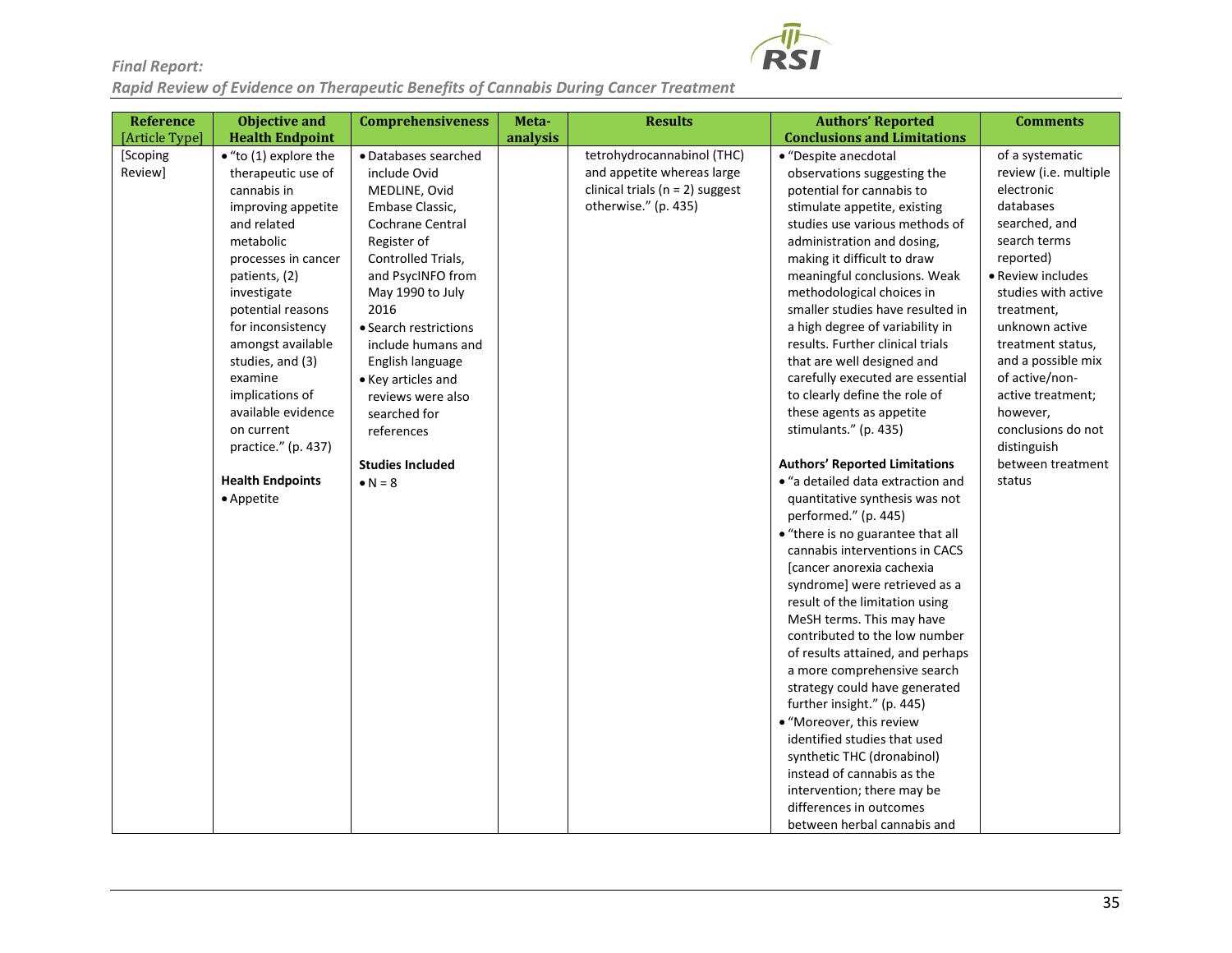**RSI** 

*Final Report: Rapid Review of Evidence on Therapeutic Benefits of Cannabis During Cancer Treatment*

| Reference<br>[Article Type] | Objective and<br><b>Health Endpoint</b> | <b>Comprehensiveness</b> | Meta-<br>analysis | <b>Results</b> | <b>Authors' Reported</b><br><b>Conclusions and Limitations</b>                                                                                                                                                                                                                                                         | <b>Comments</b> |
|-----------------------------|-----------------------------------------|--------------------------|-------------------|----------------|------------------------------------------------------------------------------------------------------------------------------------------------------------------------------------------------------------------------------------------------------------------------------------------------------------------------|-----------------|
|                             |                                         |                          |                   |                | synthetic THC which could not<br>be assessed in this study." (p.<br>445)<br>• "as there is a dearth of studies"<br>in humans, future syntheses<br>may consider including animal<br>studies in order to increase the<br>scope of the review and to<br>better understand how<br>cannabis could affect CACS." (p.<br>445) |                 |

#### *Original Studies*

**Table A3. Cannabis and benefits: Data abstraction table for original studies.**

<span id="page-35-0"></span>

| <b>Study</b>                                 | <b>Study Participants</b>                                                                                                                                                                                                                                                                                       | <b>Exposure</b>                                                                                                                                                                                                                                                    | <b>Outcome</b>                                                                                                                                                                                                                                         | <b>Main Quantitative Results</b><br>[Covariates Adjusted For]                                                                                                                                                                                                                                                        | <b>Authors' Reported</b><br><b>Conclusions and Limitations</b>                                                                                                                                                                                                                                                                                                                                                                                                                                                                                   | <b>Comments</b> |
|----------------------------------------------|-----------------------------------------------------------------------------------------------------------------------------------------------------------------------------------------------------------------------------------------------------------------------------------------------------------------|--------------------------------------------------------------------------------------------------------------------------------------------------------------------------------------------------------------------------------------------------------------------|--------------------------------------------------------------------------------------------------------------------------------------------------------------------------------------------------------------------------------------------------------|----------------------------------------------------------------------------------------------------------------------------------------------------------------------------------------------------------------------------------------------------------------------------------------------------------------------|--------------------------------------------------------------------------------------------------------------------------------------------------------------------------------------------------------------------------------------------------------------------------------------------------------------------------------------------------------------------------------------------------------------------------------------------------------------------------------------------------------------------------------------------------|-----------------|
| Saadeh, 2018<br>Cross-<br>sectional<br>Study | <b>Study Sample</b><br>• Cancer patients (≥18<br>years of age) from a<br>community cancer<br>center, undergoing<br>intravenous and/or<br>oral chemotherapy<br>Sample Size $(N) = 175$<br>• Early-stage cancers<br>$N = 56$<br>• Advanced-stage<br>cancers<br>$N = 119$<br><b>Median Age in Years</b><br>(range) | <b>Exposure</b><br>• "marijuana use<br>within the last<br>30 days were<br>considered<br>current<br>marijuana<br>users" (p. e567)<br><b>Ascertainment</b><br>• Questionnaire<br>Use/Month; N<br>(%)<br>$\bullet$ Once/month =<br>4(12.5)<br>$\bullet$ Twice/month = | <b>Outcome</b><br>$\bullet$ Pain<br>$\bullet$ Tiredness<br>• Drowsiness<br>$\bullet$ Nausea<br>$\bullet$ Appetite<br>• Depression<br>• Anxiety<br>• Overall well-<br>being<br>Ascertainment<br>• Edmonton<br>Symptom<br>Assessment<br>Scale from $1 -$ | <b>Average Edmonton Symptom</b><br><b>Assessment Scale score</b><br>$\bullet$ Pain<br>Nonusers: 2.45<br>Users: 4.03<br>P: 0.003<br>• Tiredness<br>Nonusers: 3.31<br>Users: 3.84<br>P: 0.186<br>• Drowsiness<br>Nonusers: 2.45<br>Users: 2.91<br>P: 0.391<br>$\bullet$ Nausea<br>Nonusers: 1.21<br><b>Users: 2.25</b> | <b>Authors' Reported Conclusions</b><br>• "Patients who used marijuana<br>tended to rate their pain,<br>nausea, lack of appetite, and<br>anxiety worse on a scale of 1 to<br>10 than patients who did not<br>use marijuana No statistical<br>differences were seen in other<br>symptoms that patients were<br>asked to rate (tiredness,<br>drowsiness, depression, or<br>overall well-being)." (p. e568)<br><b>Authors' Reported Limitations</b><br>• "Patients were recruited<br>during a fairly short period of<br>time-8 weeks-to participate | $\bullet$ None  |
|                                              | $\bullet$ 61 (20 - 86)                                                                                                                                                                                                                                                                                          | 1(3.1)                                                                                                                                                                                                                                                             |                                                                                                                                                                                                                                                        | P: 0.019                                                                                                                                                                                                                                                                                                             |                                                                                                                                                                                                                                                                                                                                                                                                                                                                                                                                                  |                 |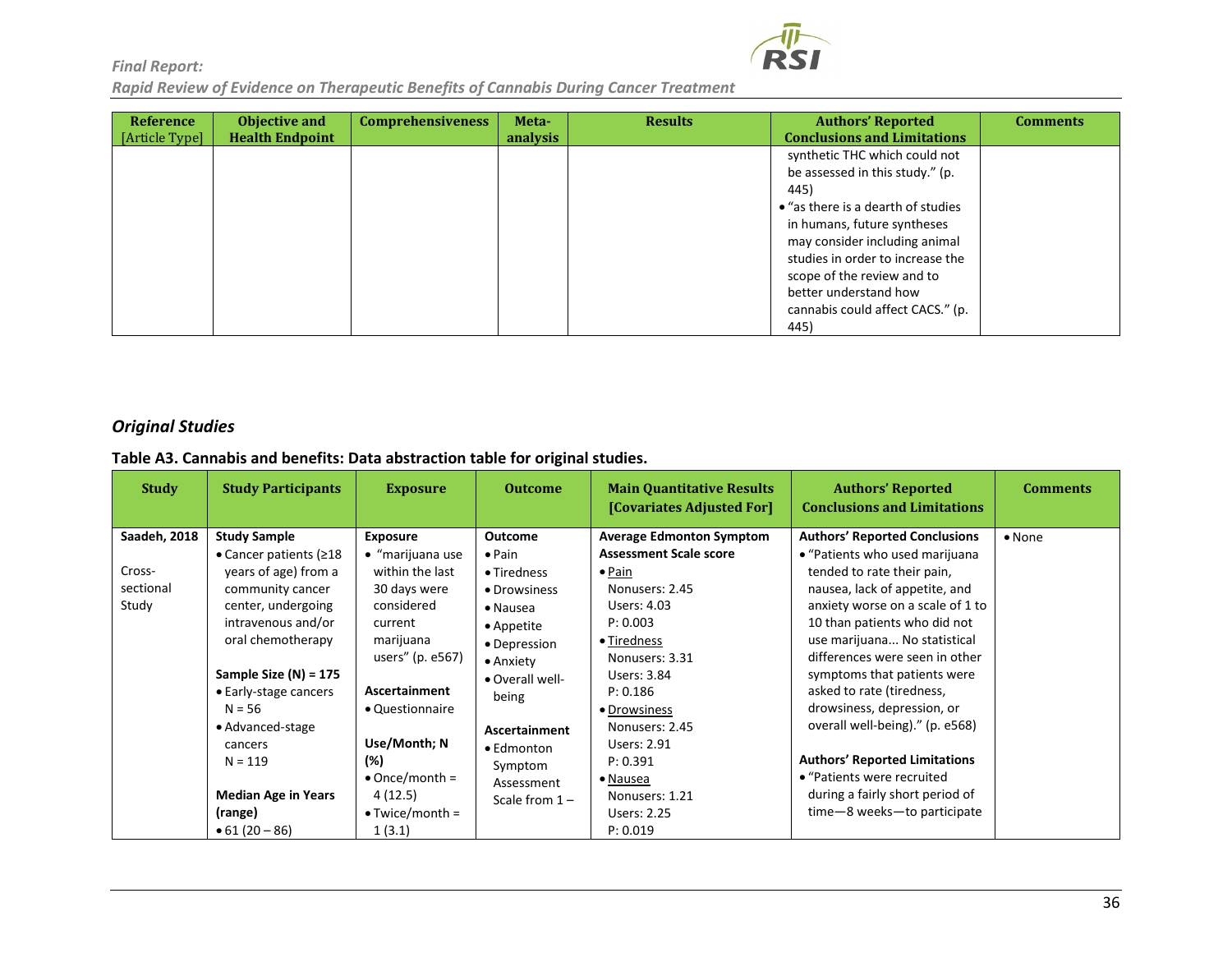| <b>Study</b> | <b>Study Participants</b>      | <b>Exposure</b>                                                                                                                                                                                                                                                                                                                                                                                                                                                                                                                                                                     | <b>Outcome</b>                | <b>Main Quantitative Results</b><br>[Covariates Adjusted For]                                                                                                                                                                                                                    | <b>Authors' Reported</b><br><b>Conclusions and Limitations</b>                                                                                                                                                                                                                                                                                                                                                                                                                                                                                                                                                                                                                                                                                                                                                                                                                                                                                                                                                                                                                                                                                                                 | <b>Comments</b> |
|--------------|--------------------------------|-------------------------------------------------------------------------------------------------------------------------------------------------------------------------------------------------------------------------------------------------------------------------------------------------------------------------------------------------------------------------------------------------------------------------------------------------------------------------------------------------------------------------------------------------------------------------------------|-------------------------------|----------------------------------------------------------------------------------------------------------------------------------------------------------------------------------------------------------------------------------------------------------------------------------|--------------------------------------------------------------------------------------------------------------------------------------------------------------------------------------------------------------------------------------------------------------------------------------------------------------------------------------------------------------------------------------------------------------------------------------------------------------------------------------------------------------------------------------------------------------------------------------------------------------------------------------------------------------------------------------------------------------------------------------------------------------------------------------------------------------------------------------------------------------------------------------------------------------------------------------------------------------------------------------------------------------------------------------------------------------------------------------------------------------------------------------------------------------------------------|-----------------|
|              | Sex; N (%) Males<br>• 57(32.6) | $\bullet$ Once/week =<br>2(6.3)<br>$\bullet$ 1-2 days/week =<br>4(12.5)<br>$\bullet$ 3-4 days/week =<br>5(15.6)<br>$\bullet$ 5-7 days/week =<br>16 (50)<br><b>Routes</b> (p. e570)<br>• "Joint or cigar<br>with marijuana<br>in it"<br>• "Vaporizer or<br>other electronic<br>device"<br>• "Bong, water<br>pipe, or<br>hookah"<br>• "Bowl or glass<br>pipe"<br>• "Baked or<br>cooked or<br>prepared in<br>food or candy,<br>or other edible"<br>• "By mouth in<br>form of an oil,<br>capsule, or<br>other liquid"<br>• "Topical in form<br>of an ointment<br>or cream"<br>• "Other" | 10 (where 10 is<br>the worst) | • Lack of Appetite<br>Nonusers: 2.36<br><b>Users: 4.09</b><br>P: 0.008<br>• Depression<br>Nonusers: 1.96<br>Users: 2.34<br>P: 0.302<br>• Anxiety<br>Nonusers: 2.21<br><b>Users: 3.34</b><br>P: 0.014<br>· Overall Well-being<br>Nonusers: 2.33<br><b>Users: 2.88</b><br>P: 0.123 | in this research, which limited<br>the sample size." (p. 557)<br>• "Those who consented to<br>participate in this survey may<br>have been more biased in their<br>responses, especially if they<br>were marijuana users and<br>were benefiting from<br>marijuana use." (p. 557)<br>· More patients who used<br>marijuana reported pain,<br>nausea, appetite issues, and<br>anxiety compared with those<br>who did not use marijuana. It is<br>not known if these patients<br>inherently had higher baseline<br>scores for these symptoms and<br>sought out marijuana use for<br>better symptom management<br>or if it could be argued that<br>marijuana did not help these<br>particular patients better<br>control these symptoms." (p.<br>e571)<br>• "Statistical and clinical<br>significance could not be<br>determined from this study."<br>(p. e571)<br>• "we did not correlate the route"<br>of marijuana administration to<br>symptom indication. The<br>bioavailability and half-life of<br>marijuana may differ according<br>to whether the patient inhales<br>or ingests the product." (p.<br>e571)<br>• "Surprisingly, no difference<br>was noted between nonusers |                 |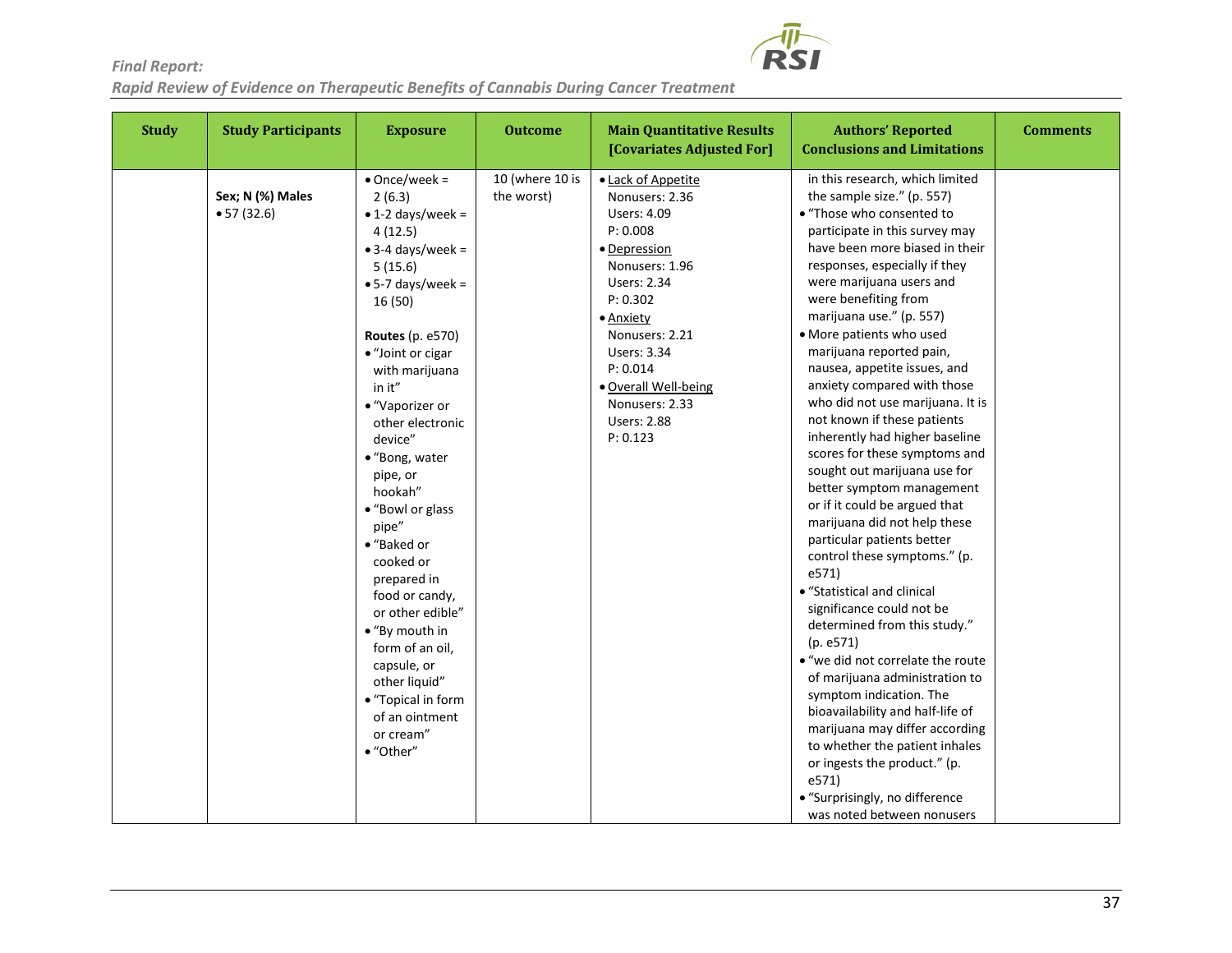

| <b>Study</b>             | <b>Study Participants</b>                             | <b>Exposure</b>                                       | <b>Outcome</b>                  | <b>Main Quantitative Results</b><br>[Covariates Adjusted For] | <b>Authors' Reported</b><br><b>Conclusions and Limitations</b>                                                                                                                                                                                                                 | <b>Comments</b>                     |
|--------------------------|-------------------------------------------------------|-------------------------------------------------------|---------------------------------|---------------------------------------------------------------|--------------------------------------------------------------------------------------------------------------------------------------------------------------------------------------------------------------------------------------------------------------------------------|-------------------------------------|
|                          |                                                       |                                                       |                                 |                                                               | and users in terms of tiredness<br>or drowsiness, an expected<br>adverse effect associated with<br>marijuana use. It is not known,<br>however, what time of day<br>marijuana was used and<br>whether this would have<br>affected patient adverse<br>effects or not." (p. e571) |                                     |
| Côté, 2016               | <b>Study Sample</b><br>$\bullet$ Adult patients (18 - | <b>Exposure</b><br>• Nabilone vs.                     | <b>Outcome</b><br>$• 15$ -point | Nabilone vs. Placebo<br>. Quality of life improvement:        | <b>Authors' Reported Conclusions</b><br>• "Even though nabilone was not                                                                                                                                                                                                        | $\bullet$ 9 – 11 weeks<br>follow-up |
| Randomized               | 80 years of age) with                                 | placebo                                               | Improvement                     | No significant difference                                     | potent enough to improve                                                                                                                                                                                                                                                       | • "Concomitant                      |
| Double-Blind<br>Placebo- | head and neck<br>cancer recruited                     | <b>Administration</b>                                 | in global<br>quality of life    | $(p = 0.4270)$                                                | patients' quality of life over<br>placebo, we can undoubtedly                                                                                                                                                                                                                  | use of anti-<br>emetics             |
| Controlled               | from the Hôtel-Dieu                                   | · Day prior to                                        | scale                           | · Pain based on VAS:<br>No significant difference             | conclude that nabilone's                                                                                                                                                                                                                                                       | (metoclopramide                     |
| Trial                    | de Québec hospital                                    | radiotherapy:                                         | $\bullet$ Pain                  | $(p = 0.6048)$                                                | toxicity is limited and that this                                                                                                                                                                                                                                              | only) and                           |
|                          | who are undergoing                                    | one Nabilone                                          | • Number of                     | • Antalgic medication use:                                    | medication is well tolerated by                                                                                                                                                                                                                                                | antalgics (only                     |
| [Canada]                 | treatment                                             | pill (0.5 mg) at                                      | other antalgic                  | No significant difference                                     | patients receiving radiotherapy                                                                                                                                                                                                                                                | acetaminophen/                      |
|                          | (radiotherapy,<br>postoperative                       | bedtime<br>$\bullet$ During 1 <sup>st</sup> week:     | medications<br>used             | $(p = 0.6671)$                                                | treatments." (p. 323)                                                                                                                                                                                                                                                          | codeine,<br>hydromorphone,          |
|                          | radiotherapy,                                         | same dose of                                          | · Weight                        | · Time needed for 20% increase<br>in pain:                    | <b>Authors' Reported Limitations</b>                                                                                                                                                                                                                                           | or transdermal                      |
|                          | radiochemotherapy,                                    | Nabilone (0.5                                         | fluctuation                     | No significant difference                                     | • "Most of the dropouts (12/15)                                                                                                                                                                                                                                                | fentanyl) was                       |
|                          | or postoperative                                      | mg)                                                   | • Number of                     | $(p = 0.4614)$                                                | in the placebo group were                                                                                                                                                                                                                                                      | permitted." (p.                     |
|                          | radiochemotherapy)                                    | $\bullet$ During 2 <sup>nd</sup>                      | days without                    | • Appetite:                                                   | receiving radiochemotherapy                                                                                                                                                                                                                                                    | 318)                                |
|                          |                                                       | week: 2                                               | feeding tube/                   | No significant difference                                     | treatments. Since the                                                                                                                                                                                                                                                          |                                     |
|                          | <b>Sample Size</b><br>Randomized $(N) = 56$           | Nabilone pills                                        | gastrostomy                     | $(p = 0.3295)$                                                | remaining patients in the<br>placebo group were treated                                                                                                                                                                                                                        |                                     |
|                          | $\bullet$ Nabilone = 28                               | /day (0.5 mg)<br>$\bullet$ 3 <sup>rd</sup> week – end | • Appetite<br>• Nausea          | · Weight fluctuation:<br>No significant difference            | mostly with radiotherapy alone                                                                                                                                                                                                                                                 |                                     |
|                          | $\bullet$ Placebo = 28                                | of radiotherapy:                                      | • Number of                     | $(p = 0.1454)$                                                | (with or without surgery), it is                                                                                                                                                                                                                                               |                                     |
|                          |                                                       | up to 4                                               | anti-emetic                     | · Need for feeding tube:                                      | possible that the effect of                                                                                                                                                                                                                                                    |                                     |
|                          | Sample Size at Week 7                                 | Nabilone                                              | medication                      | No significant difference                                     | nabilone on appetite was                                                                                                                                                                                                                                                       |                                     |
|                          | $\bullet$ Nabilone = 19                               | pills/day (1 mg)                                      | used                            | • Nausea:                                                     | underestimated." (p. 323)                                                                                                                                                                                                                                                      |                                     |
|                          | $\bullet$ Placebo = 13                                |                                                       | · Nabilone                      | No significant difference                                     | • "sample size was relatively                                                                                                                                                                                                                                                  |                                     |
|                          |                                                       |                                                       | toxicity                        | $(p = 0.7105)$                                                | small and from a single center,<br>which could have prevented                                                                                                                                                                                                                  |                                     |
|                          | <b>Mean Age</b><br>$\bullet$ Nabilone = 63.5          |                                                       |                                 | · Anti-emetic medication use:                                 | the detection of differences for                                                                                                                                                                                                                                               |                                     |
|                          | $\bullet$ Placebo = 63.8                              |                                                       | Ascertainment                   | No significant difference<br>$(p = 0.6124)$                   | secondary outcomes                                                                                                                                                                                                                                                             |                                     |
|                          |                                                       |                                                       |                                 |                                                               |                                                                                                                                                                                                                                                                                |                                     |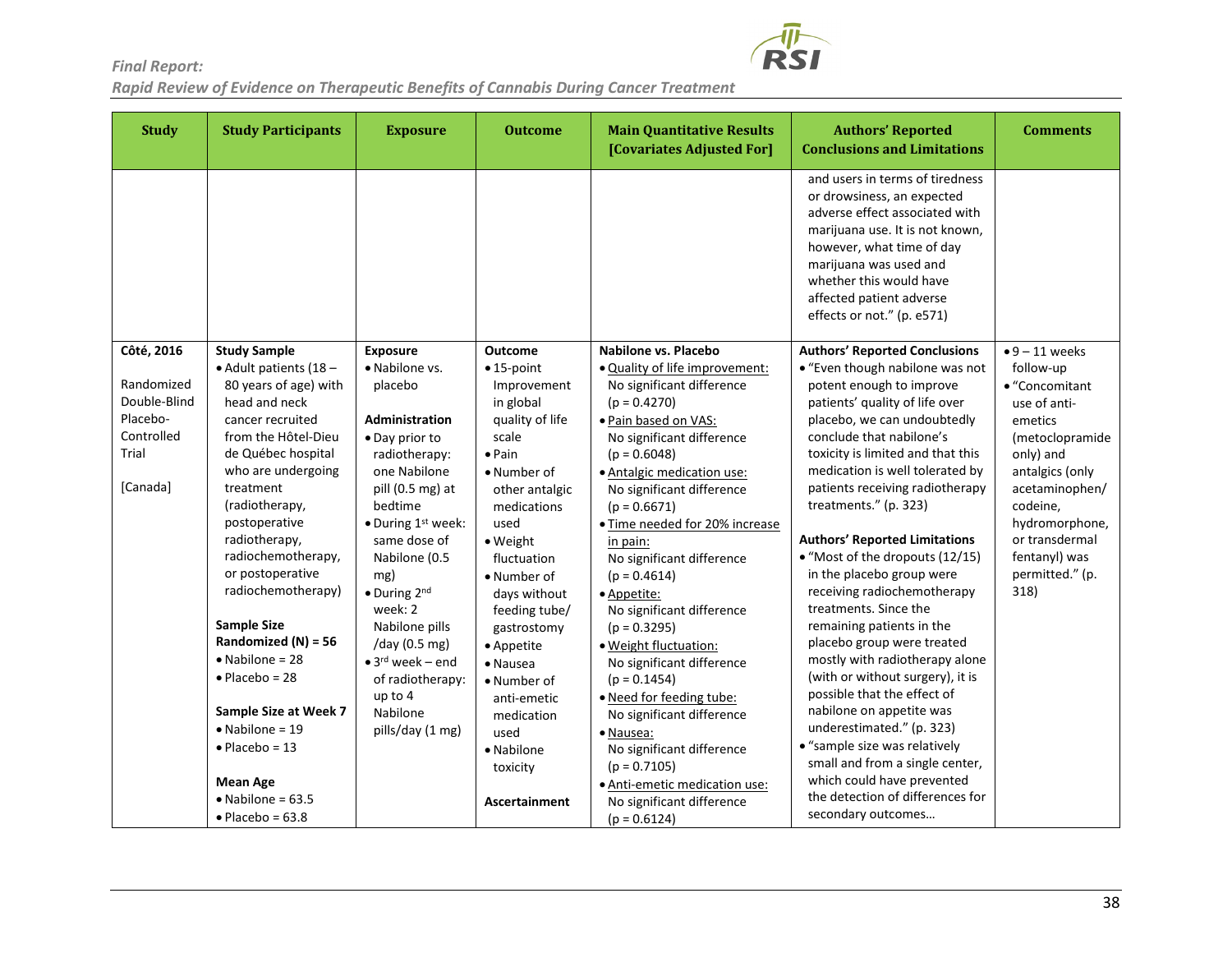

| <b>Study</b>                                                                | <b>Study Participants</b>                                                                                                                                                            | <b>Exposure</b>                                                                                                              | <b>Outcome</b>                                                                                                                                                                                                                                                                          | <b>Main Quantitative Results</b><br>[Covariates Adjusted For]                                                                                                                                                                                 | <b>Authors' Reported</b><br><b>Conclusions and Limitations</b>                                                                                                                                                                                                                                                                                                                                                                                                                                                                                                                                                                                                                                                                                                                                                                                                             | <b>Comments</b>                                                                                                                                 |
|-----------------------------------------------------------------------------|--------------------------------------------------------------------------------------------------------------------------------------------------------------------------------------|------------------------------------------------------------------------------------------------------------------------------|-----------------------------------------------------------------------------------------------------------------------------------------------------------------------------------------------------------------------------------------------------------------------------------------|-----------------------------------------------------------------------------------------------------------------------------------------------------------------------------------------------------------------------------------------------|----------------------------------------------------------------------------------------------------------------------------------------------------------------------------------------------------------------------------------------------------------------------------------------------------------------------------------------------------------------------------------------------------------------------------------------------------------------------------------------------------------------------------------------------------------------------------------------------------------------------------------------------------------------------------------------------------------------------------------------------------------------------------------------------------------------------------------------------------------------------------|-------------------------------------------------------------------------------------------------------------------------------------------------|
|                                                                             | Sex; N Males<br>$\bullet$ Nabilone = 26<br>$\bullet$ Placebo = 20                                                                                                                    |                                                                                                                              | • European<br>Organization<br>for Research<br>and Treatment<br>of Cancer<br>(EORTC) QLQ-<br>C30<br>· EORTC QLQ<br><b>H&amp;N35</b><br>• Questionnaire<br>for appetite<br>• Questionnaire<br>for nausea<br>· Questionnaire<br>for toxicity<br>• Visual analog<br>scale (VAS) for<br>pain | • Sleep:<br>No significant different<br>$(p = 0.4438)$<br>$•$ Mood:<br>No significant difference<br>$(p = 0.3214)$<br>. Note: "All the analyses were<br>also carried out while<br>adjusting for site, treatment,<br>and tumor size." (p. 319) | considering the small number<br>of participants, the number of<br>secondary outcomes was<br>large." (p. 323)<br>. "We did not expect that such<br>an important part of our study<br>population would drop out of<br>the trial before its completion;<br>24 patients quit, which brings a<br>possible lost to follow-up bias."<br>(p. 323)<br>• "Further analyses of our study<br>population revealed an<br>unbalanced distribution of<br>patients with an advanced<br>lesion. Consequently, patients<br>receiving combined modality<br>treatments were unequally<br>represented in both groups<br>Considering that the negative<br>treatment repercussions on<br>patients' well-being are<br>cumulative when radiotherapy<br>and chemotherapy are<br>combined, we can suppose<br>that patients in the control<br>group were more affected by<br>their treatment." (p. 323) |                                                                                                                                                 |
| <b>Lynch, 2014</b>                                                          | <b>Study Sample</b>                                                                                                                                                                  | Exposure                                                                                                                     | Primary                                                                                                                                                                                                                                                                                 | <b>Mean NRS-PI Scores</b>                                                                                                                                                                                                                     | <b>Authors' Reported Conclusions</b>                                                                                                                                                                                                                                                                                                                                                                                                                                                                                                                                                                                                                                                                                                                                                                                                                                       | · Between study                                                                                                                                 |
| Double-Blind,<br>Placebo-<br>Controlled,<br>Crossover<br><b>Pilot Trial</b> | • Patients with<br>neuropathic pain for<br>3 months following<br>chemotherapy, and<br>with an average pain<br>intensity over a 7-day<br>period of at least 4<br>on a 11-point scale. | • Nabiximols (oral<br>mucosal spray)<br>vs. Placebo<br>Administration<br>$\bullet$ Begin with 1<br>spray prior to<br>bedtime | <b>Outcome</b><br>• Chemotherapy-<br>induced<br>neuropathic<br>pain<br>Secondary<br><b>Outcomes</b>                                                                                                                                                                                     | • Mean pre-treatment score:<br>$6.75(6.17 - 7.33)$<br>Mid-treatment period<br>• Active treatment score:<br>$5.5(4.43 - 6.57)$<br>· Placebo treatment score:<br>$6.31(5.58 - 7.04)$<br>End of 4 weeks<br>• Active treatment score:             | • "When examining the whole<br>group, there was no<br>statistically significant<br>difference between the<br>treatment and the placebo<br>groups. Responder analysis<br>nonetheless demonstrated<br>that five participants reported<br>a two-point or greater                                                                                                                                                                                                                                                                                                                                                                                                                                                                                                                                                                                                              | medications,<br>patients<br>underwent a<br>washout phase<br>of 2-weeks<br>• Article also<br>reported on an<br>extension trial<br>which occurred |

**RS**